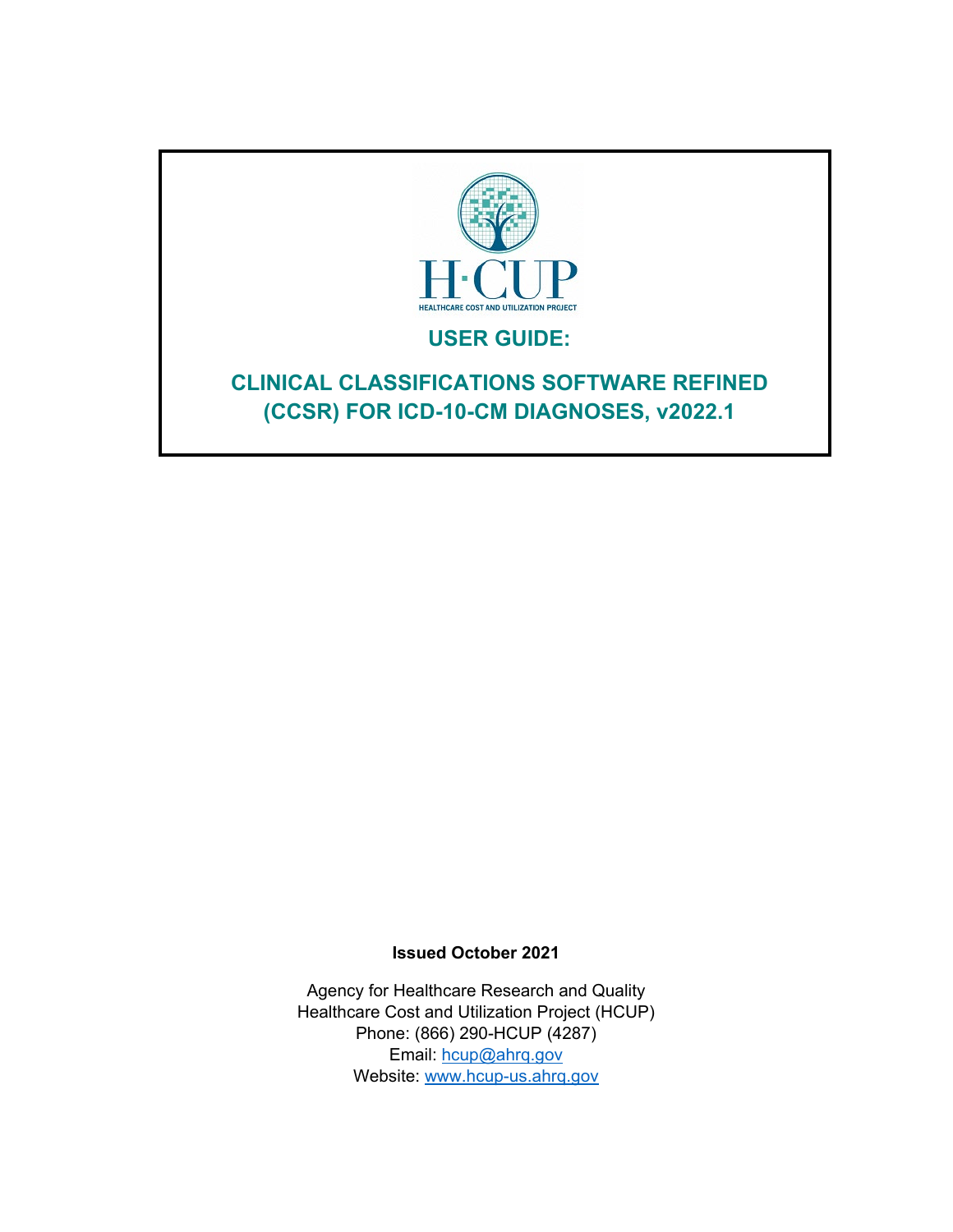## **TABLE OF CONTENTS**

|                 |   | What's New in v2022.1 of the Clinical Classifications Software Refined (CCSR) for ICD-10-CM |  |
|-----------------|---|---------------------------------------------------------------------------------------------|--|
|                 |   |                                                                                             |  |
|                 |   | Summary of Key Changes in the Versions of the CCSR for ICD-10-CM3                           |  |
|                 |   | Comparison of the CCSR for ICD-10-CM Diagnoses, the Beta Versions of the CCS for ICD-10-    |  |
|                 |   |                                                                                             |  |
|                 |   |                                                                                             |  |
|                 |   |                                                                                             |  |
|                 |   |                                                                                             |  |
|                 |   |                                                                                             |  |
|                 |   | Body System-Specific Structure Notes and Exceptions to General Guidelines  12               |  |
|                 |   | One-to-One and One-to-Many Mapping of ICD-10-CM Diagnosis Codes to CCSR 15                  |  |
|                 |   |                                                                                             |  |
|                 |   |                                                                                             |  |
|                 |   |                                                                                             |  |
|                 |   |                                                                                             |  |
|                 |   |                                                                                             |  |
|                 |   |                                                                                             |  |
|                 |   |                                                                                             |  |
|                 |   |                                                                                             |  |
|                 |   |                                                                                             |  |
|                 |   |                                                                                             |  |
|                 |   |                                                                                             |  |
|                 |   |                                                                                             |  |
|                 |   |                                                                                             |  |
|                 |   |                                                                                             |  |
|                 |   | Flexible File Structure for Outputting the CCSR for ICD-10-CM Diagnoses 27                  |  |
|                 |   |                                                                                             |  |
|                 |   |                                                                                             |  |
|                 |   | Output Option 3, Optional File with Default Assignment for Principal or First-Listed        |  |
|                 |   |                                                                                             |  |
|                 |   |                                                                                             |  |
|                 |   | Running the SAS Mapping Program to Add CCSR Categories to Data31                            |  |
|                 |   |                                                                                             |  |
|                 |   | Handling of Missing or Invalid Diagnoses by the SAS Program to Assign CCSR Categories 34    |  |
|                 |   |                                                                                             |  |
|                 |   |                                                                                             |  |
| HCUP (10/29/21) | Ť | Clinical Classifications Software Refined for<br>ICD-10-CM Diagnoses User Guide, v2022.1    |  |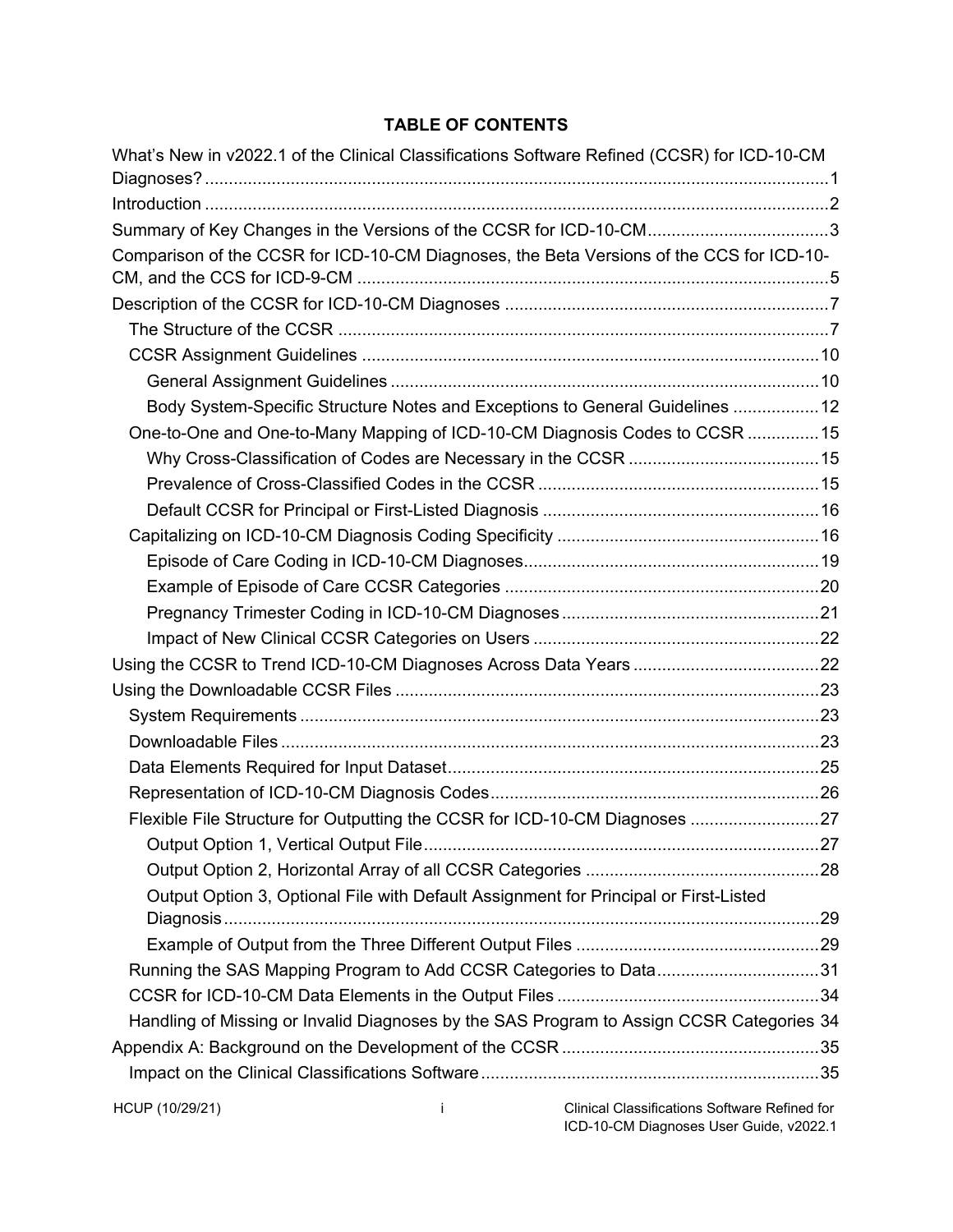| Guidelines for Determining the Default CCSR for the Principal Diagnosis41                |  |
|------------------------------------------------------------------------------------------|--|
| Appendix C: Default CCSR for the First-Listed Diagnosis in Outpatient Data  48           |  |
| Background on the Coding of the First-Listed Diagnosis in Outpatient Data 48             |  |
|                                                                                          |  |
|                                                                                          |  |
|                                                                                          |  |
|                                                                                          |  |
| Appendix D. Recommendations for Reporting on Diagnoses using the CCSR for ICD-10-CM52    |  |
| Reporting the Number of Hospitalizations Using the CCSR for ICD-10-CM 52                 |  |
| Reporting Utilization Statistics and Outcomes Using the CCSR for ICD-10-CM53             |  |
| Appendix E: Cross-Referencing the CDC Injury and External Cause Matrices to the CCSR for |  |
|                                                                                          |  |
| CDC Injury Mortality Diagnosis Matrix and the Corresponding CCSR Injury Categories55     |  |
| CDC External Cause of Morbidity Mortality Diagnosis Matrix and the Corresponding CCSR    |  |
|                                                                                          |  |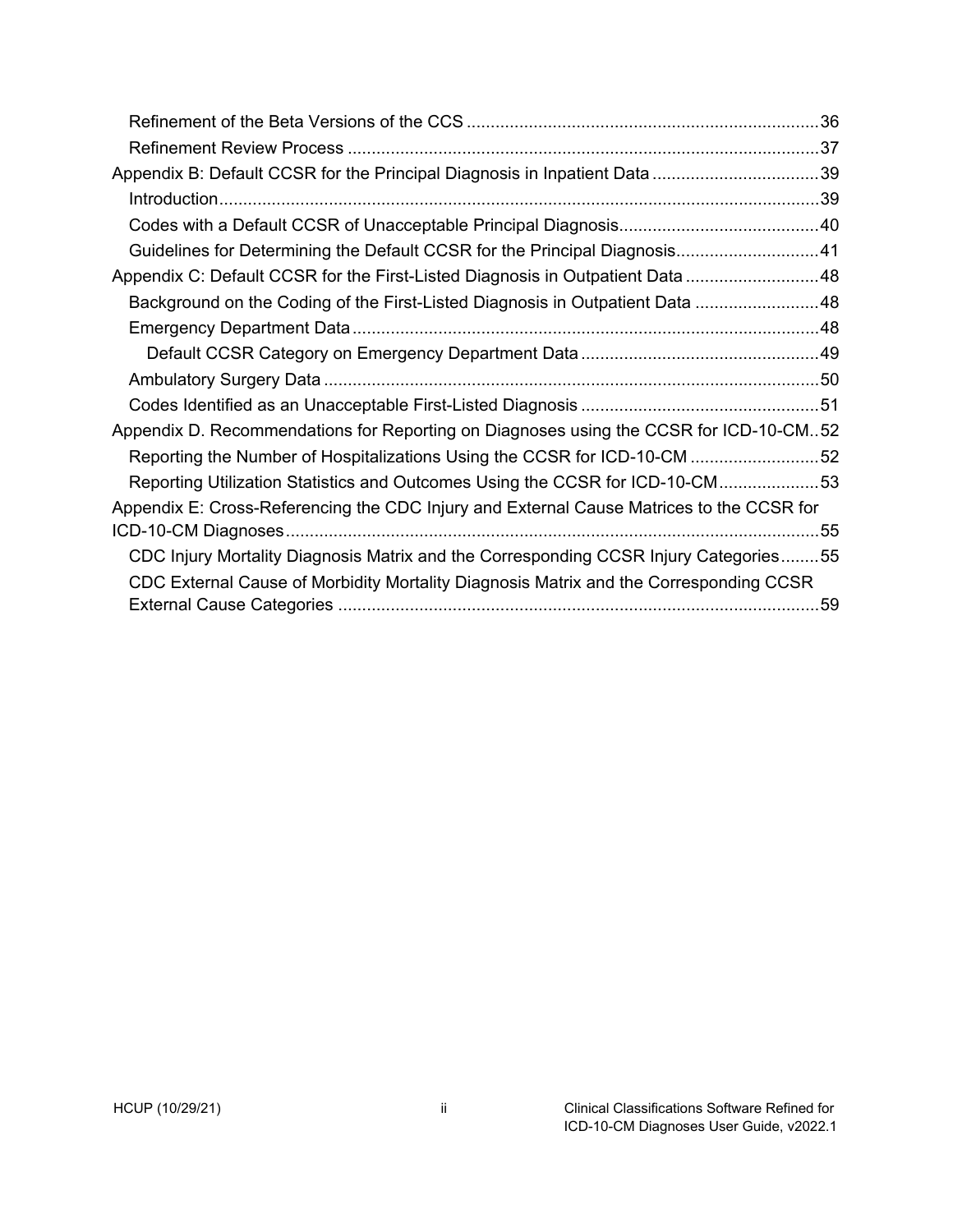#### **INDEX OF TABLES AND FIGURES**

| Table 1. Differences Among the CCSR for ICD-10-CM, Beta Versions of the CCS for ICD-10-          |  |
|--------------------------------------------------------------------------------------------------|--|
|                                                                                                  |  |
| Figure 1. Example of One-to-One and One-to-Many CCSR Mappings for Hypertension and               |  |
| Table 3. Type of CCSR Category Assignment by Number of ICD-10-CM Codes, v2022.1 16               |  |
| Table 4. Number of CCSR and CCS (Beta Versions) Categories by Body System  17                    |  |
|                                                                                                  |  |
|                                                                                                  |  |
|                                                                                                  |  |
|                                                                                                  |  |
| Table 9. Example of Representation of ICD-10-CM Diagnosis Codes in the CCSR for ICD-10-          |  |
|                                                                                                  |  |
|                                                                                                  |  |
|                                                                                                  |  |
|                                                                                                  |  |
| Table 13. Example of the Optional Output File for Default Assignment for the Principal or First- |  |
|                                                                                                  |  |
| Table 14. Modifiable Macro Variables and Directory Paths by Type of Information 32               |  |
| Table B.1. Type of Default CCSR Assignment by Number of ICD-10-CM Codes, v2022.1 40              |  |
| Figure 2. Hierarchical Guidelines for Assignment of Default CCSR for the Principal Diagnosis.41  |  |
| Table B.2. ICD-10-CM Codebook Chapters Organization and CCSR Abbreviations 46                    |  |
| Table B.3. Exceptions to Guideline 12 to Default to the Matching Codebook Chapter47              |  |
| Table D.1. Variation in the Number of Inpatient Stays in the U.S. by CCSR Category Position. 53  |  |
| Table D.2. Inpatient Stays Related to Diabetes Mellitus with Complications in the U.S. by        |  |
|                                                                                                  |  |
|                                                                                                  |  |
|                                                                                                  |  |
|                                                                                                  |  |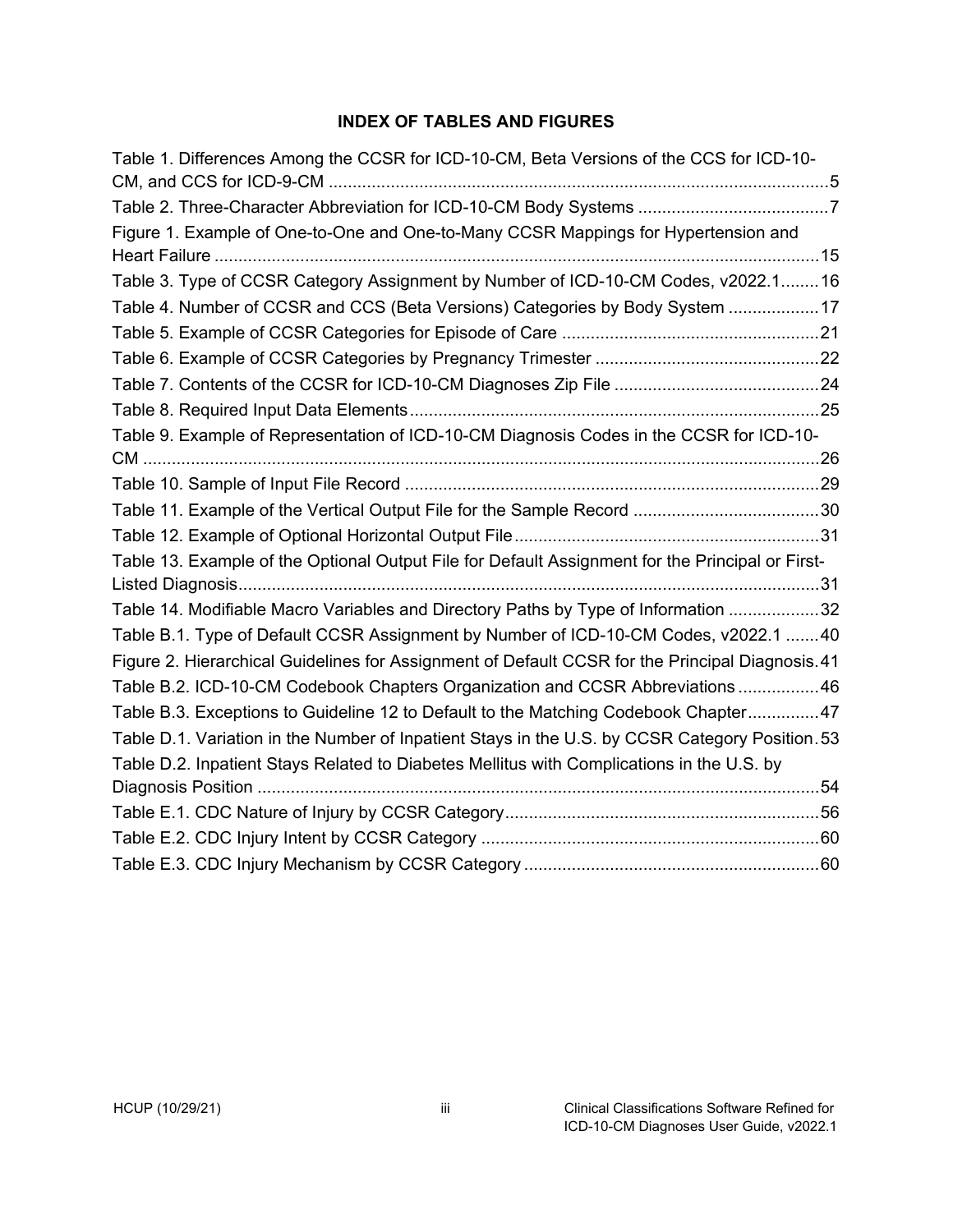#### **ACKNOWLEDGEMENTS**

This work was funded by the Agency for Healthcare Research and Quality (AHRQ) under contract HHSA-290-2018-00001-C. AHRQ gratefully acknowledges the contributions of American Health Information Management Association (AHIMA)-certified ICD-10-CM/PCS trainers at the Ohio State University; clinical experts from the University of California, Davis, and the RAND Corporation, the National Institutes of Health, and the technical team at IBM Watson Health. The Healthcare Cost and Utilization Project (HCUP) is a family of health care databases and related software tools and products developed through a Federal-State-Industry partnership and sponsored by AHRQ. HCUP would not be possible without the contributions of the following data collection Partners from across the United States:

**Alaska** Department of Health and Social **Services Alaska** State Hospital and Nursing Home Association **Arizona** Department of Health Services **Arkansas** Department of Health **California** Department of Health Care Access and Information **Colorado** Hospital Association **Connecticut** Hospital Association **Delaware** Division of Public Health **District of Columbia** Hospital Association **Florida** Agency for Health Care Administration **Georgia** Hospital Association **Hawaii** Laulima Data Alliance **Hawaii** University of Hawai'i at Hilo **Illinois** Department of Public Health **Indiana** Hospital Association **Iowa** Hospital Association **Kansas** Hospital Association **Kentucky** Cabinet for Health and Family **Services Louisiana** Department of Health **Maine** Health Data Organization **Maryland** Health Services Cost Review **Commission Massachusetts** Center for Health Information and Analysis **Michigan** Health & Hospital Association **Minnesota** Hospital Association (provides data for Minnesota and North Dakota) **Mississippi** State Department of Health **Missouri** Hospital Industry Data Institute **Montana** Hospital Association **Nebraska** Hospital Association

**Nevada** Department of Health and Human **Services New Hampshire** Department of Health & Human Services **New Jersey** Department of Health **New Mexico** Department of Health **New York** State Department of Health **North Carolina** Department of Health and Human Services **North Dakota** (data provided by the Minnesota Hospital Association) **Ohio** Hospital Association **Oklahoma** State Department of Health **Oregon** Association of Hospitals and Health Systems **Oregon** Office of Health Analytics **Pennsylvania** Health Care Cost Containment **Council Rhode Island** Department of Health **South Carolina** Revenue and Fiscal Affairs Office **South Dakota** Association of Healthcare **Organizations Tennessee** Hospital Association **Texas** Department of State Health Services **Utah** Department of Health **Vermont** Association of Hospitals and Health **Systems Virginia** Health Information **Washington** State Department of Health **West Virginia** Department of Health and Human Resources, West Virginia Health Care Authority **Wisconsin** Department of Health Services **Wyoming** Hospital Association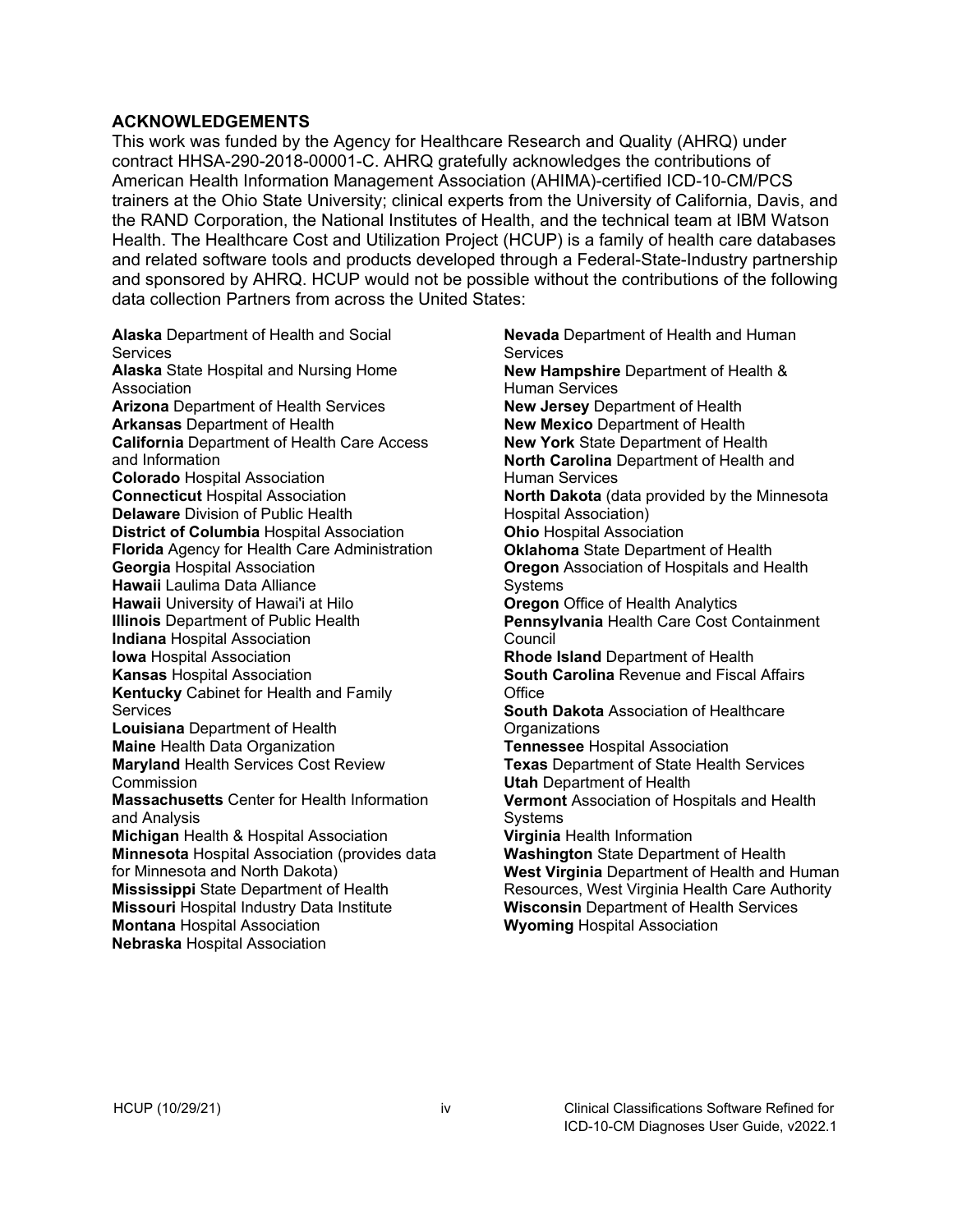## <span id="page-5-0"></span>**WHAT'S NEW IN v2022.1 OF THE CLINICAL CLASSIFICATIONS SOFTWARE REFINED (CCSR) FOR ICD-10-CM DIAGNOSES?**

- Added ICD-10-CM diagnosis codes valid starting in fiscal year (FY) 2022 so the tool now includes all ICD-10-CM codes valid from October 2015 through September 2022.
- Renamed the following two CCSR categories to clarify the difference between the two categories
	- o NVS006 is now entitled *Other nervous system disorders (often hereditary or degenerative)*
	- o NVS020 is now entitled *Other nervous system disorders (neither hereditary nor degenerative).*
- Moved ICD-10-CM codes related to Parkinsonism from NVS004 *Parkinson's disease* to NVS006 *Other nervous system disorders (often hereditary or degenerative).*
- Aligned the mapping of new FY 2022 diagnosis codes in the injury and external cause of morbidity CCSR categories with expected updates to the *2020 ICD-10-CM Injury Diagnosis Framework for Categorizing Injuries by Body Region and Nature of Injury* and the *ICD-10- CM External Cause-of-Injury Framework for Categorizing Mechanism and Intent of Injury (Updated October 2020)*.[1,](#page-5-1)[2](#page-5-2),[3](#page-5-3)

<span id="page-5-1"></span><sup>&</sup>lt;sup>1</sup> CDC Tools for Categorizing Injuries using ICD Codes available at https://www.cdc.gov/nchs/injury/injury tools.htm.

<span id="page-5-2"></span> $^2$  Hedegaard H, Johnson RL, Garnett MF, Thomas KE. The 2020 International Classification of Diseases, 10th Revision, Clinical Modification injury diagnosis framework for categorizing injuries by body region and nature of injury. National Health Statistics Reports; no 150. Hyattsville, MD: National Center for Health Statistics. 2020. [\(https://www.cdc.gov/nchs/data/nhsr/nhsr150-508.pdf\)](https://www.cdc.gov/nchs/data/nhsr/nhsr150-508.pdf)

<span id="page-5-3"></span><sup>3</sup> The October 2020 update to the [International Classification of Diseases, 10th Revision, Clinical](https://www.cdc.gov/nchs/data/injury/nhsr136-508.pdf)  [Modification \(ICD–10–CM\) external cause-of-injury framework for categorizing mechanism and intent of](https://www.cdc.gov/nchs/data/injury/nhsr136-508.pdf)  [injury](https://www.cdc.gov/nchs/data/injury/nhsr136-508.pdf) is documented on the CDC website under [Tools for Categorizing Injuries using ICD Codes.](https://www.cdc.gov/nchs/injury/injury_tools.htm)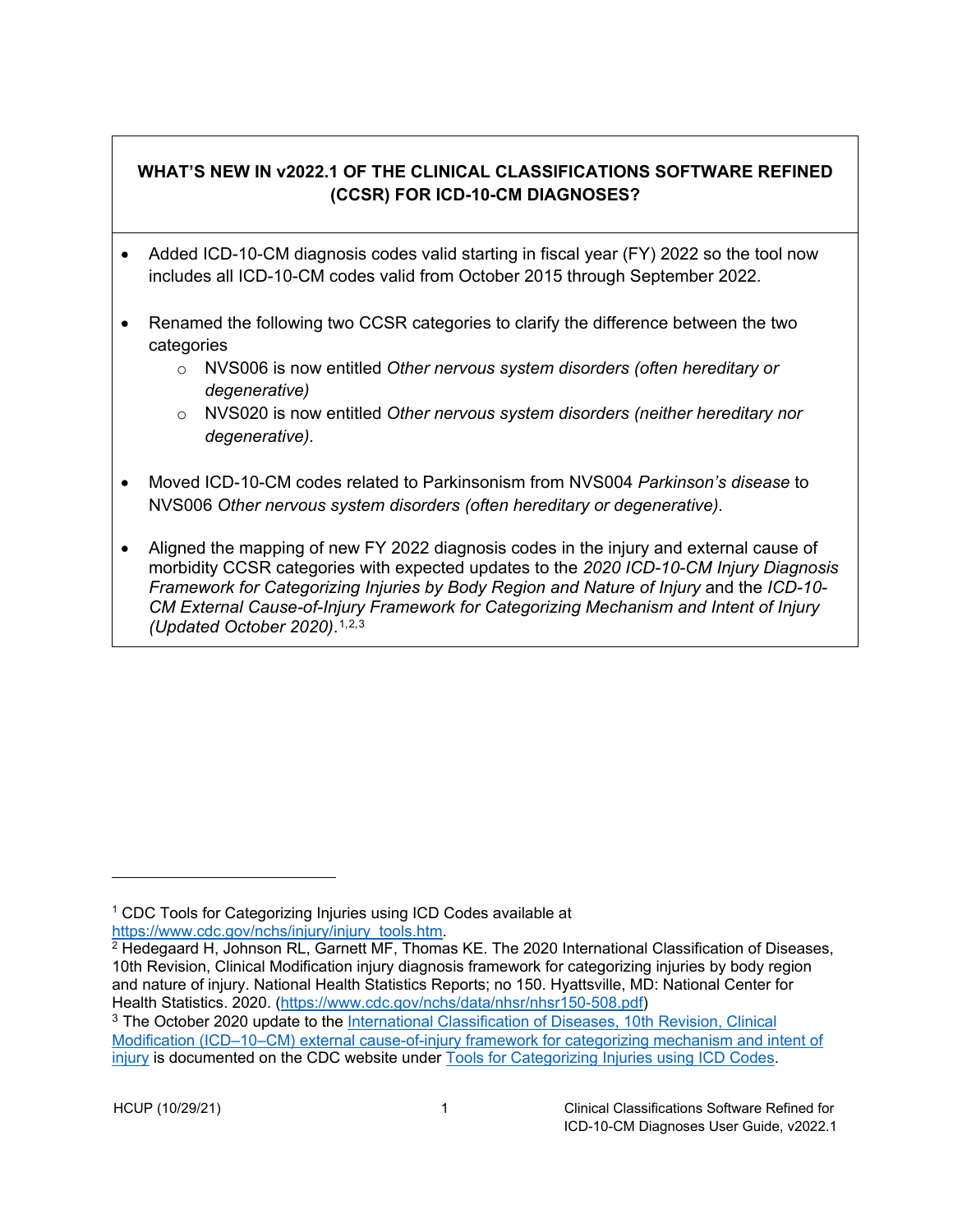#### <span id="page-6-0"></span>**INTRODUCTION**

This report provides technical documentation for the Healthcare Cost and Utilization Project (HCUP) Clinical Classifications Software Refined (CCSR) for International Classification of Diseases, Tenth Revision, Clinical Modification (ICD-10-CM)-coded diagnoses. Starting in October 1, 2015, diagnoses for hospital inpatient stays and outpatient encounters in the United States are reported using the ICD-10-CM coding system. ICD-10-CM consists of more than 70,000 diagnosis codes. Although it is possible to present descriptive statistics for individual ICD-10-CM diagnosis codes, it is often more useful to aggregate codes into clinically meaningful categories. The CCSR for ICD-10-CM provides a method for aggregating the diagnosis codes into over 530 clinical categories across 21 body systems.

Similar to the original Clinical Classifications Software (CCS) for ICD-9-CM-coded diagnoses, the CCSR for ICD-10-CM:

- Classifies diagnoses into clinically meaningful categories
- Provides a means by which to identify specific clinical conditions using diagnosis codes
- Can be used analytically to examine patterns in healthcare cost, utilization, and outcomes; perform rank utilization by diagnoses; and risk-adjust by clinical condition.

The CCS for ICD-9-CM diagnoses was translated to ICD-10-CM prior to the availability of ICD-10-CM-coded data and released as a beta version. Once ICD-10-CM-coded data became available, the beta versions of the CCS were evaluated using the HCUP databases and unexpected discontinuities between the ICD-9-CM and ICD-10-CM beta versions of the CCS were revealed. In addition, there was interest in taking advantage of the specificity built into ICD-10-CM diagnosis codes.

These findings led to the development of the CCSR for ICD-10-CM diagnoses, which replaces the beta versions of the CCS for ICD-10-CM. As a result, it is recommended that the beta versions of the CCS for ICD-10-CM not be used. The CCSR balances the retention of the clinical concepts included in the CCS categories under ICD-9-CM and capitalizes on the specificity of ICD-10-CM diagnoses by creating new clinical categories. In addition, the CCSR allows ICD-10-CM diagnosis codes to be cross classified into more than one category because individual codes can be used to document multiple conditions or a condition and a common symptom/manifestation. The cross-classification of a diagnosis to more than one CCSR category is beneficial for risk adjustment and the identification of comorbidities. However, for some applications, such as ranking hospitalizations by the principal diagnosis, a mutually exclusive categorization scheme is needed. To facilitate this type of analysis, the CCSR tool includes the assignment of a default CCSR for the principal diagnosis for inpatient data starting with v2020.2 and a default CCSR for the first-listed diagnosis for outpatient data starting with v2021.1.

The refinement process was informed by American Health Information Management Association-certified ICD-10-CM trainers and reviewed by a team of clinical experts. The team extensively reviewed the CCSR at each stage of its development using the HCUP State databases for quality control testing. This User Guide describes the CCSR and the

HCUP (10/29/21) 2 Clinical Classifications Software Refined for ICD-10-CM Diagnoses User Guide, v2022.1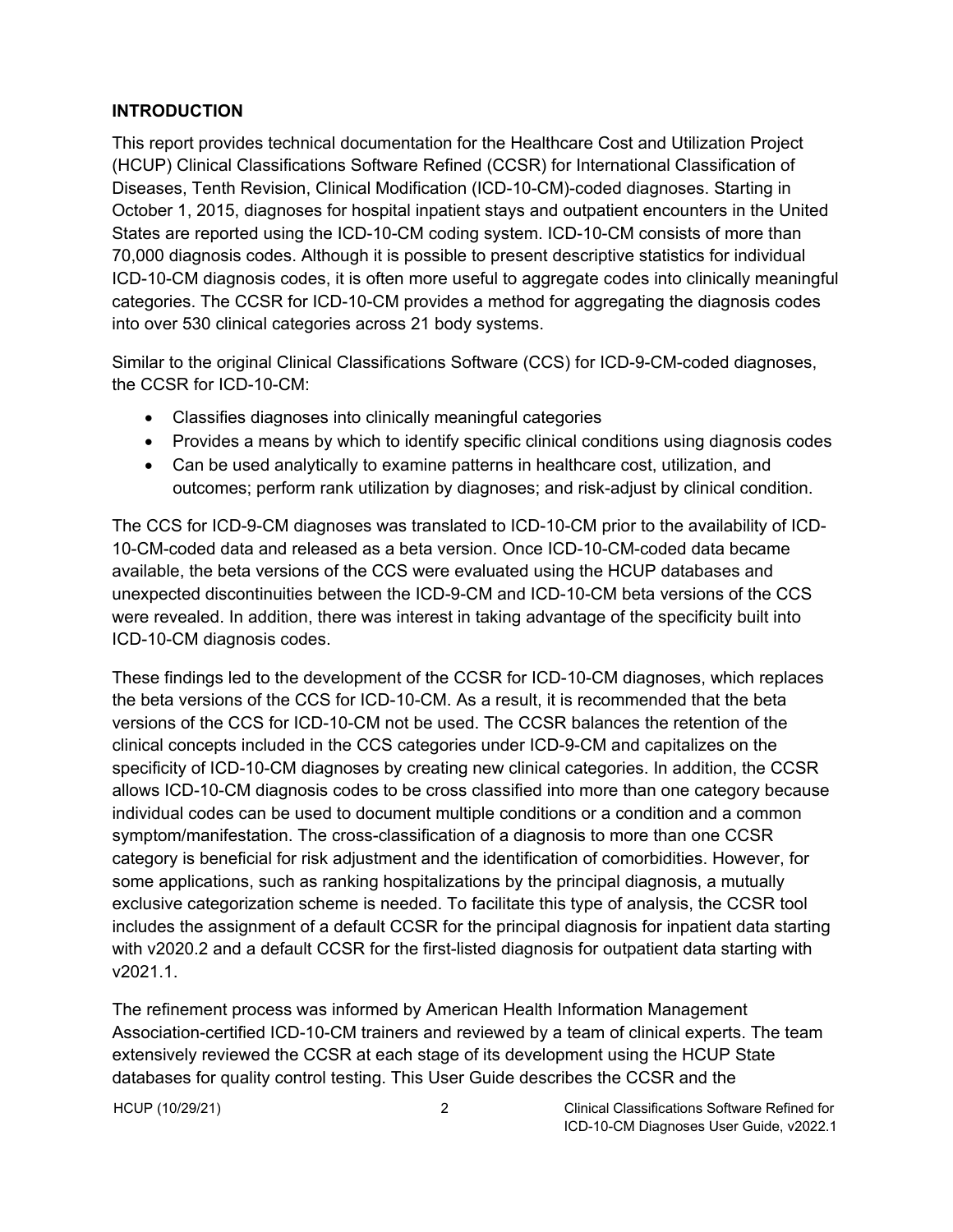downloadable software and documentation. Additional information on the refinement process is available in [Appendix A: Background on the Development of the CCSR.](#page--1-0) The rationale used for selecting default CCSR categories for principal diagnoses in inpatient data are detailed in [Appendix B: Default CCSR for Principal Diagnosis in Inpatient Data.](#page-43-0) Information about the default CCSR for the first-listed diagnosis in outpatient data is detailed in [Appendix C: Default](#page-52-0)  [for CCSR for First-List Diagnosis in Outpatient](#page-52-0) Data. For recommendations on reporting on procedures using the CCSR for ICD-10-CM, refer to Appendix D.

The CCSR for ICD-10-CM is updated annually to coincide with fiscal year (FY) updates to the ICD-10-CM diagnosis coding system and retains diagnosis codes valid from the start of ICD-10- CM in October 2015. For this reason, it is advisable to always use the most recent version of the tool. Downloadable files for the CCSR for ICD-10-CM categories are available on [HCUP User](http://www.hcup-us.ahrq.gov/)  [Support \(HCUP-US\)](http://www.hcup-us.ahrq.gov/) website.<sup>[4](#page-7-1)</sup>

## <span id="page-7-0"></span>**SUMMARY OF KEY CHANGES IN THE VERSIONS OF THE CCSR FOR ICD-10-CM**

The following is a summary of key changes between released versions:

- v2022.1 (released October 2021)
	- $\circ$  Added ICD-10-CM diagnosis codes valid starting in fiscal year (FY) 2022 so the tool now includes all ICD-10-CM codes valid from October 2015 through September 2022
	- o Renamed the following two CCSR categories to clarify the difference between the two categories
		- NVS006 is now entitled *Other nervous system disorders (often hereditary or degenerative)*
		- NVS020 is now entitled *Other nervous system disorders (neither hereditary nor degenerative)*
	- o Moved ICD-10-CM codes related to Parkinsonism from NVS004 *Parkinson's disease* to NVS006 *Other nervous system disorders (often hereditary or degenerative)*
	- $\circ$  Aligned the mapping of new FY 2022 diagnosis codes in the injury and external cause of morbidity CCSR categories with expected updates to the [2020 ICD-10-](https://www.cdc.gov/nchs/data/nhsr/nhsr150-508.pdf) [CM Injury Diagnosis Framework for Categorizing Injuries by Body Region and](https://www.cdc.gov/nchs/data/nhsr/nhsr150-508.pdf)  [Nature of Injury](https://www.cdc.gov/nchs/data/nhsr/nhsr150-508.pdf) and the [ICD-10-CM External Cause-of-Injury Framework for](https://www.cdc.gov/nchs/injury/injury_tools.htm)  [Categorizing Mechanism and Intent of Injury \(Updated October 2020\).](https://www.cdc.gov/nchs/injury/injury_tools.htm)
- v2021.2 (released March 2021)
	- $\circ$  Added six codes related to COVID-19 that became effective January 1, 2021.
	- $\circ$  Aligned the mapping of diagnosis codes in the injury and external cause of morbidity CCSR categories with the finalized [2020 ICD-10-CM Injury Diagnosis](https://www.cdc.gov/nchs/data/nhsr/nhsr150-508.pdf)  [Framework for Categorizing Injuries by Body Region and Nature of Injury](https://www.cdc.gov/nchs/data/nhsr/nhsr150-508.pdf) and the

<span id="page-7-1"></span><sup>4</sup> The HCUP User Support website can be found at [www.hcup-us.ahrq.gov/.](http://www.hcup-us.ahrq.gov/)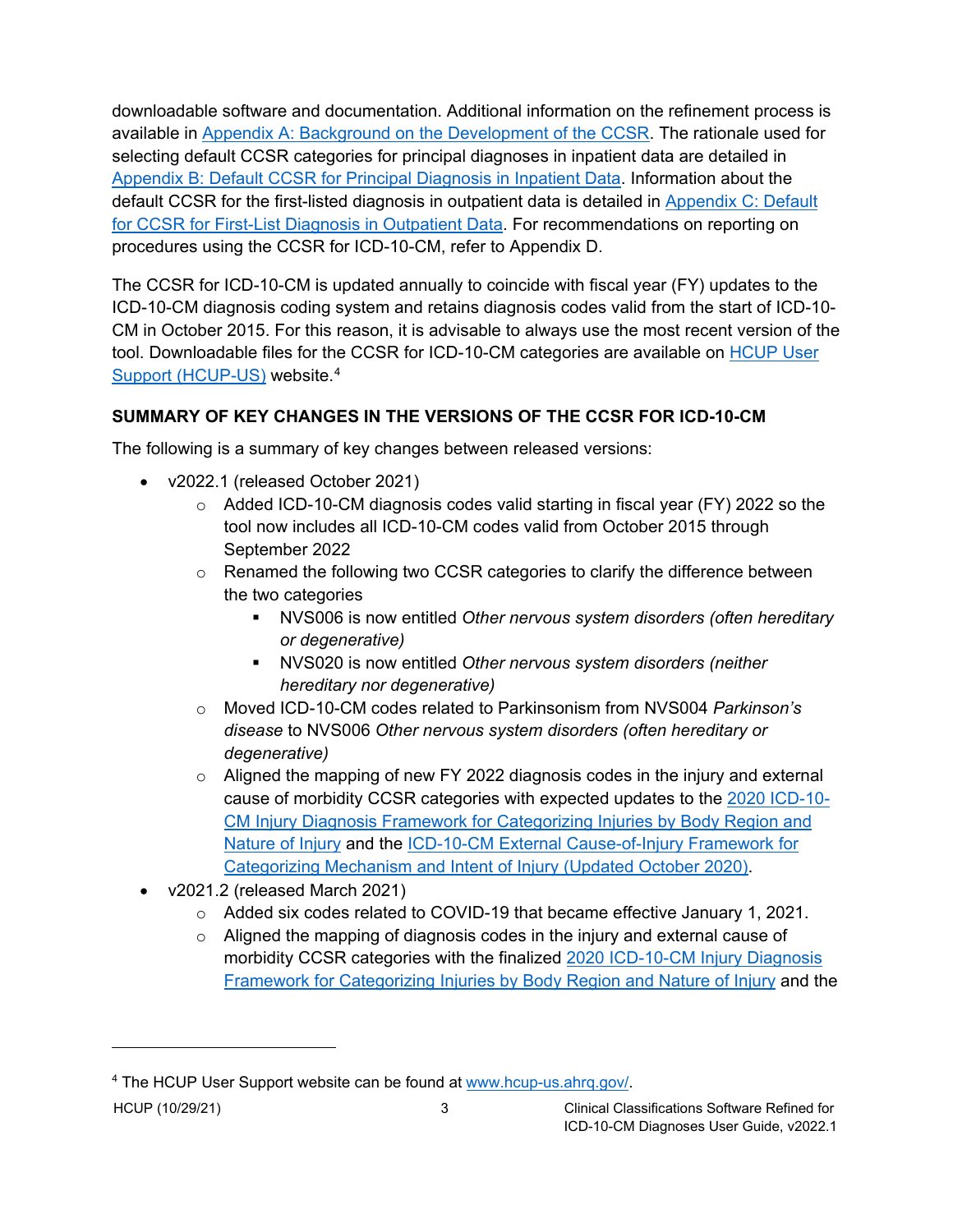[ICD-10-CM External Cause-of-Injury Framework for Categorizing Mechanism](https://www.cdc.gov/nchs/injury/injury_tools.htm)  [and Intent of Injury \(Updated October 2020\).](https://www.cdc.gov/nchs/injury/injury_tools.htm)

- $\circ$  Updated mapping of default CCSR category for the principal and first-listed diagnosis when the diagnosis is unacceptable as a principal or first-listed diagnosis.
- o Includes ICD-10-CM diagnosis codes valid from October 2015 through September 2021.
- v2021.1 (released October 2020)
	- o Added ICD-10-CM codes valid through September 2021
	- $\circ$  Added the identification of a default category for the first-listed diagnosis in outpatient data
	- $\circ$  Synchronized the identification of the principal diagnosis for inpatient data as unacceptable with the Medicare Code Edits v38.0 R1.
	- o Aligned the identification of the first-listed diagnosis for outpatient data as unacceptable (default category XXX111) with the **ICD-10-CM Coding Guidelines** for fiscal year 2021.
	- $\circ$  Cross-referenced codes for poisoning by ecstasy with hallucinogen-related disorders
- v2020.3 (released May 2020)
	- o Added new category for COVID-19 (total of 540 categories)
	- o Added ICD-10-CM code for vaping-related disorder
	- o Includes ICD-10-CM diagnosis codes valid from October 2015 through September 2020
- v2020.2 (released February 2020)
	- o Added new category for back pain (total of 539 categories)
	- $\circ$  Added the assignment of the default CCSR for the principal diagnosis in inpatient data
	- $\circ$  Aligned the mapping of diagnosis codes into CCSR categories for injuries with the [Proposed Framework for Presenting Injury Data Using ICD-10-CM Diagnosis](https://www.cdc.gov/nchs/data/nhsr/nhsr089.pdf)  [Codes](https://www.cdc.gov/nchs/data/nhsr/nhsr089.pdf) and the [ICD-10-CM External Cause-of-Injury Framework for Categorizing](https://www.cdc.gov/nchs/data/injury/nhsr136-508.pdf)  [Mechanism and Intent of Injury \(Updated December 2019\)](https://www.cdc.gov/nchs/data/injury/nhsr136-508.pdf)
	- o Includes ICD-10-CM diagnosis codes valid from October 2015 through September 2020
- v2020.1 (released October 2019)
	- o Added ICD-10-CM codes valid through September 2020
- v2019.1 (released September 2019)
	- o Includes 538 categories
	- o Includes ICD-10-CM diagnosis codes valid from October 2015 through September 2019.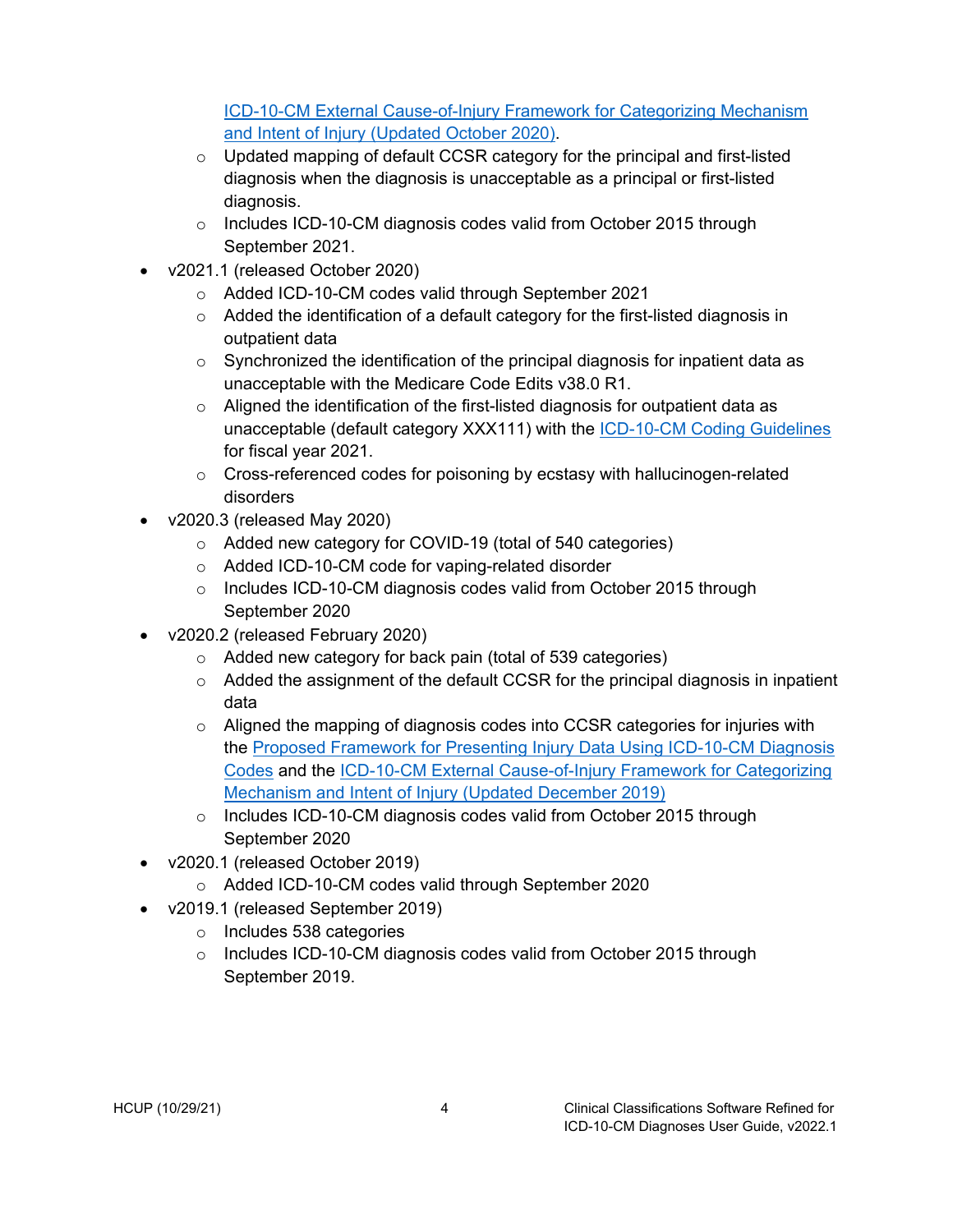### <span id="page-9-0"></span>**COMPARISON OF THE CCSR FOR ICD-10-CM DIAGNOSES, THE BETA VERSIONS OF THE CCS FOR ICD-10-CM, AND THE CCS FOR ICD-9-CM**

There are several differences to note across the HCUP ICD-based diagnosis classification software: the CCSR for ICD-10-CM diagnoses, the beta versions of the CCS for ICD-10-CM diagnoses, and the CCS for ICD-9-CM diagnoses. Table 1 summarizes key differences. Additional details are provided in the following report available on the [CCSR](https://www.hcup-us.ahrq.gov/toolssoftware/ccsr/ccs_refined.jsp) page of the HCUP-US website:

- *Comparison of the CCSR for ICD-10-CM diagnosis, v2019.1, to the beta version of the CCS for ICD-10-CM diagnosis, v2019.1*
- Companion Microsoft Excel file with comparisons by category and individual ICD-10-CM diagnosis code.

| <b>CCSR for ICD-10-CM</b><br><b>Diagnoses</b>                                                                                                                               | <b>Beta Versions of the CCS for</b><br><b>ICD-10-CM Diagnoses</b>                                                                                                        | <b>CCS for ICD-9-CM Diagnoses</b>                                                                                                                                                                                    |
|-----------------------------------------------------------------------------------------------------------------------------------------------------------------------------|--------------------------------------------------------------------------------------------------------------------------------------------------------------------------|----------------------------------------------------------------------------------------------------------------------------------------------------------------------------------------------------------------------|
| More than 70,000 ICD-10-CM<br>codes are categorized into over<br>530 categories                                                                                             | More than 70,000 ICD-10-CM<br>codes are categorized into 283<br>categories                                                                                               | More than 14,000 ICD-9-CM<br>codes are categorized into 283<br>categories                                                                                                                                            |
| Valid for ICD-10-CM diagnosis<br>codes from October 1, 2015 -<br>September 30, 2022 (v2022.1)<br>and updated annually for each<br>fiscal year update to ICD-10-<br>CM codes | Valid for ICD-10-CM diagnosis<br>codes from October 1, 2015 -<br>September 30, 2019 (v2019.1).<br>Not updated for ICD-10-PCS<br>codes effective after September<br>2019. | Valid for ICD-9-CM diagnosis<br>codes through September 30,<br>2015                                                                                                                                                  |
| Capitalizes on the specificity of<br>ICD-10-CM coding by creating<br>new clinical categories that did<br>not previously exist                                               | Uses the same categories as<br>previously available under CCS<br>for ICD-9-CM diagnoses                                                                                  | 283 CCS diagnosis and external<br>cause of injury categories<br>beginning in fiscal year 2008 after<br>the CCS for Mental Health and<br>Substance Use categories were<br>permanently integrated into the<br>CCS tool |
| Categories are organized into<br>21 body systems, generally<br>following the ICD-10-CM<br>diagnosis codebook chapters                                                       | Uses the same categories and<br>order as previously available<br>under CCS for ICD-9-CM<br>diagnoses                                                                     | Categories are ordered to<br>generally follow the ICD-9-CM<br>codebook across 17 chapters<br>plus two supplementary<br>classifications                                                                               |
| Each ICD-10-CM code maps to<br>one or more CCSR categories                                                                                                                  | Each ICD-10-CM code maps to<br>one CCS category                                                                                                                          | Each ICD-9-CM code maps to<br>one CCS category                                                                                                                                                                       |

### <span id="page-9-1"></span>**Table 1. Differences Among the CCSR for ICD-10-CM, Beta Versions of the CCS for ICD-10-CM, and CCS for ICD-9-CM**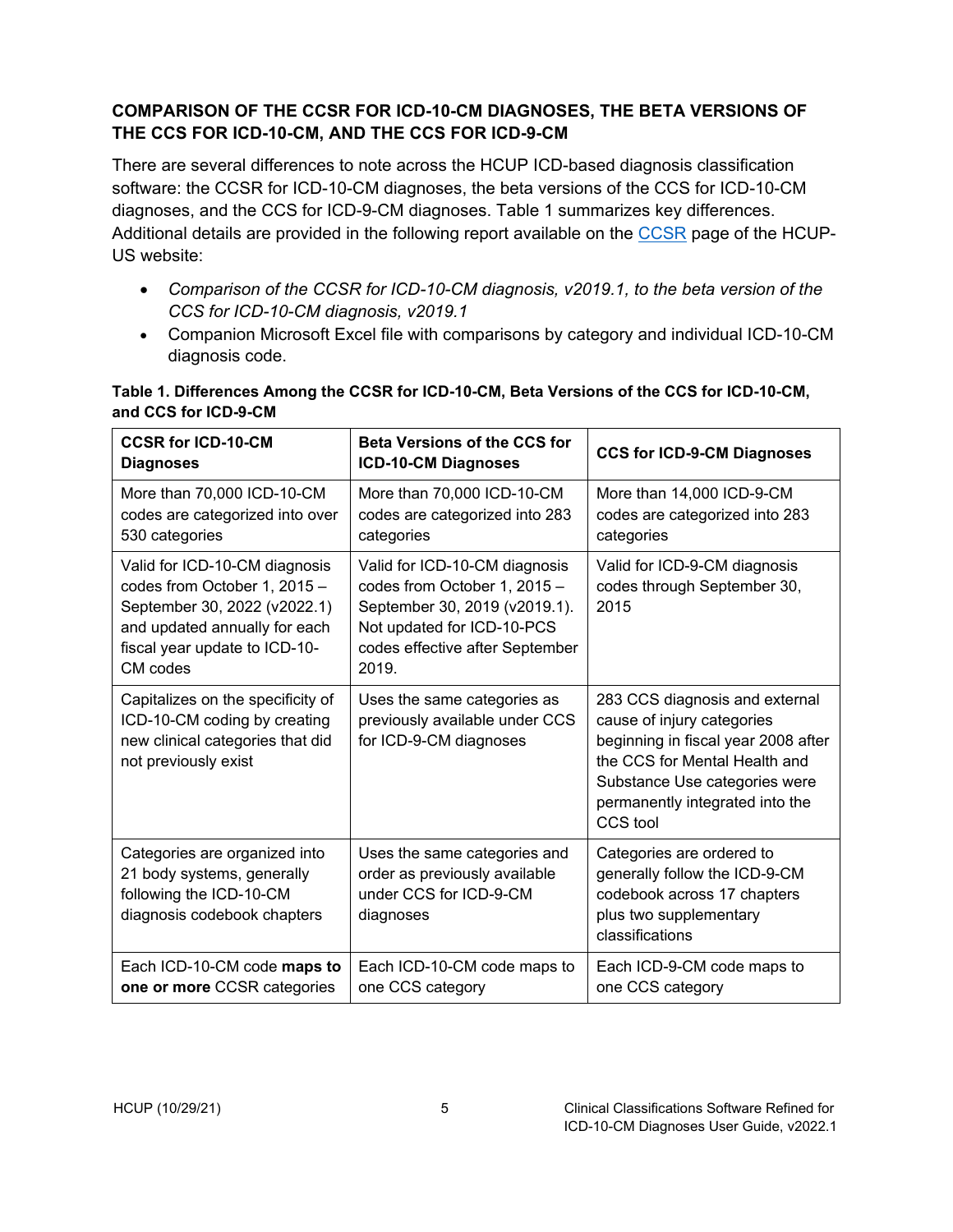| <b>CCSR for ICD-10-CM</b><br><b>Diagnoses</b>                                                                                                                                                                                                            | <b>Beta Versions of the CCS for</b><br>ICD-10-CM Diagnoses                                                   | <b>CCS for ICD-9-CM Diagnoses</b>                                                                                                   |
|----------------------------------------------------------------------------------------------------------------------------------------------------------------------------------------------------------------------------------------------------------|--------------------------------------------------------------------------------------------------------------|-------------------------------------------------------------------------------------------------------------------------------------|
| Codes mapped to multiple<br>CCSR categories include the<br>assignment of a default CCSR<br>for the principal diagnosis in<br>inpatient data (starting with<br>v2020.2) and for the first-listed<br>diagnosis in outpatient data<br>(starting in v2021.1) | Mutually exclusive categories<br>facilitate ranking principal<br>diagnoses categories                        | Mutually exclusive categories<br>facilitate ranking principal<br>diagnoses categories                                               |
| No multi-level system with<br>additional diagnostic specificity<br>has been developed                                                                                                                                                                    | Multi-level system with<br>additional diagnostic specificity<br>available for up to two levels               | Multi-level system with additional<br>diagnostic specificity available for<br>up to four levels                                     |
| SAS® programming code<br>available. Comma separated<br>values (CSV) mapping file<br>available for use with other<br>programming languages                                                                                                                | SAS programming code<br>available. CSV mapping file<br>available for use with other<br>programming languages | SAS and Stata <sup>®</sup> programming<br>code available. CSV mapping file<br>available for use with other<br>programming languages |
| Allows users the flexibility to<br>choose between output files<br>structured horizontally or<br>vertically. The vertical file<br>structure improves storage<br>efficiency.                                                                               | Horizontal output only, one<br>CCS data element for every<br>diagnosis code.                                 | Horizontal output only, one CCS<br>data element for every diagnosis<br>code.                                                        |

Abbreviations: CCS, Clinical Classifications Software; CCSR, Clinical Classification Software Refined; CSV, comma separated values; ICD-9-CM, International Classification of Diseases, Ninth Revision, Clinical Modification; ICD-10- CM, International Classification of Diseases, Tenth Revision, Clinical Modification.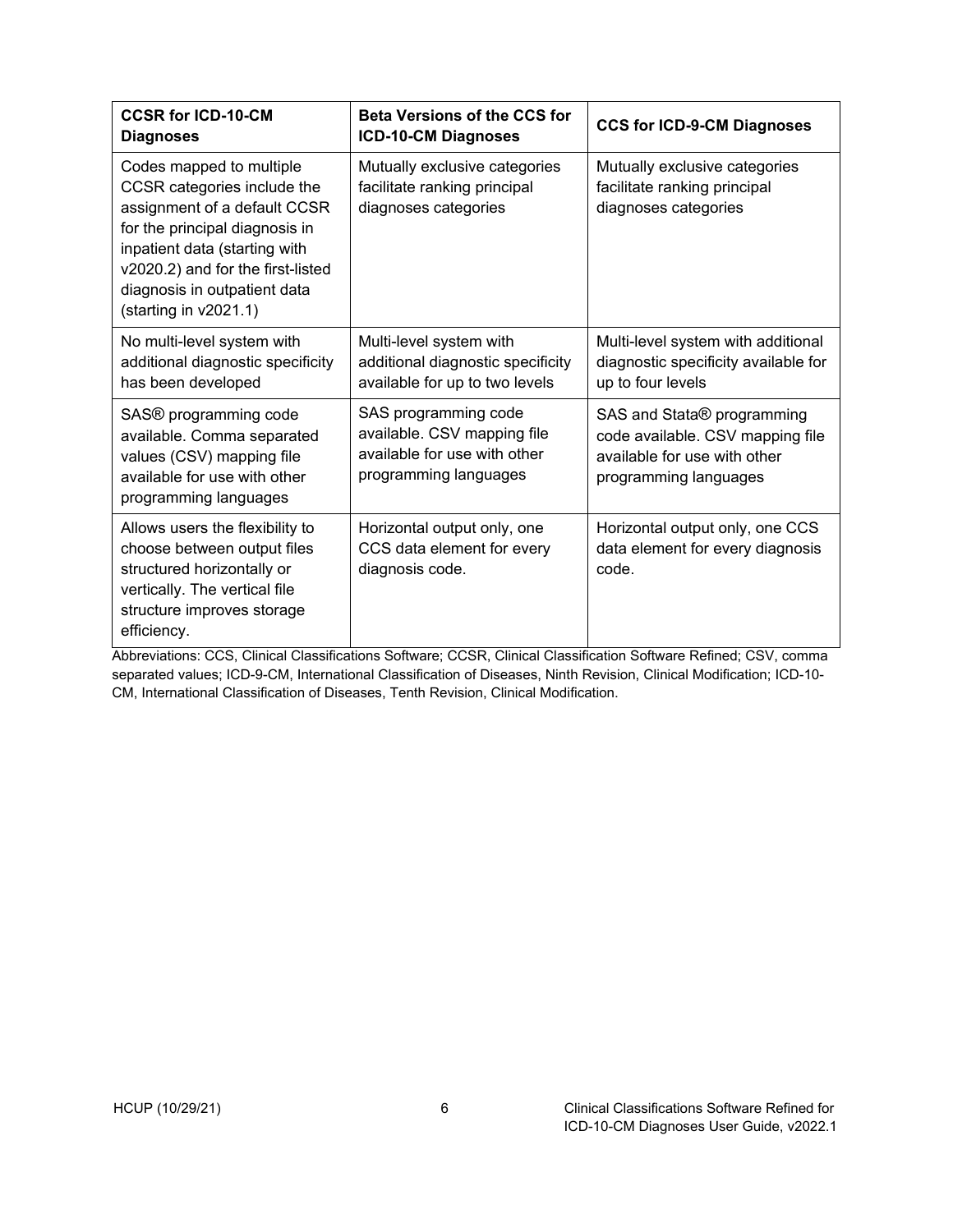## <span id="page-11-0"></span>**DESCRIPTION OF THE CCSR FOR ICD-10-CM DIAGNOSES**

### <span id="page-11-1"></span>**The Structure of the CCSR**

The CCSR for ICD-10-CM diagnoses aggregates more than 70,000 ICD-10-CM diagnosis codes into clinically meaningful categories across 21 body systems, which generally follow the structure of the ICD-10-CM diagnosis chapters. Additional information on specific differences between the CCSR body systems and the ICD-10-CM diagnosis chapters is detailed in the next section [\(CCSR Guidelines\)](#page-14-0). CCSR categories are organized by body system.<sup>[5](#page-11-3)</sup> Each body system is abbreviated using a three-character scheme as shown in Table 2. Individual CCSR categories are numbered sequentially with the numbering scheme starting at "001" within each body system (i.e., there is a CCSR 001 for each body system). A complete listing of all CCSR categories and their associated descriptions can be found in the CCSR Reference File, available on the [CCSR](http://www.hcup-us.ahrq.gov/toolssoftware/ccsr/ccs_refined.jsp) page of the HCUP-US website.

| ICD-10-CM Body System<br>(largely aligned with ICD-10-CM chapters)                                        | <b>Three</b><br><b>Character</b><br><b>Abbreviation</b> | <b>Brief Description</b>                                                                                                                                                                                                                                |
|-----------------------------------------------------------------------------------------------------------|---------------------------------------------------------|---------------------------------------------------------------------------------------------------------------------------------------------------------------------------------------------------------------------------------------------------------|
| Certain infectious and parasitic diseases                                                                 | <b>INF</b>                                              | INF contains 12 categories that include infections<br>and parasitic diseases such as tuberculosis,<br>septicemia, hepatitis, and the Coronavirus<br>disease - 2019 (COVID-19).                                                                          |
| <b>Neoplasms</b>                                                                                          | <b>NEO</b>                                              | NEO contains 74 categories specific to<br>neoplasms, which include malignant neoplasms<br>such as gastrointestinal cancers, skin cancers,<br>and breast cancer, as well as most benign<br>neoplasms.                                                    |
| Diseases of the blood and blood-forming<br>organs and certain disorders involving the<br>immune mechanism | <b>BLD</b>                                              | BLD contains 10 categories that include diseases<br>related to the blood, diseases of blood-forming<br>organs, and certain disorders involving the<br>immune mechanism such as nutritional anemia,<br>sickle cell/trait anemia, and immunity disorders. |

<span id="page-11-2"></span>

| Table 2. Three-Character Abbreviation for ICD-10-CM Body Systems <sup>6</sup> |  |  |
|-------------------------------------------------------------------------------|--|--|
|                                                                               |  |  |

<span id="page-11-3"></span><sup>5</sup> The term "body system" is used to describe the organization of conditions within the CCSR tool. When referring specifically to the organization of codes within the ICD-10-CM codebook, we use the term "chapter."

<span id="page-11-4"></span> $6$  The term "body system" is used to describe the organization of conditions within the CCSR tool. When referring specifically to the organization of codes within the ICD-10-CM codebook, we use the term "chapter."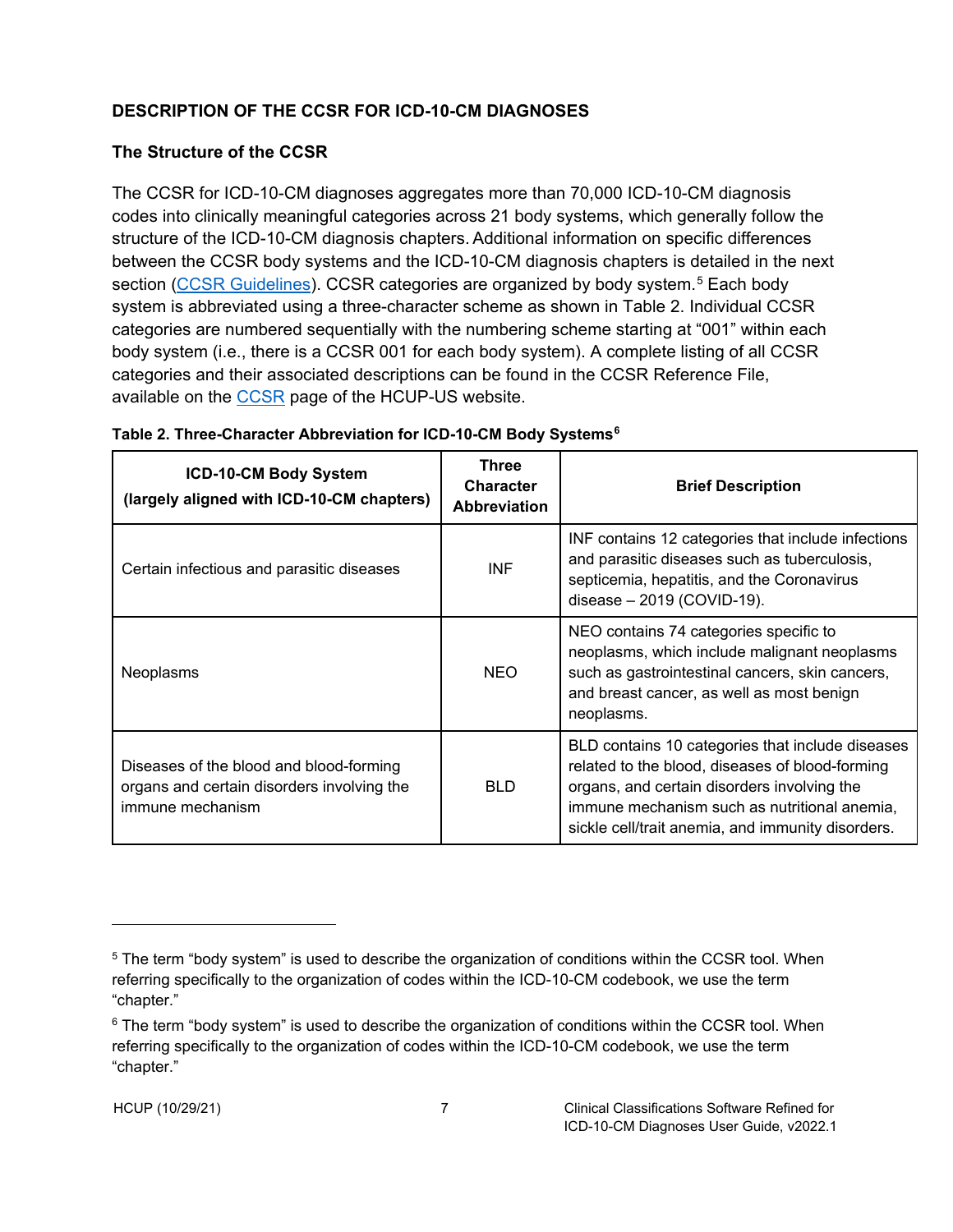| ICD-10-CM Body System<br>(largely aligned with ICD-10-CM chapters) | <b>Three</b><br><b>Character</b><br><b>Abbreviation</b> | <b>Brief Description</b>                                                                                                                                                                                                  |
|--------------------------------------------------------------------|---------------------------------------------------------|---------------------------------------------------------------------------------------------------------------------------------------------------------------------------------------------------------------------------|
| Endocrine, nutritional, and metabolic<br>diseases                  | <b>END</b>                                              | END contains 17 categories that include<br>endocrine, nutritional, and metabolic diseases<br>such as thyroid disorders, diabetes mellitus,<br>obesity, and cystic fibrosis.                                               |
| Mental, behavioral, and neurodevelopmental<br>disorders            | <b>MBD</b>                                              | MBD contains 32 categories that include mental,<br>behavioral, and neurodevelopmental disorders<br>such as depressive disorders, alcohol-related<br>disorders, and suicide<br>ideation/attempt/intentional self-harm.     |
| Diseases of the nervous system                                     | <b>NVS</b>                                              | NVS contains 22 categories that include<br>diseases of the nervous system such as<br>Parkinson's disease, cerebral palsy,<br>neurocognitive disorders, and headache<br>(including migraine).                              |
| Diseases of the eye and adnexa                                     | <b>EYE</b>                                              | EYE contains 12 categories that include<br>diseases of the eye and adnexa such as<br>glaucoma, cataract and other lens disorders, and<br>blindness and vision effects.                                                    |
| Diseases of the ear and mastoid process                            | <b>EAR</b>                                              | EAR contains 6 categories that include diseases<br>of the ear and mastoid process such as otitis<br>media, diseases of the inner ear, and hearing<br>loss.                                                                |
| Diseases of the circulatory system                                 | <b>CIR</b>                                              | CIR contains 39 categories that include diseases<br>of the circulatory system such as essential<br>hypertension, acute myocardial infarction, heart<br>failure, and cerebral infarction.                                  |
| Diseases of the respiratory system                                 | <b>RSP</b>                                              | RSP contains 17 categories that include<br>diseases of the respiratory system such a as<br>influenza, asthma, acute bronchitis, and<br>pneumothorax.                                                                      |
| Diseases of the digestive system                                   | <b>DIG</b>                                              | DIG contains 25 categories that include diseases<br>of the digestive system such as appendicitis and<br>other appendiceal conditions, hepatic failure,<br>diverticulosis and diverticulitis, and intestinal<br>infection. |
| Diseases of the skin and subcutaneous<br>tissue                    | <b>SKN</b>                                              | SKN contains 7 categories that include diseases<br>of the skin and subcutaneous tissue such as<br>pressure ulcers and contact dermatitis.                                                                                 |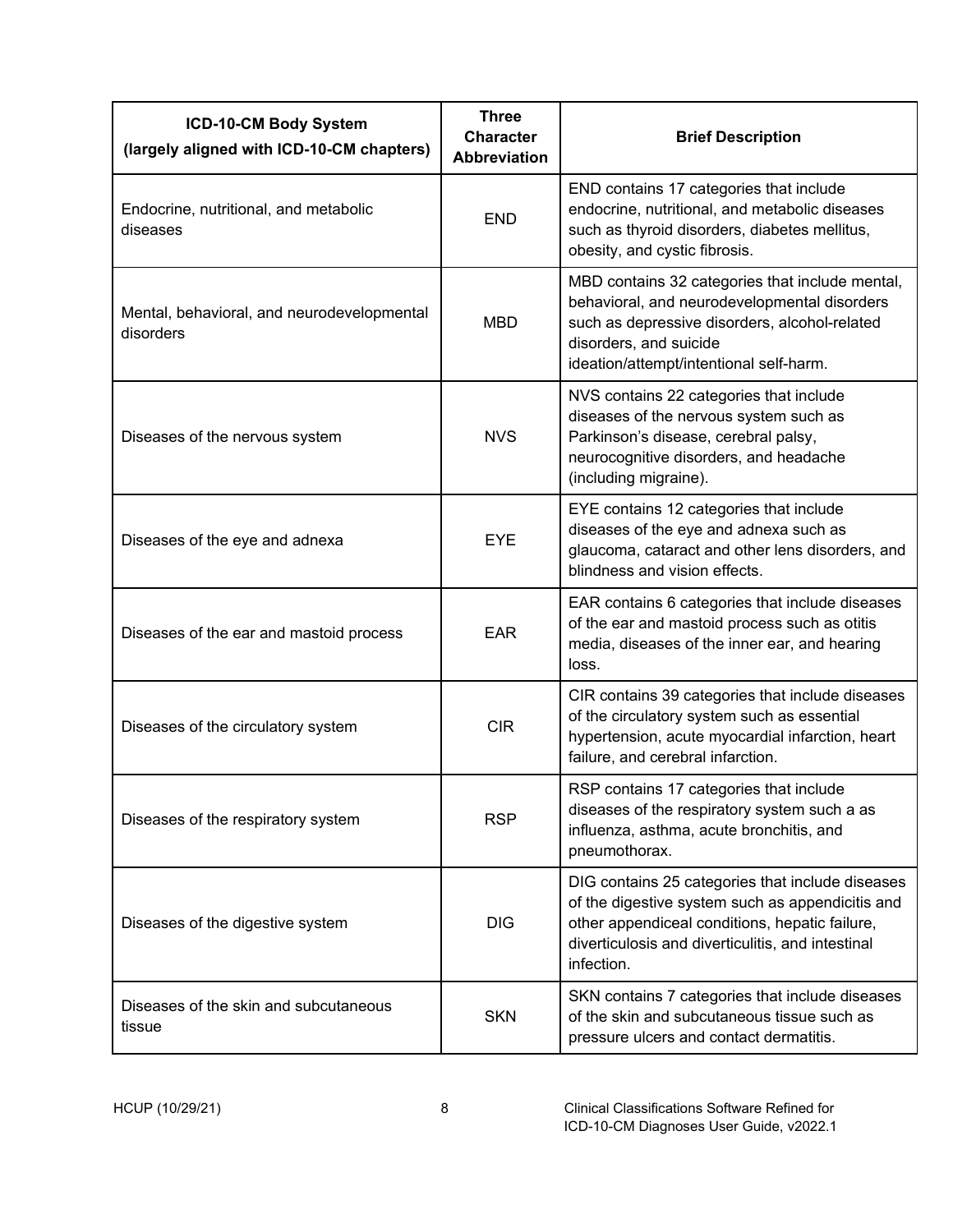| ICD-10-CM Body System<br>(largely aligned with ICD-10-CM chapters)                         | <b>Three</b><br><b>Character</b><br><b>Abbreviation</b> | <b>Brief Description</b>                                                                                                                                                                                                                                                |
|--------------------------------------------------------------------------------------------|---------------------------------------------------------|-------------------------------------------------------------------------------------------------------------------------------------------------------------------------------------------------------------------------------------------------------------------------|
| Diseases of the musculoskeletal system and<br>connective tissue                            | <b>MUS</b>                                              | MUS contains 38 categories that include<br>diseases of the musculoskeletal system and<br>connective tissue such as osteoarthritis, gout,<br>low back pain, and<br>spondylopathies/spondyloarthropathy (including<br>infective).                                         |
| Diseases of the genitourinary system                                                       | <b>GEN</b>                                              | GEN contains 26 categories that include<br>diseases of the genitourinary system such as<br>chronic kidney disease, urinary tract infections,<br>and acute and unspecified renal failure.                                                                                |
| Pregnancy, childbirth and the puerperium                                                   | <b>PRG</b>                                              | PRG contains 30 categories related to<br>pregnancy, childbirth, and the puerperium such<br>as ectopic pregnancy and complications, early or<br>threatened labor, and diabetes or abnormal<br>glucose tolerance complicating pregnancy,<br>childbirth or the puerperium. |
| Certain conditions originating in the perinatal<br>period                                  | <b>PNL</b>                                              | PNL contains 15 categories that include certain<br>conditions originating in the perinatal period such<br>as liveborn, respiratory distress syndrome, and<br>fetal alcohol syndrome.                                                                                    |
| Congenital malformations, deformations and<br>chromosomal abnormalities                    | <b>MAL</b>                                              | MAL contains 10 categories that include<br>congenital malformations, deformations, and<br>chromosomal abnormalities such as cleft lip or<br>palate and cardiac and circulatory congenital<br>anomalies.                                                                 |
| Symptoms, signs and abnormal clinical and<br>laboratory findings, not elsewhere classified | <b>SYM</b>                                              | SYM contains 17 categories related to<br>symptoms, signs, and abnormal clinical or<br>laboratory findings, not elsewhere classified such<br>as fever, nausea and vomiting, and malaise and<br>fatigue.                                                                  |
| Injury, poisoning and certain other<br>consequences of external causes                     | <b>INJ</b>                                              | INJ contains 76 categories related to injuries,<br>poisoning, and certain other consequences of<br>external causes such as traumatic brain injury<br>(TBI), allergic reactions, maltreatment/abuse,<br>and poisoning by drugs.                                          |
| External causes of morbidity                                                               | <b>EXT</b>                                              | EXT contains 30 categories related to external<br>causes of morbidity that specific the mechanism<br>of the injury such as fall or cut/pierce and the<br>intent of the injury such as<br>accidental/unintentional or self-harm.                                         |
| HCUP (10/29/21)                                                                            | 9                                                       | Clinical Classifications Software Refined for                                                                                                                                                                                                                           |

ICD-10-CM Diagnoses User Guide, v2022.1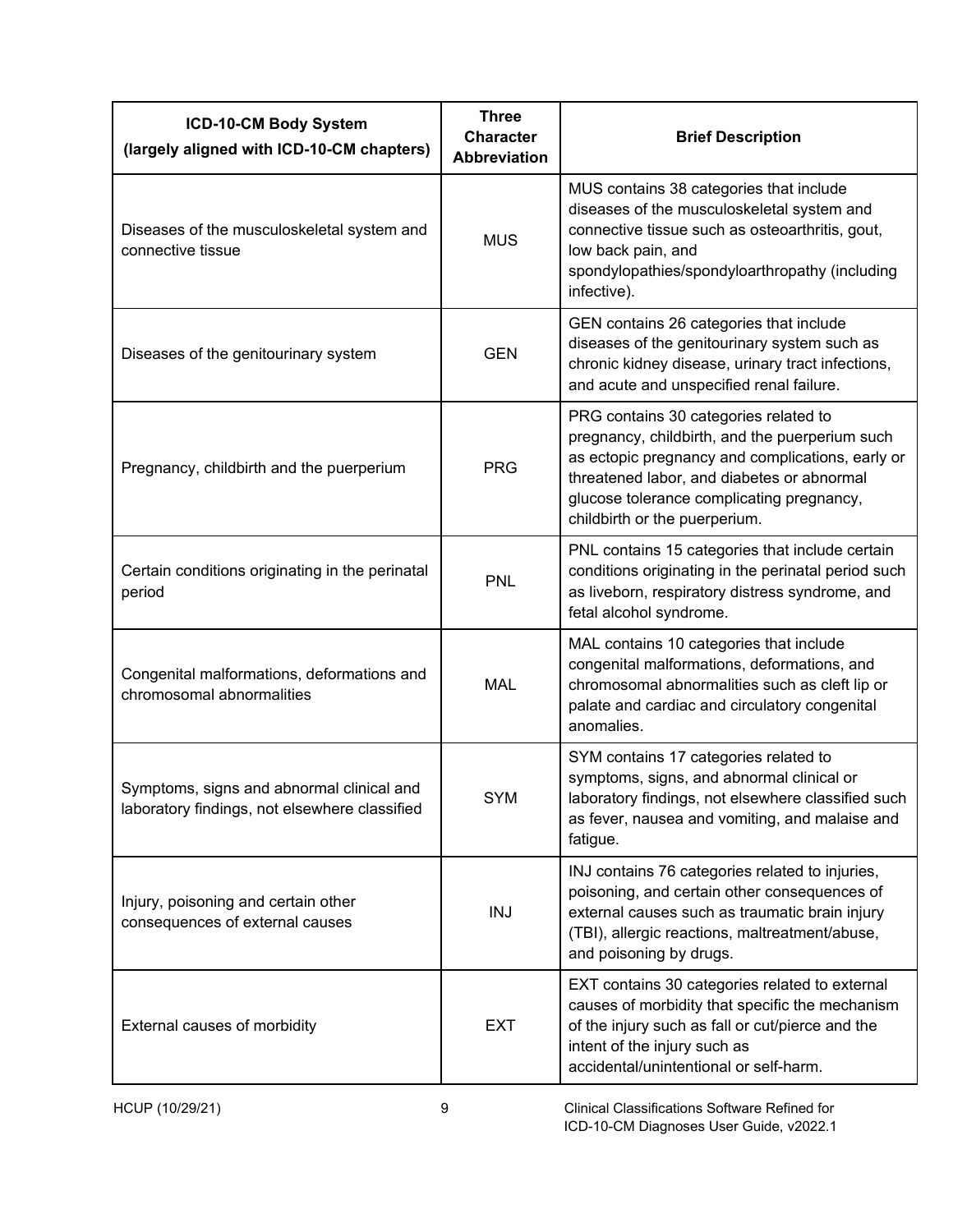| ICD-10-CM Body System<br>(largely aligned with ICD-10-CM chapters)    | <b>Three</b><br><b>Character</b><br><b>Abbreviation</b> | <b>Brief Description</b>                                                                                                                                                                                                                |  |
|-----------------------------------------------------------------------|---------------------------------------------------------|-----------------------------------------------------------------------------------------------------------------------------------------------------------------------------------------------------------------------------------------|--|
| Factors influencing health status and contact<br>with health services | FAC.                                                    | FAC contains 25 categories related to factors<br>influencing health status and contact with health<br>services such as aftercare, organ transplant<br>status, or exposure, encounters, screening or<br>contact with infectious disease. |  |

Abbreviations: ICD-10-CM, International Classification of Diseases, Tenth Revision, Clinical Modification

#### <span id="page-14-0"></span>**CCSR Assignment Guidelines**

During the development of the CCSR, several guidelines were adopted to address common questions that the team encountered. The following sections describe the general guidelines that apply to all body systems as well as guidelines that are specific to an individual body system.

#### <span id="page-14-1"></span>General Assignment Guidelines

- 1. The overarching goal of the CCSR is to categorize codes into a manageable number of clinically meaningful categories. The categories themselves should capture a clinical concept, and the codes within a specific category should maintain the clinical intent of that category. Although there was an attempt to keep the clinically meaningful categories from previous versions, there was no attempt to match the trends or utilization counts of the CCS for ICD-9-CM or the beta versions of the CCS for ICD-10-CM, even in cases in which the category title remains the same. Instead, the clinical concept guided the assignment of codes.
- 2. The number of catch-all categories (those that start with "Other specified") are minimized, because they are of limited value if the ICD-10-CM codes within the category are highly heterogeneous. When a catch-all category is necessary, the number of codes is minimized by separating out clinically relevant groups. This often is a trade-off with the number of overall categories created in the tool.
- 3. Different CCSR categories may include an overlapping set of codes, but no CCSR should be nested completely within another CCSR.
- 4. Every ICD-10-CM code is assigned to at least one CCSR category but can be assigned to multiple categories. Individual ICD-10-CM diagnosis codes can be used to document multiple conditions or a condition and a common symptom/manifestation. Assigning only one CCSR category to these codes would require prioritizing the assignment. Clinical coding guidelines were reviewed and considered when CCSR category assignments were made. Each code is mapped to no more than five categories and an attempt was made to minimize the number of assigned categories. In addition, when possible, a code is mapped to no more than one catch-all category.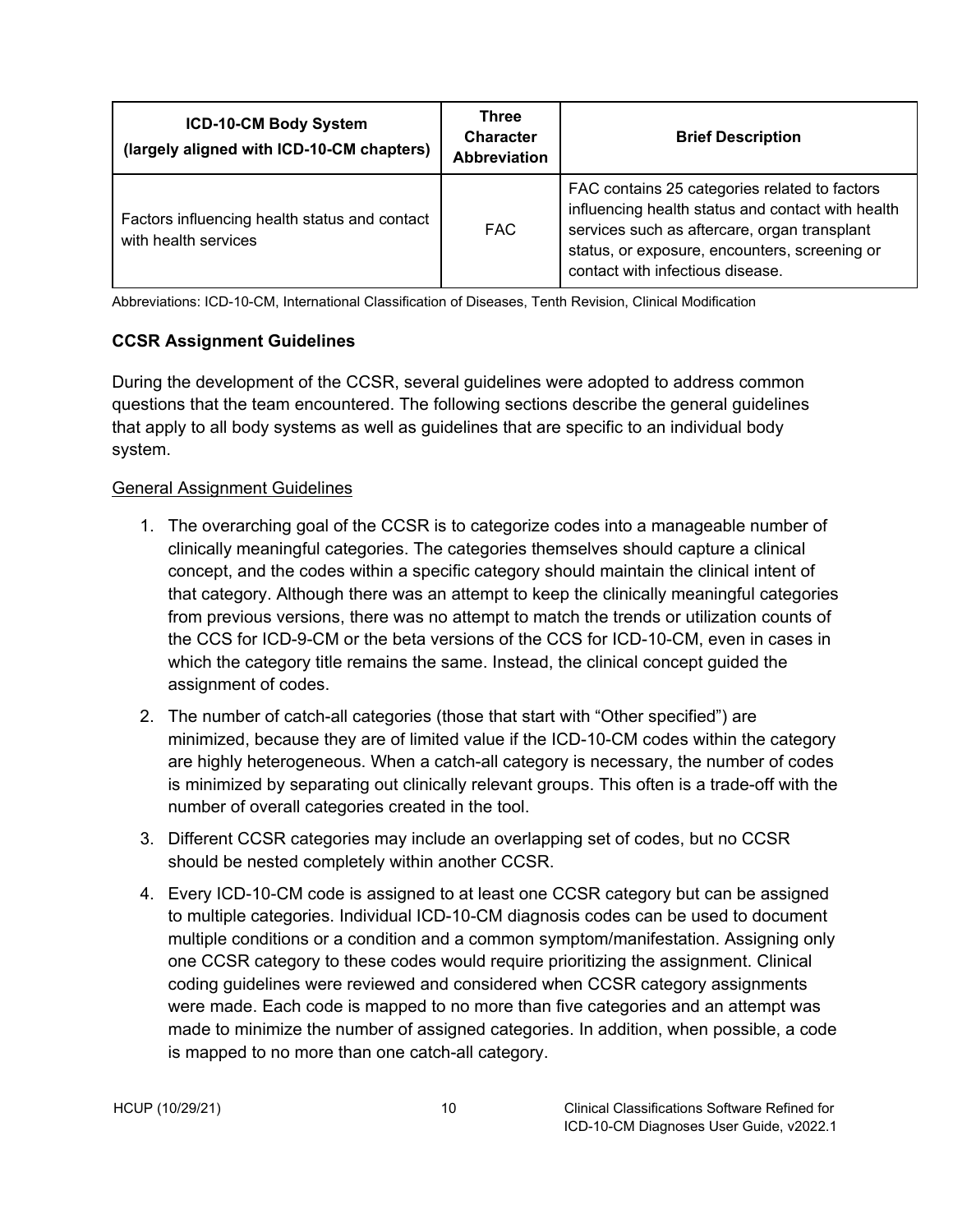- $\circ$  The CCSR includes the assignment of a default CCSR for the principal diagnosis in inpatient data (starting with the v2020.2) and the first-listed diagnosis in outpatient data (starting with the v2021.1). Information on the rationale used in selecting default categories for principal diagnoses in inpatient data is documented in [Appendix B: Default CCSR for Principal Diagnosis in Inpatient](#page-43-0)  [Data.](#page-43-0) Information about the default CCSR for the first-listed diagnosis in outpatient data is detailed in [Appendix C: Default for CCSR for First-List](#page-52-0)  [Diagnosis in Outpatient](#page-52-0) Data.
- 5. Diagnosis codes are mostly retained in the chapters assigned by the World Health Organization<sup>[7](#page-15-0)</sup> unless the clinical review team had a specific rationale for grouping the code only in another body system. For example, an ICD-10-CM code that is located in the Diseases and Disorders of the Circulatory System chapter of the codebook is assigned to at least one CCSR category in the *Diseases of the circulatory system* body system (i.e., the category begins with the characters "CIR"). There are a few notable  $exceptions<sup>8</sup>$  $exceptions<sup>8</sup>$  $exceptions<sup>8</sup>$  to this rule:
	- $\circ$  ICD-10-CM codes for Periprosthetic fracture around internal prosthetic joint (i.e., codes starting with characters M97) are included in the *Injury, poisoning and certain other consequences of external causes* body system and not in the *Diseases of the musculoskeletal system and connective tissue* body system. This decision was made after consultation with injury experts at the Centers for Disease Control and Prevention (CDC).
	- $\circ$  Several mental, behavioral, and neurodevelopmental disorders codes (i.e., within the range of ICD-10-CM codes starting with characters F01–F99) related to the clinical concepts of neurocognitive disorders and sleep wake disorders are only mapped to categories in the *Diseases of the nervous system* body system so that they are categorized with similar clinical concepts.
	- $\circ$  Several ICD-10-CM codes from the chapter on Symptoms, Signs and Abnormal Clinical and Laboratory Findings, Not Elsewhere Classified (i.e., ICD-10-CM codes starting with characters R01–R99) are included only under other body system categories because they aligned with specific conditions or disorders. For example, several R codes are exclusively assigned to a CCSR category within the *Diseases of the circulatory* body system. In contrast, codes that do not

<span id="page-15-0"></span> $7$  Please see "The ICD-10-CM Tabular List of Diseases and Injuries" for details on the chapter assignments for ICD-10-CM codes (available at [www.cdc.gov/nchs/icd/icd10cm.htm](http://www.cdc.gov/nchs/icd/icd10cm.htm) or [www.cms.gov/Medicare/Coding/ICD10/\)](http://www.cms.gov/Medicare/Coding/ICD10/).

<span id="page-15-1"></span><sup>&</sup>lt;sup>8</sup> There are rare exceptions to this rule not covered by these explanations. Each exception code was identified by the American Health Information Management Association (AHIMA)-certified ICD-10-CM trainers and reviewed by the team of clinical experts before a final decision was made. In each case, the team agreed the best assignment for the ICD-10-CM code in question was only to a CCSR category in a different body system than the codebook chapter.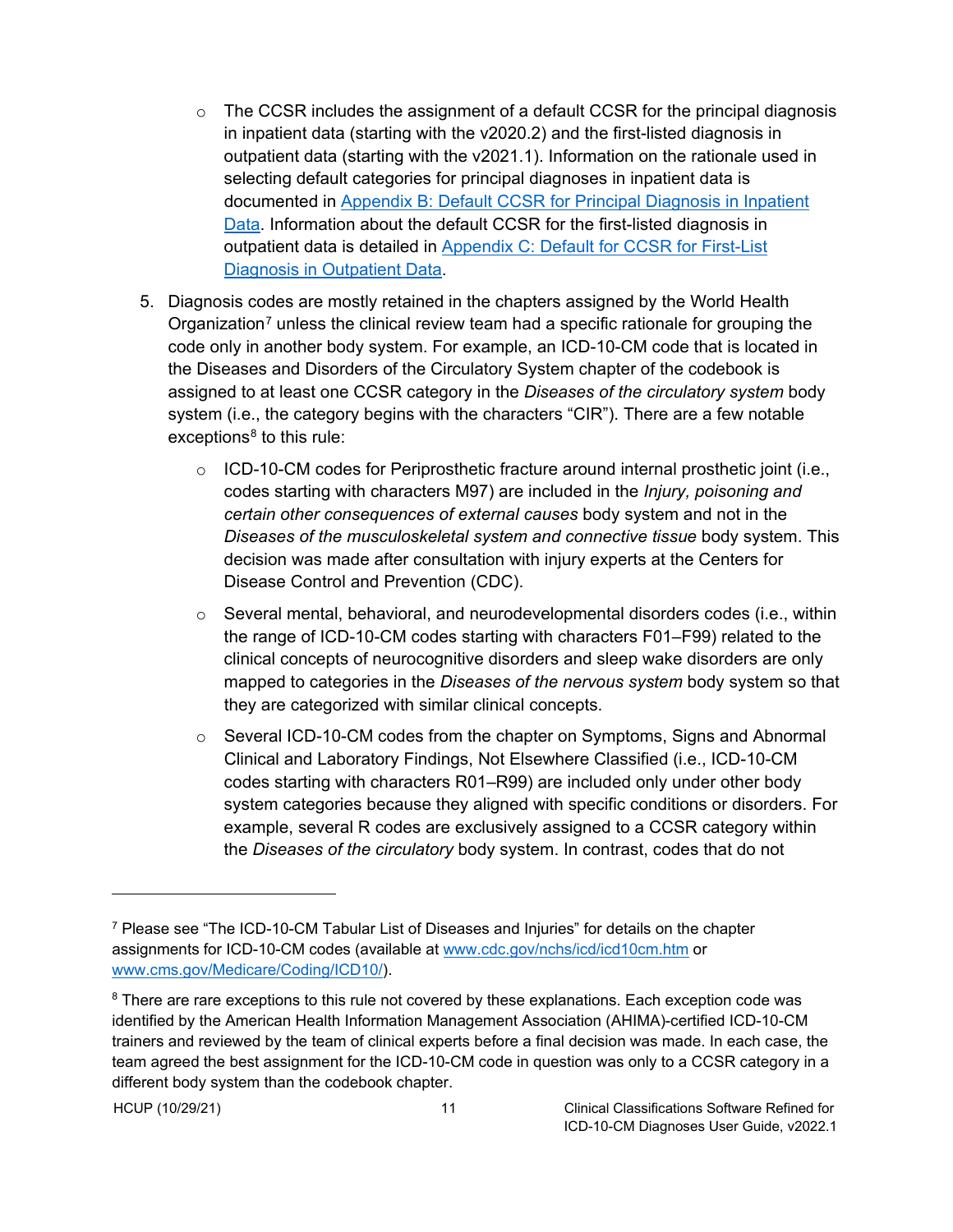definitively indicate the presence of a condition or disorder (e.g., codes R78.0– R78.5 Finding of substance in blood) are retained within the body system of *Symptoms, signs and abnormal clinical and laboratory findings, not elsewhere classified*.

 $\circ$  Several ICD-10-CM codes from the chapter on Factors Influencing Health Status and Contact with Health Services (i.e., ICD-10-CM codes starting with characters Z01–Z99) are included only under other body system categories because they aligned with specific conditions or disorders. For example, several Z codes are exclusively assigned to a CCSR category with codes under *Pregnancy, childbirth, and puerperium* or within *Certain conditions originating during the perinatal period* body systems. In contrast, codes that do not definitively indicate the presence of a condition or disorder (e.g., code Z79.891 long term (current) use of opiate analgesic and Z72.0 tobacco use) are retained within the body system of *Factors influencing health status and contact with health services*.

#### <span id="page-16-0"></span>Body System-Specific Structure Notes and Exceptions to General Guidelines

- 1. The *Neoplasms* body system follows the National Cancer Institute (NCI)[9](#page-16-1) organization of cancer types by body system and location whenever possible. In addition, the team sought guidance from cancer researchers on beneficial subcategories that go beyond the NCI structure, such as more specific leukemia categories.
- 2. The *Mental, behavioral, and neurodevelopmental disorder* body system follows the organization of the American Psychiatric Association (APA) Diagnostic and Statistical Manual of Mental Disorders (DSM-5),  $10$  unless there was a specific reason to do otherwise. When questions arose regarding assignment of codes and categories, the ICD-11 classification system was consulted. Two exceptions are that the Neurocognitive disorders category (NVS011) and Sleep wake disorders category (NVS016)—which each contained codes from the Mental, Behavioral, and Neurodevelopmental Disorders chapter as well as the Diseases of the Nervous System chapter—were placed under the *Diseases of the nervous system* body system even though they are DSM-5 categories.
- 3. Codes in the *Congenital malformations, deformations and chromosomal abnormalities*, *Certain conditions originating during the perinatal period*, and *Pregnancy, childbirth, and puerperium* body systems are frequently, but not extensively, cross-classified to other body systems. The clinical review team believed that most researchers would be interested in either this specific set of congenital, perinatal, or pregnancy codes or the more general codes in the specific body system categories, but not both together. The conditions often are clinically and epidemiologically different, with unique treatment plans. There are exceptions to this decision, such as infectious diseases or critical

<span id="page-16-1"></span><sup>9</sup> See [www.cancer.gov/](http://www.cancer.gov/) for additional information on the National Cancer Institute.

<span id="page-16-2"></span><sup>&</sup>lt;sup>10</sup> Please see [www.psychiatry.org/psychiatrists/practice/dsm](http://www.psychiatry.org/psychiatrists/practice/dsm) for additional information on the Diagnostic and Statistical Manual of Mental Disorders (DSM-5).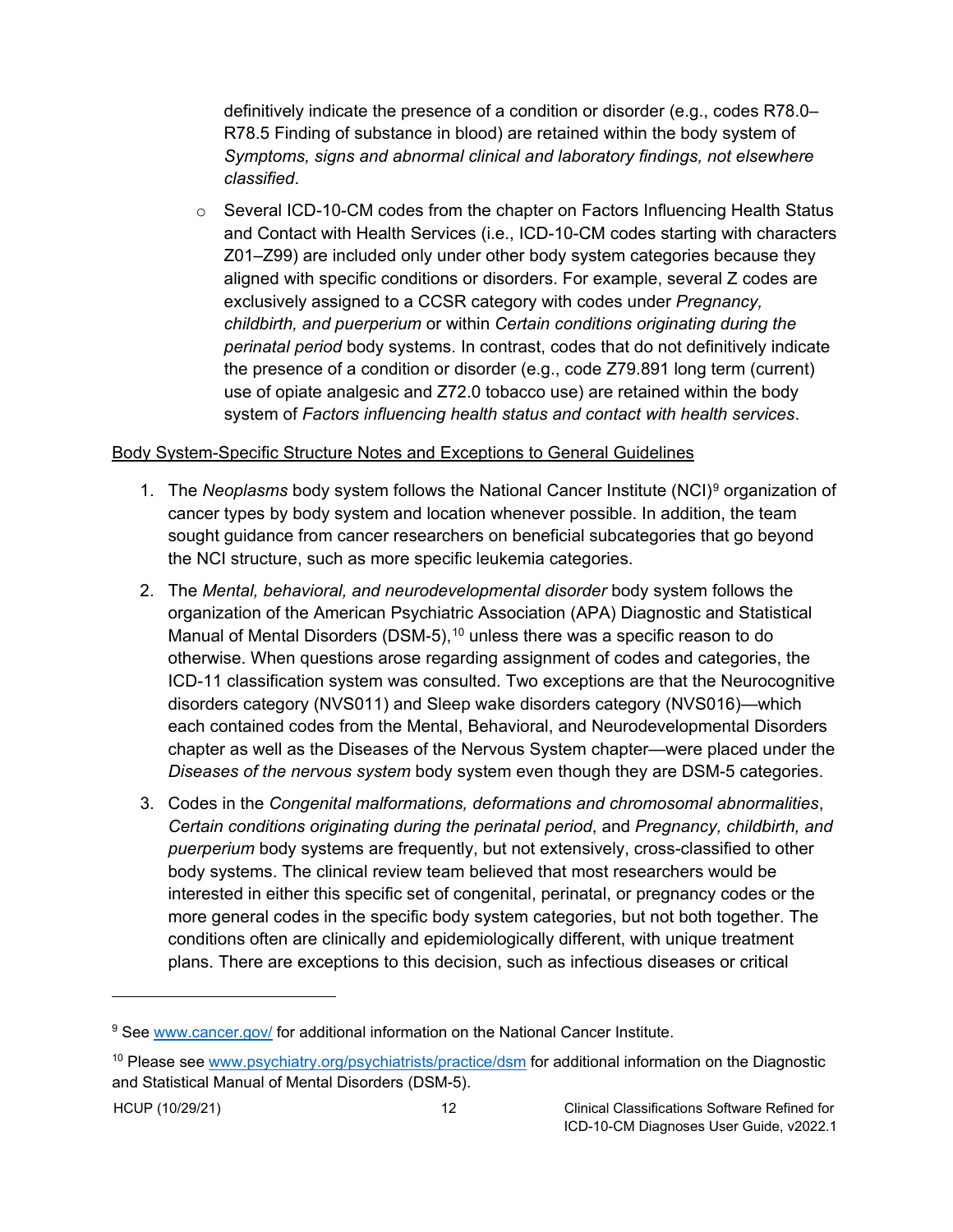chronic conditions such as hypertension and diabetes, in which users will observe codes cross-classified across these body systems.

- 4. The *Injury, poisoning and certain other consequences of external causes* and *External causes of morbidity* body systems follow the CDC Injury Mortality Diagnosis Matrix and the External Cause of Morbidity Matrix definitions for ICD-10-CM.[11](#page-17-0) Additional categories were created to capture concepts not explicitly included in the CDC injury matrices or codes from other body systems that are not included in CDC definitions. See [Appendix E](#page-59-0) for information on cross-referencing the CDC injury matrices to the CCSR for diagnoses.
- 5. Separate Injury categories were created to maintain the difference between poisoning, adverse effects, and toxic effects with respect to the occurrence of drug toxicity. The guidelines for ICD-10-CM coding<sup>[12](#page-17-1)</sup> define these terms as follows:
	- $\circ$  "Adverse effect" is used when a drug has been properly prescribed and properly administered
	- o "Poisoning" involves the improper use of medication
	- $\circ$  "Underdosing" refers to taking less of a medication than is prescribed by a provider or a manufacturer's instruction
	- $\circ$  "Toxic effect" occurs when a harmful substance is ingested or comes in contact with a person.
- 6. ICD-10-CM medical and surgical complication codes are located in CCSR categories on the basis of the chapter in which they are found in the ICD-10-CM codebook. This means that there are complication categories in 12 body systems.<sup>[13](#page-17-2)</sup> Codes specifically listed in sections with headers identifying complications (e.g., "intraoperative and postprocedural complications", "complications in anesthesia during pregnancy", "complications of labor and delivery". "complication of device", "complications predominantly related to the puerperium", "complications of surgical and medical care") in the ICD-10-CM codebook are assigned to a complication category.
- 7. Within the Pregnancy, childbirth and the puerperium body system, codes for complicating conditions are specified as occurring during pregnancy, childbirth, or the puerperium. When possible, these conditions are grouped into separate categories related to the timing of the complication. However, there is not enough information to

<span id="page-17-0"></span><sup>&</sup>lt;sup>11</sup> Please see [www.cdc.gov/nchs/injury/injury\\_tools.htm](http://www.cdc.gov/nchs/injury/injury_tools.htm) for additional details.

<span id="page-17-1"></span><sup>12</sup> Please see *ICD-10-CM Official Guidelines for Coding and Reporting FY 2020* [\(www.cdc.gov/nchs/data/icd/10cmguidelines-FY2020\\_final.pdf\)](https://www.cdc.gov/nchs/data/icd/10cmguidelines-FY2020_final.pdf) for additional details.

<span id="page-17-2"></span><sup>&</sup>lt;sup>13</sup> Diseases of the blood and blood forming organs and certain disorders involving the immune system (BLD); Diseases of the circulatory system (CIR); Diseases of the digestive system (DIG); Diseases of the ear and mastoid process (EAR); Endocrine, nutritional, and metabolic diseases (END); Diseases of the eye and adnexa (EYE); Diseases of the genitourinary system (GEN); Injury, poisoning and certain other consequences of external causes (INJ); Diseases of the musculoskeletal system (MUS); Diseases of the nervous system (NVS); Diseases of the respiratory system (RSP); Diseases of the skin and subcutaneous tissue (SKN).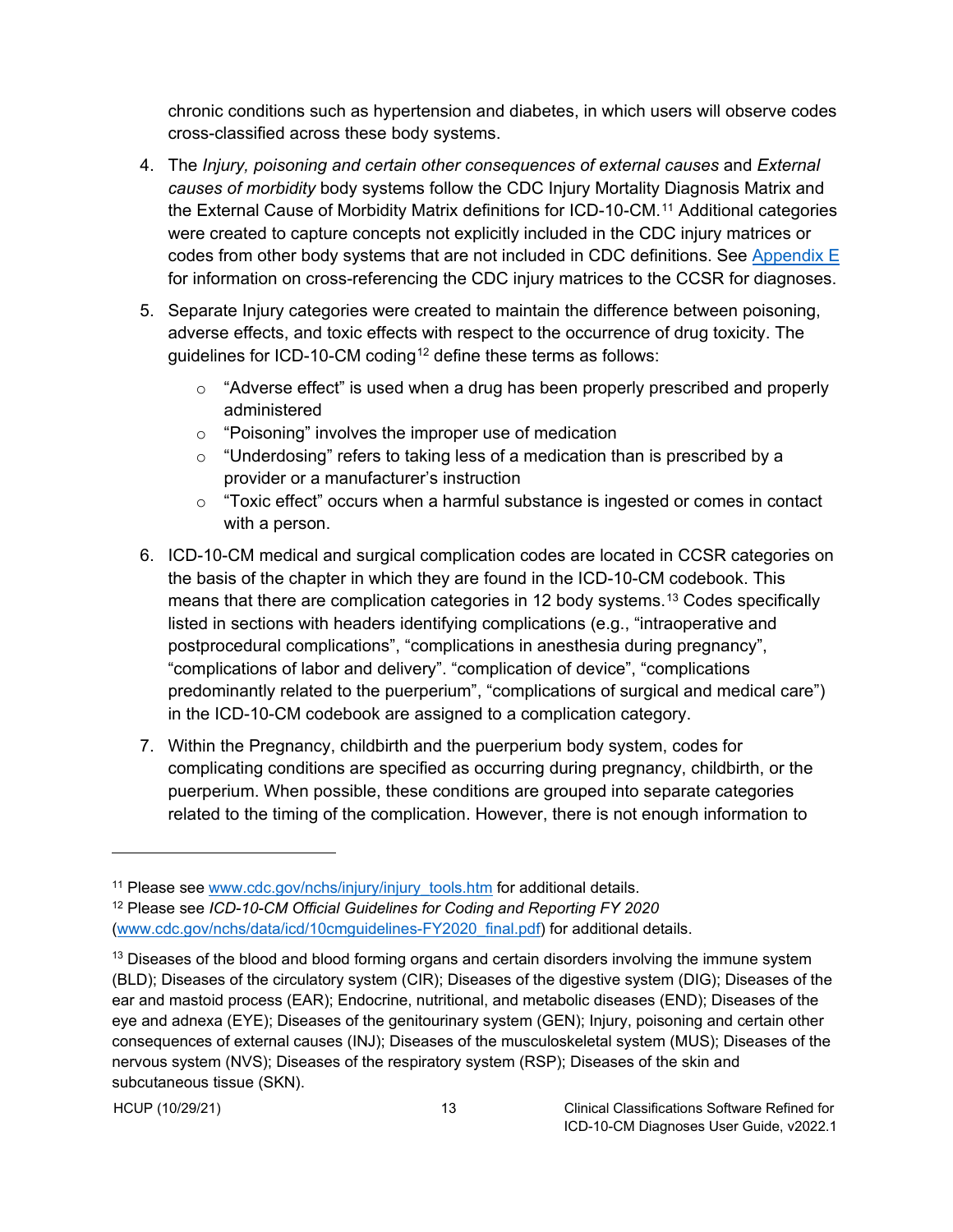distinguish this timing in all cases. If the complicating condition code does not specify the timing, it is placed in a category for other specified complications of pregnancy. This category can include complications that occur during pregnancy, childbirth, or the puerperium.

- 8. Codes that are described in the ICD-10-CM codebook with the keywords "infection," "infectious," or "infective" but are located in chapters other than Certain Infectious and Parasitic Diseases are cross-classified only to the *Certain infectious and parasitic disease* body system CCSR categories if there is a specified infection documented in the description. If no specific infection is documented, the code is not classified in a *Certain infectious and parasitic diseases* body system category. For example:
	- $\circ$  Code J20.0, Acute bronchitis due to mycoplasma pneumoniae, is assigned to RSP005 (Acute bronchitis) and INF003 (Bacterial infections)
	- $\circ$  Code J20.5, Acute bronchitis due to respiratory syncytial virus, is assigned to RSP005 (Acute bronchitis) and INF008 (Viral infection)
	- o Code J20.9, Acute bronchitis*,* unspecified, is assigned only to RSP005 (Acute bronchitis) and not to a category within the *Certain infectious and parasitic diseases* body system.
- **9.** Some categories in the CCSR for ICD-10-CM, such as those related to injury, include details on episodes of care. The CCSR for ICD-10-CM often separately classifies ICD-10-CM diagnoses indicating initial encounters, subsequent encounters, and sequela, where applicable.<sup>[14](#page-18-1)</sup> A sequela is the residual effect (condition produced) after the acute phase of an illness or injury has terminated.<sup>[15](#page-18-2)</sup> A sequela condition for an injury is a separate condition that arises during the treatment of the injury that needs its own treatment. A common example of a sequela condition is scar formation following a burn injury. The scar is the sequela condition and would be grouped with other scar conditions. A burn code with a seventh character of S indicates the injury responsible for the sequela condition and is assigned to the Injury; sequela encounter category. If a category contains a mix of codes with a seventh character indicating an initial encounter and codes that do not specify the episode of care, the category label does not specify an episode of care.

<span id="page-18-1"></span><span id="page-18-0"></span><sup>&</sup>lt;sup>14</sup> Although this approach results in a large number of injury categories, it is analytically easier for many users to combine categories than to disaggregate them.

<span id="page-18-2"></span><sup>15</sup> Please see *ICD-10-CM Official Guidelines for Coding and Reporting FY 2020* [\(www.cdc.gov/nchs/data/icd/10cmguidelines-FY2020\\_final.pdf\)](https://www.cdc.gov/nchs/data/icd/10cmguidelines-FY2020_final.pdf) for additional details.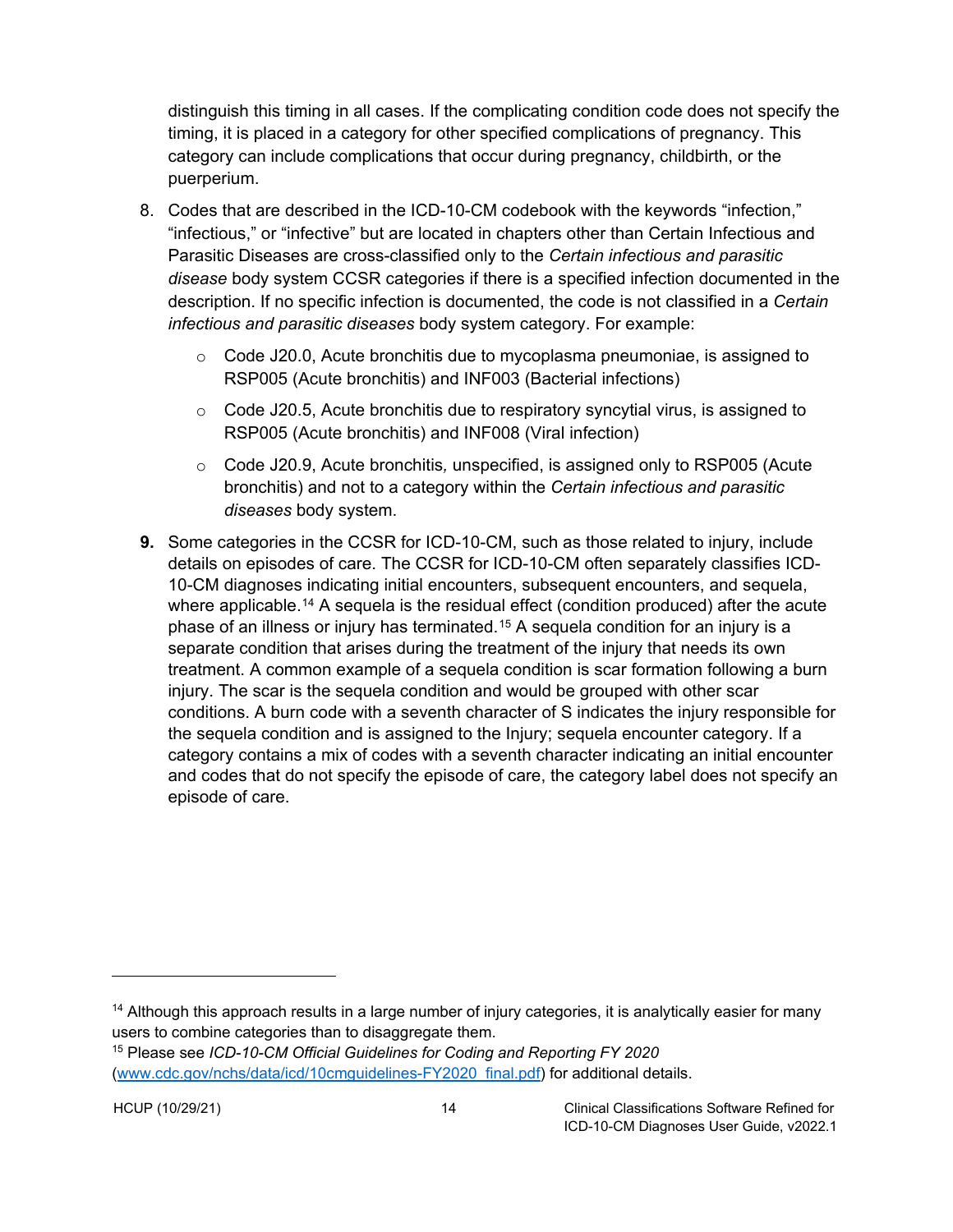#### **One-to-One and One-to-Many Mapping of ICD-10-CM Diagnosis Codes to CCSR**

#### <span id="page-19-0"></span>Why Cross-Classification of Codes are Necessary in the CCSR

Figure 1 provides a visual representation of how one-to-one and one-to-many mappings occur in the CCSR, using two ICD-10-CM diagnosis codes related to hypertension as examples. The ICD-10-CM diagnosis code I11.9, Hypertensive heart disease without heart failure, maps to a single CCSR category (CIR008 – Hypertension with complications and secondary hypertension), whereas ICD-10-CM diagnosis code I11.0, Hypertensive heart disease with heart failure, maps to two CCSR categories (CIR008 – Hypertension with complications and secondary hypertension and CIR019 – Heart failure).

<span id="page-19-2"></span>



Abbreviations: CCSR, Clinical Classification Software Refined; ICD-10-CM, International Classification of Diseases, Tenth Revision, Clinical Modification.

Having code I11.0 mapped to two CCSR categories allows users to completely identify both hypertension cases and heart failure. The overarching goal of the CCSR, stated earlier, was to create clinically meaningful categories where the ICD-10-CM codes match the clinical intent of the category. The best way to accomplish that goal was to allow the coding and clinical review teams the flexibility to cross-classify individual codes into more than one CCSR category as necessary.

#### <span id="page-19-1"></span>Prevalence of Cross-Classified Codes in the CCSR

Every ICD-10-CM code is assigned to at least one CCSR category but can be assigned to multiple categories. Table 3 describes the distribution of CCSR category assignments in v2022.1.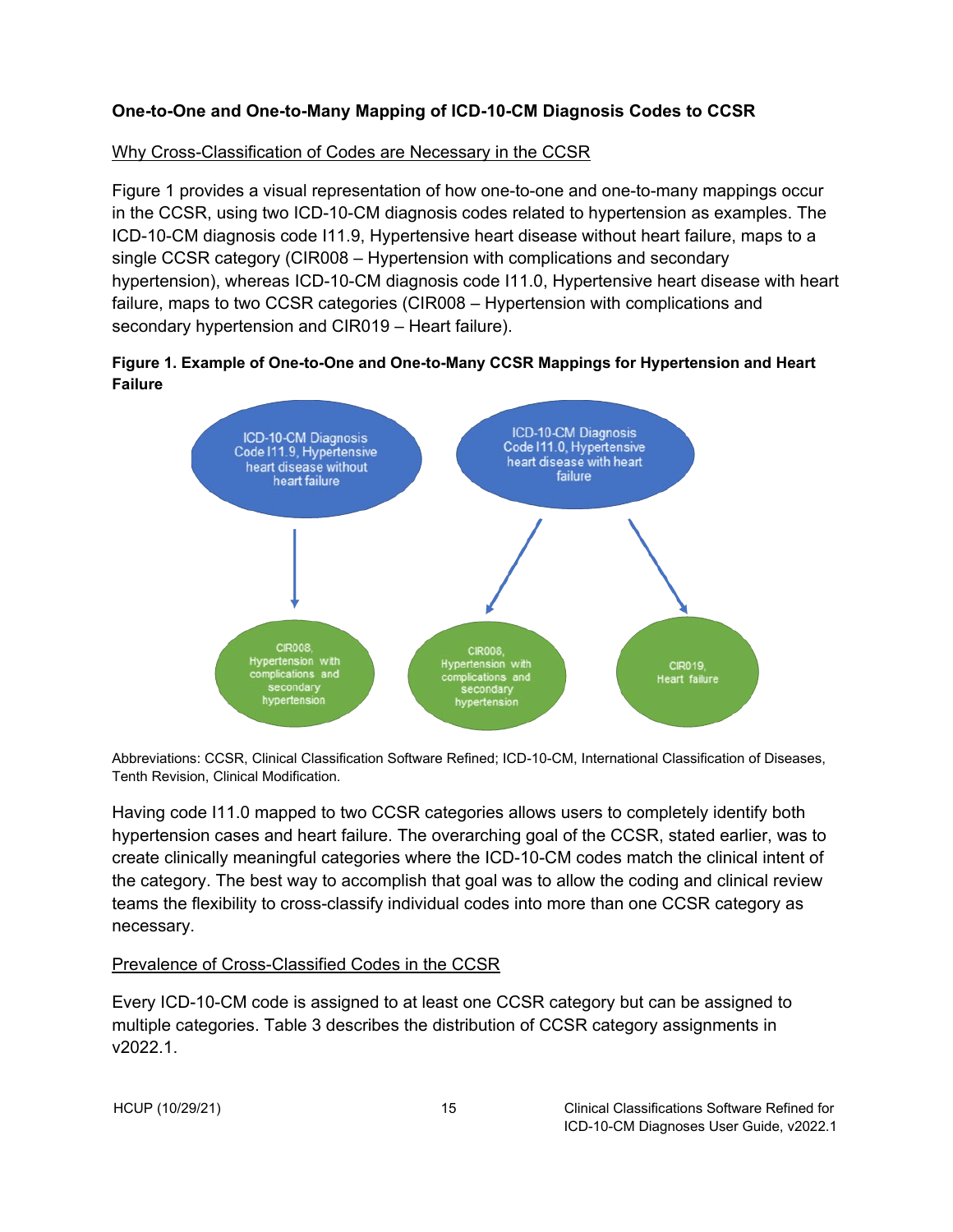| <b>Type of CCSR Category Assignment</b> | Number of ICD-10-CM Codes (Percent of Total) |
|-----------------------------------------|----------------------------------------------|
| Codes assigned to only one category     | 65,402 (89.1%)                               |
| Codes assigned to two categories        | 5,951 (8.1%)                                 |
| Codes assigned to three categories      | 1,613 (2.2%)                                 |
| Codes assigned to four categories       | 375 (0.5%)                                   |
| Codes assigned to five categories       | 28 (0.04%)                                   |
| Codes assigned to six categories        | $1(0.00\%)$                                  |
| <b>Total</b>                            | 73,370 (100%)                                |

<span id="page-20-2"></span>**Table 3. Type of CCSR Category Assignment by Number of ICD-10-CM Codes, v2022.1**

Abbreviations: CCSR, Clinical Classifications Software Refined; ICD-10-CM, International Classification of Diseases, Tenth Revision, Clinical Modification

Source: CCSR for ICD-10-CM diagnoses, v2022.1

#### <span id="page-20-0"></span>Default CCSR for Principal or First-Listed Diagnosis

For some applications, a mutually exclusive categorization scheme is needed. Examples of research designs are:

- Distributing all dataset records into mutually exclusive groups
- Obtaining statistics on discharge-level or record-level outcomes or measures
- Performing rank utilization by principal (or first-listed) diagnoses.

To facilitate these types of analyses, the CCSR tool includes the assignment of a default CCSR for the principal diagnosis in inpatient data (starting with v2020.2) and the first-listed diagnosis in outpatient data (starting with v2021.1). The rationale used in selecting default categories for principal diagnoses in inpatient is documented in [Appendix B: Default CCSR for the Principal](#page-43-0)  Diagnosis [in Inpatient Data.](#page-43-0) Information about the default CCSR for the first-listed diagnosis in outpatient data is detailed in [Appendix C: Default for CCSR for First-List Diagnosis in Outpatient](#page-52-0) [Data.](#page-52-0)

Users may choose to assign different default CCSR categories for ICD-10-CM codes, based on their own needs and preferences. For other applications, such as risk adjustment and the identification of comorbidities, the identification of all conditions related to a diagnosis code is beneficial.

## <span id="page-20-1"></span>**Capitalizing on ICD-10-CM Diagnosis Coding Specificity**

The previous section described how the specificity of ICD-10-CM diagnosis codes resulted in cross-classification of some codes in order to fully capture the clinical intent of CCSR categories. This section describes other ways the CCSR capitalized on the specificity of ICD-10- CM diagnosis codes to add value to the tool.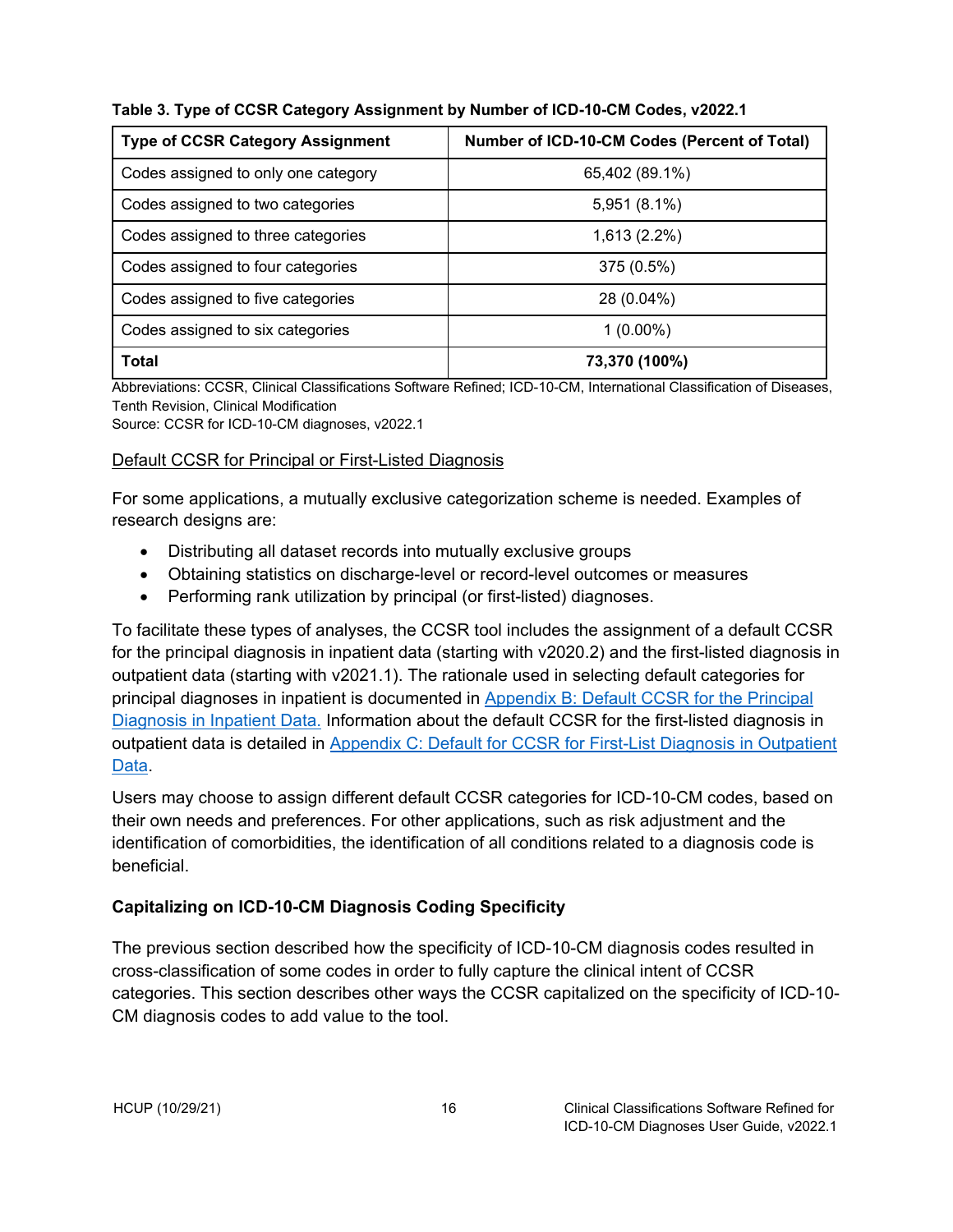The CCSR tool also incorporates ICD-10-CM coding specificity by creating clinical categories not available in previous versions of the tool. The CCSR has nearly twice as many categories as the beta versions of the CCS for ICD-10-CM. All 21 body systems under the CCSR for ICD-10- CM have additional clinical categories as compared with the beta versions of the CCS, with the largest increases occurring in the *Injury, poisoning and certain other consequences of external causes* and *Neoplasms* body systems. Table 4 shows the number of CCSR categories and the number of CCS categories in the beta versions for ICD-10-CM for each body system.

| Three-<br><b>Character</b><br><b>Body System</b><br><b>Abbreviation</b> | ICD-10-CM Body System Description                                                                      | <b>CCSR</b><br>Categories,<br>v2022.1 | <b>Beta Version</b><br><b>CCS</b><br>Categories,<br>v2019.1 |
|-------------------------------------------------------------------------|--------------------------------------------------------------------------------------------------------|---------------------------------------|-------------------------------------------------------------|
| <b>INF</b>                                                              | Certain infectious and parasitic diseases                                                              | 12                                    | 10                                                          |
| <b>NEO</b>                                                              | Neoplasms                                                                                              | 74                                    | 37                                                          |
| <b>BLD</b>                                                              | Diseases of the blood and blood-forming organs and<br>certain disorders involving the immune mechanism | 10                                    | 6                                                           |
| <b>END</b>                                                              | Endocrine, nutritional and metabolic diseases                                                          | 17                                    | 11                                                          |
| <b>MBD</b>                                                              | Mental, behavioral and neurodevelopmental<br>disorders                                                 | 32                                    | 15                                                          |
| <b>NVS</b>                                                              | Diseases of the nervous system                                                                         | 22                                    | 11                                                          |
| <b>EYE</b>                                                              | Diseases of the eye and adnexa                                                                         | 12                                    | 6                                                           |
| <b>EAR</b>                                                              | Diseases of the ear and mastoid process                                                                | 6                                     | 3                                                           |
| <b>CIR</b>                                                              | Diseases of the circulatory system                                                                     | 39                                    | 26                                                          |
| <b>RSP</b>                                                              | Diseases of the respiratory system                                                                     | 17                                    | 13                                                          |
| <b>DIG</b>                                                              | Diseases of the digestive system                                                                       | 25                                    | 20                                                          |
| <b>SKN</b>                                                              | Diseases of the skin and subcutaneous tissue                                                           | $\overline{7}$                        | 4                                                           |
| <b>MUS</b>                                                              | Diseases of the musculoskeletal system and<br>connective tissue                                        | 38                                    | 12                                                          |
| <b>GEN</b>                                                              | Diseases of the genitourinary system                                                                   | 26                                    | 20                                                          |
| <b>PRG</b>                                                              | Pregnancy, childbirth and the puerperium                                                               | 30                                    | 21                                                          |
| <b>PNL</b>                                                              | Certain conditions originating in the perinatal period                                                 | 15                                    | $\overline{7}$                                              |
| <b>MAL</b>                                                              | Congenital malformations, deformations and<br>chromosomal abnormalities                                | 10                                    | 5                                                           |
| <b>SYM</b>                                                              | Symptoms, signs and abnormal clinical and<br>laboratory findings, not elsewhere classified             | 17                                    | 9                                                           |
| <b>INJ</b>                                                              | Injury, poisoning and certain other consequences of<br>external causes                                 | 76                                    | 20                                                          |
| <b>EXT</b>                                                              | External causes of morbidity                                                                           | 30                                    | 21                                                          |

<span id="page-21-0"></span>**Table 4. Number of CCSR and CCS (Beta Versions) Categories by Body System**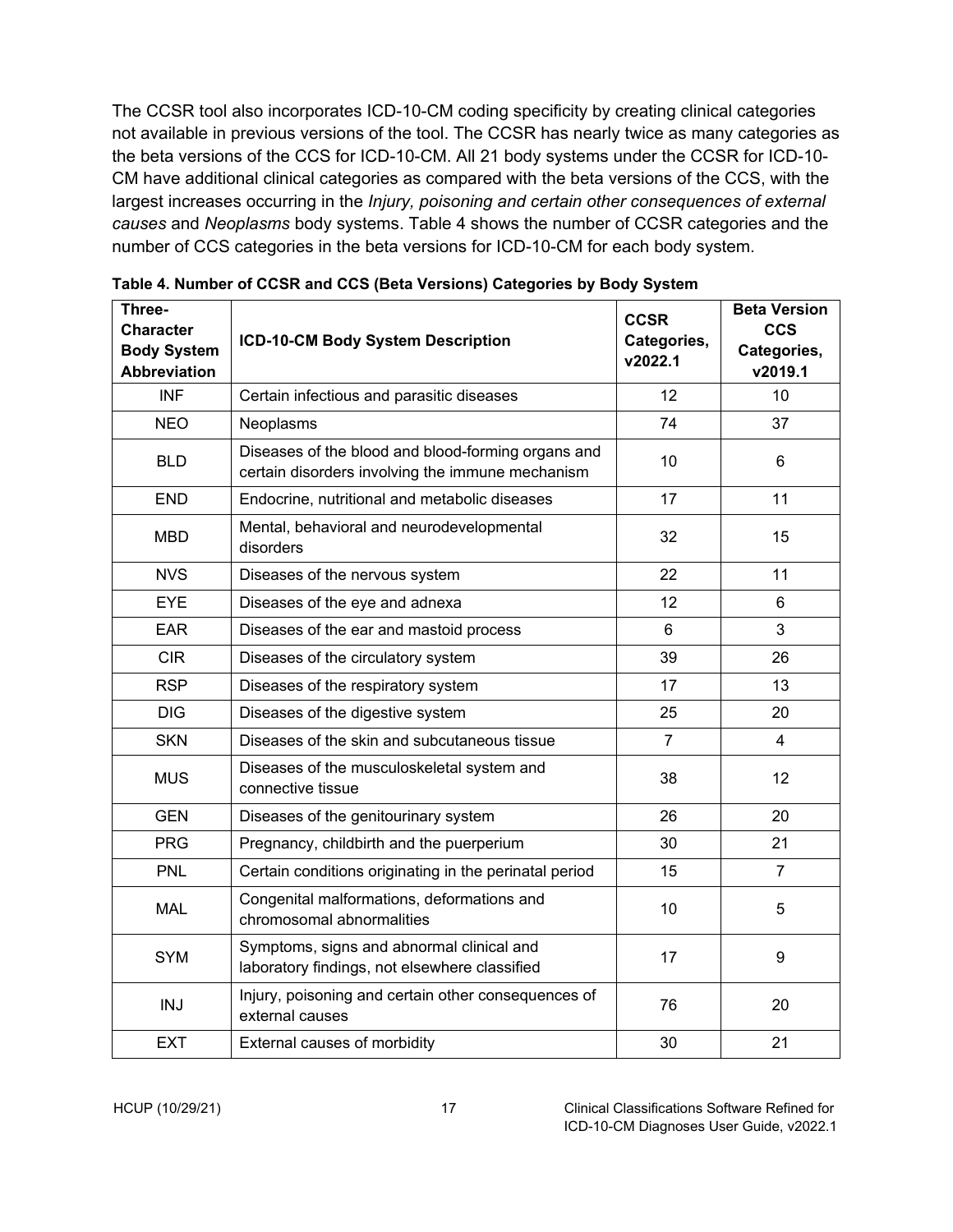| Three-<br>Character<br><b>Body System</b><br><b>Abbreviation</b> | ICD-10-CM Body System Description                                     | <b>CCSR</b><br>Categories,<br>v2022.1 | <b>Beta Version</b><br><b>CCS</b><br>Categories,<br>v2019.1 |  |
|------------------------------------------------------------------|-----------------------------------------------------------------------|---------------------------------------|-------------------------------------------------------------|--|
| <b>FAC</b>                                                       | Factors influencing health status and contact with<br>health services | 25                                    | 6                                                           |  |

Abbreviations: CCS, Clinical Classifications Software; CCSR, Clinical Classifications Software Refined; ICD-10-CM, International Classification of Diseases, Tenth Revision, Clinical Modification

Source: CCSR for ICD-10-CM diagnoses, v2022.1 and beta version of the CCS for ICD-10-CM diagnoses, v2019.1 The following list provides a small subset of new categories available in the CCSR for each body system: [16](#page-22-0)

- Certain infectious and parasitic diseases (INF) COVID-19 (starting in v2020.3), fungal infections; foodborne intoxications
- Neoplasms (NEO) six categories for different types of leukemia (chronic lymphocytic, acute lymphoblastic, acute myeloid, chronic myeloid, hairy cell, and all other types)
- Diseases of the blood and blood-forming organs and certain disorders involving the immune mechanism (BLD) – nutritional anemia; hemolytic anemia; aplastic anemia
- Endocrine, nutritional and metabolic diseases (END) diabetes mellitus type 1; diabetes mellitus type 2; obesity
- Mental, behavioral, neurodevelopmental disorders (MBD) opioid-related disorders
- Diseases of the nervous system (NVS) neurocognitive disorders; cerebral palsy
- Diseases of the eye and adnexa (EYE) strabismus; refractive error
- Diseases of the ear and mastoid process (EAR) diseases of the middle ear and mastoid (except otitis media); diseases of the inner ear and related conditions
- Diseases of the circulatory system (CIR) chronic rheumatic heart disease; hypotension
- Diseases of the respiratory system (RSP) sinusitis; pneumothorax
- Diseases of the digestive system (DIG) gastrointestinal and biliary perforation; noninfective hepatitis
- Diseases of the skin and subcutaneous tissue (SKN) pressure ulcer of skin; nonpressure ulcer of skin; contact dermatitis
- Diseases of the musculoskeletal system and connective tissue (MUS) scoliosis and other postural dorsopathic deformities
- Diseases of the genitourinary system (GEN) erectile disfunction; male infertility
- Pregnancy, childbirth and the puerperium (PRG) anesthesia complications during pregnancy; maternal intrauterine infection
- Certain conditions originating in the perinatal period (PNL) neonatal cerebral disorders; neonatal digestive and feeding disorders; neonatal abstinence syndrome; fetal alcohol syndrome

<span id="page-22-0"></span><sup>&</sup>lt;sup>16</sup> See the CCSR Reference File for a complete list of categories in the CCSR. The CCSR Reference File is available on the CCSR page of the HCUP-US website [\(www.hcup](https://www.hcup-us.ahrq.gov/toolssoftware/ccsr/ccs_refined.jsp)[us.ahrq.gov/toolssoftware/ccsr/ccs\\_refined.jsp\)](https://www.hcup-us.ahrq.gov/toolssoftware/ccsr/ccs_refined.jsp).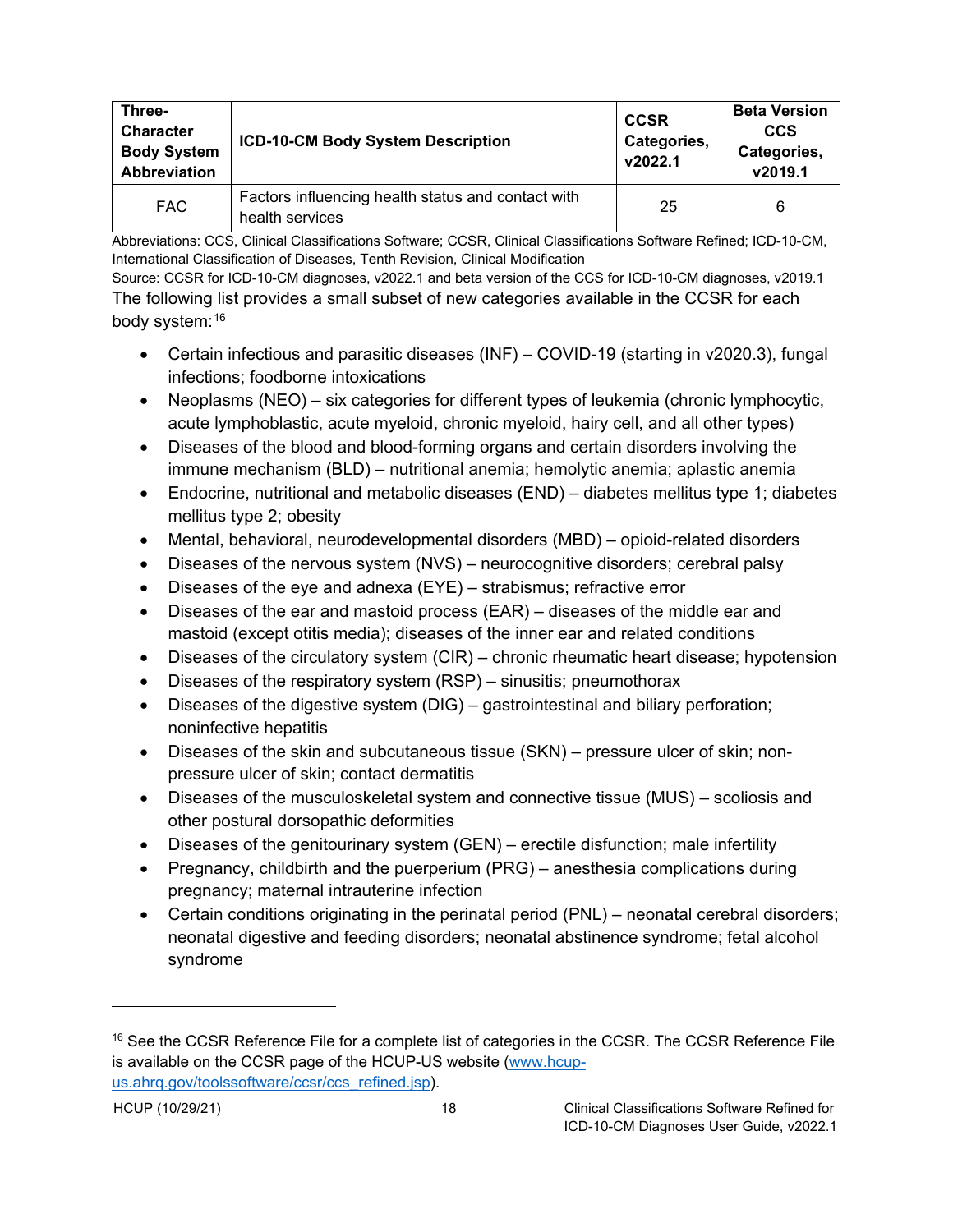- Congenital malformations, deformations, and chromosomal abnormalities (MAL) cleft lip or palate; chromosomal abnormalities
- Symptoms, signs and abnormal clinical and laboratory findings, not elsewhere classified (SYM) – dysphagia; abnormal findings without diagnosis
- Injury, poisoning and certain other consequences of external causes (INJ) underdosing of drugs, initial encounter; toxic effects, initial encounter
- External causes of morbidity (EXT) intent of injury, assault; poisoning by non-drug
- Factors influencing health status and contact with health services (FAC) personal/family history of disease; resistance to antimicrobial drugs; organ transplant status

## <span id="page-23-0"></span>Episode of Care Coding in ICD-10-CM Diagnoses

ICD-9-CM codes did not include information on episodes of care for injuries or the trimester of specific pregnancy diagnosis codes. When the beta version of the CCS for ICD-10-CM diagnoses was developed, the categories were maintained from the CCS for ICD-9-CM.[17](#page-23-1) Therefore, previous versions of the CCS tool did not distinguish between episodes of care or trimesters of pregnancy.

In contrast, ICD-10-CM coding for injuries often uses a seventh character to distinguish episodes of care. In most injury codes with episode of care coding, the options for the seventh character are initial encounter, subsequent encounter, and sequela.[18](#page-23-2)

An initial encounter, designated by a seventh character of A, is the active treatment of the injury. Coding as an initial encounter does not depend on whether the encounter represents the first time the patient is seen by a healthcare provider. It depends only on receiving active treatment for the injury. In some cases, a patient may need to be stabilized before the active treatment

<span id="page-23-1"></span><sup>&</sup>lt;sup>17</sup> See [Appendix A: Background on the Development of the CCSR](#page--1-0) for additional details.

<span id="page-23-2"></span> $18$  ICD-10-CM codes for traumatic fractures have additional seventh character values. A–initial encounter for closed fracture; B–initial encounter for open fracture type I or II; C–initial encounter for open fracture type IIIA, IIIB, or IIIC; D–subsequent encounter for closed fracture with routine healing; E–subsequent encounter for open fracture type I or II with routine healing; F–subsequent encounter for open fracture type IIIA, IIIB, or IIIC with routine healing; G–subsequent encounter for closed fracture with delayed healing; H–subsequent encounter for open fracture type I or II with delayed healing; J–subsequent encounter for open fracture type IIIA, IIIB, or IIIC with delayed healing; K–subsequent encounter for closed fracture with nonunion, M–subsequent encounter for open fracture type I or II with nonunion, N– subsequent encounter for open fracture type IIIA, IIIB, or IIIC with nonunion, P–subsequent encounter for closed fracture with malunion, Q–subsequent encounter for open fracture type I or II with malunion, R– subsequent encounter for open fracture type IIIA, IIIB, or IIIC with malunion, S–sequela. These expanded options are aggregated as initial, subsequent, or sequela for the CCSR. The additional detail of the expanded codes is not incorporated. Please see *ICD-10-CM Official Guidelines for Coding and Reporting FY 2020* [\(www.cdc.gov/nchs/data/icd/10cmguidelines-FY2020\\_final.pdf\)](https://www.cdc.gov/nchs/data/icd/10cmguidelines-FY2020_final.pdf) for additional details.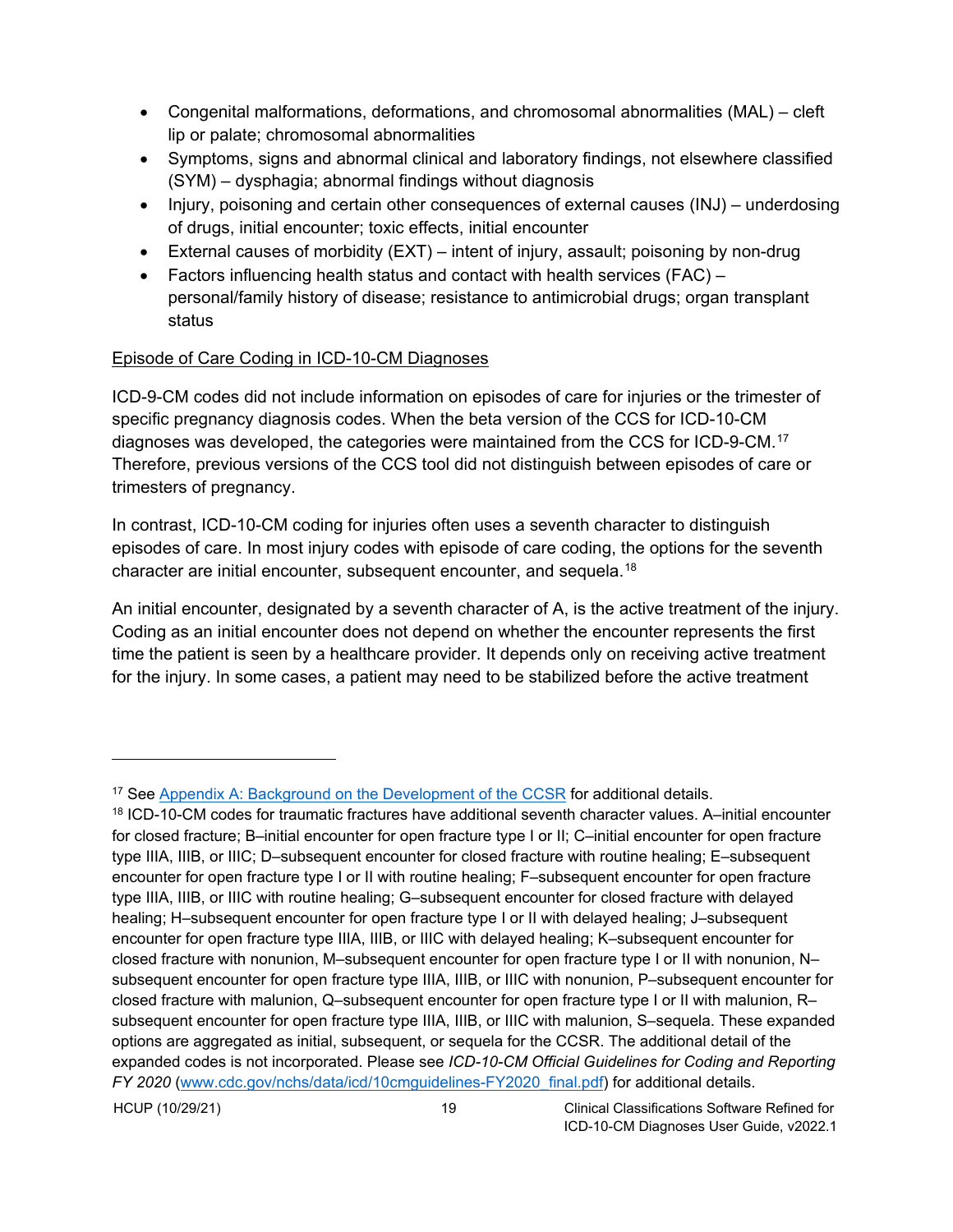may begin. Therefore, multiple encounters may be coded as an initial encounter for the same injury if active treatment is ongoing.

A subsequent encounter, designated by a seventh character of D, is used when the patient has completed active treatment and is receiving follow-up care after the injury. Subsequent encounters represent routine care during healing and recovery of the injury.

A sequela, designated by a seventh character of S, is the residual effect (condition produced) after the acute phase of an illness or injury has terminated.<sup>[19](#page-24-1)</sup> A sequela condition for an injury is a separate condition that arises during the treatment of the injury that requires its own treatment.

#### <span id="page-24-0"></span>Example of Episode of Care CCSR Categories

Table 5 illustrates how episode of care coding is incorporated into new CCSR categories for codes related to a fracture. Rows 1 and 2 represent codes indicating an initial encounter (seventh character of A and B) for treatment of a fracture, S42.022A and S42.022B. These initial encounters include the active treatment of the fractures. Rows 3–6 show the same code with seventh characters of D, G, K, and P indicating subsequent encounters (ICD-10-CM codes S42.022D, S42.022G, S42.022K, and S42.022P). The subsequent encounters could be the removal of a cast. Row 7 is again the same code but with a seventh character of S indicating a sequela (ICD-10-CM code S42.022S). The sequela condition of the fracture may be ongoing pain.[20](#page-24-2) If there is a sequela of the fracture, there would be both an ICD-10-CM code to indicate what the condition in need of treatment is (i.e., the malformation or pain) and the fracture sequela code to indicate the injury responsible for the sequela condition. In this example, there are three separate CCSR categories, one for each type of encounter. This is important because a researcher interested in the number of upper limb fractures may not want to include encounters for cast removal or ongoing pain. This separation of categories allows researchers to easily distinguish between the different types of encounters when using the CCSR to categorize injuries and other conditions with episode of care coding.

<span id="page-24-1"></span><sup>19</sup> Please see *ICD-10-CM Official Guidelines for Coding and Reporting FY 2020* [\(www.cdc.gov/nchs/data/icd/10cmguidelines-FY2020\\_final.pdf\)](https://www.cdc.gov/nchs/data/icd/10cmguidelines-FY2020_final.pdf) for additional details and examples.

<span id="page-24-2"></span> $20$  Another common example of a sequela condition is scar formation following a burn injury. The scar is the sequela condition. A burn code with a seventh character of S indicates the injury responsible for the sequela condition.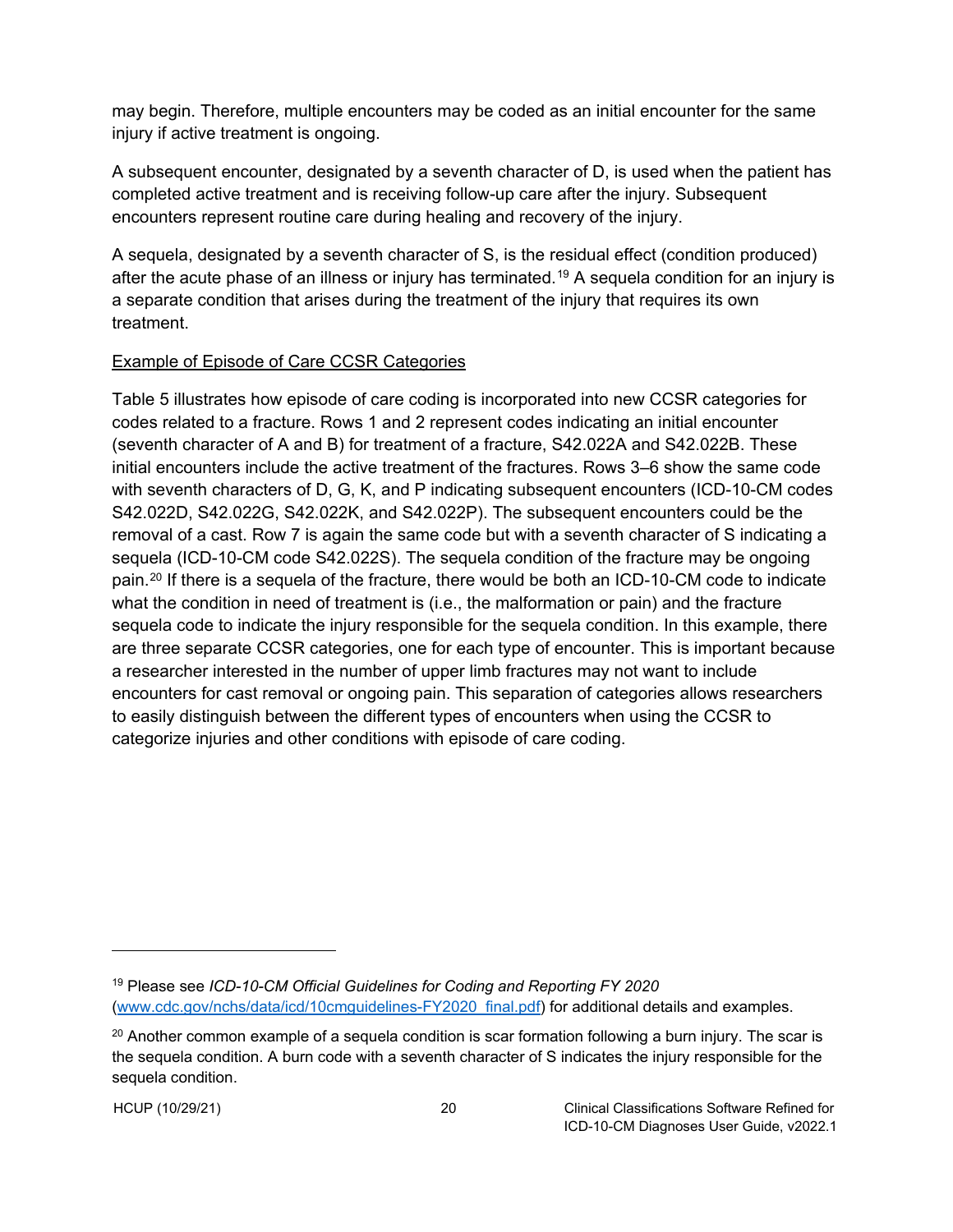| <b>Row</b>     | <b>ICD-10-CM</b><br>Code | <b>ICD-10-CM Code Description</b>                                                                          | <b>CCSR</b><br>Category                          | <b>CCSR Category</b><br><b>Description</b>             |
|----------------|--------------------------|------------------------------------------------------------------------------------------------------------|--------------------------------------------------|--------------------------------------------------------|
| 1              | S42022A                  | Displaced fracture of shaft of left<br>clavicle, initial encounter for closed<br>fracture                  | <b>INJ004</b>                                    | Fracture of the upper<br>limb; initial encounter       |
| $\overline{2}$ | S42022B                  | Displaced fracture of shaft of left<br>clavicle, initial encounter for open<br>fracture                    | Fracture of the upper<br>limb, initial encounter |                                                        |
| 3              | S42022D                  | Displaced fracture of shaft of left<br>clavicle, subsequent encounter for<br>fracture with routine healing | <b>INJ041</b>                                    | Fracture of the upper<br>limb; subsequent<br>encounter |
| 4              | S42022G                  | Displaced fracture of shaft of left<br>clavicle, subsequent encounter for<br>fracture with delayed healing | <b>INJ041</b>                                    | Fracture of the upper<br>limb, subsequent<br>encounter |
| 5              | S42022K                  | Displaced fracture of shaft of left<br>clavicle, subsequent encounter for<br>fracture with nonunion        | <b>INJ041</b>                                    | Fracture of the upper<br>limb, subsequent<br>encounter |
| 6              | S42022P                  | Displaced fracture of shaft of left<br>clavicle, subsequent encounter for<br>fracture with malunion        | <b>INJ041</b>                                    | Fracture of the upper<br>limb, subsequent<br>encounter |
| 7              | S42022S                  | Displaced fracture of shaft of left<br>clavicle, sequela                                                   | <b>INJ073</b>                                    | Injury; sequela                                        |

<span id="page-25-1"></span>

Abbreviations: CCSR, Clinical Classifications Software Refined; ICD-10-CM, International Classification of Diseases, Tenth Revision, Clinical Modification

Source: CCSR for ICD-10-CM diagnoses, v2020.1

#### <span id="page-25-0"></span>Pregnancy Trimester Coding in ICD-10-CM Diagnoses

Many ICD-10-CM pregnancy codes (starting with characters O00–O99) have characters to indicate a specific trimester.<sup>[21](#page-25-2)</sup> This is another example of code specificity that has been incorporated into the CCSR categories. Table 6 illustrates how trimester coding is incorporated into new CCSR categories. Each row represents code O26.85, Spotting complicating pregnancy, with a different final character indicating different trimesters of pregnancy. The CCSR categories for these codes separate hemorrhages into two groups, (1) first or unspecified

<span id="page-25-2"></span> $21$  Although the majority of ICD-10-CM codes in the Pregnancy, Childbirth and the Puerperium chapter include trimester coding, the position of this character is not always the same. In other words, trimesters are not always indicated with the seventh character like episodes of care. However, trimester coding is indicated with the final character of pregnancy codes. Please see *[ICD-10-CM Official Guidelines for](https://www.cms.gov/files/document/fy-2022-icd-10-cm-coding-guidelines.pdf)  [Coding and Reporting FY 2022](https://www.cms.gov/files/document/fy-2022-icd-10-cm-coding-guidelines.pdf)* for additional details and examples.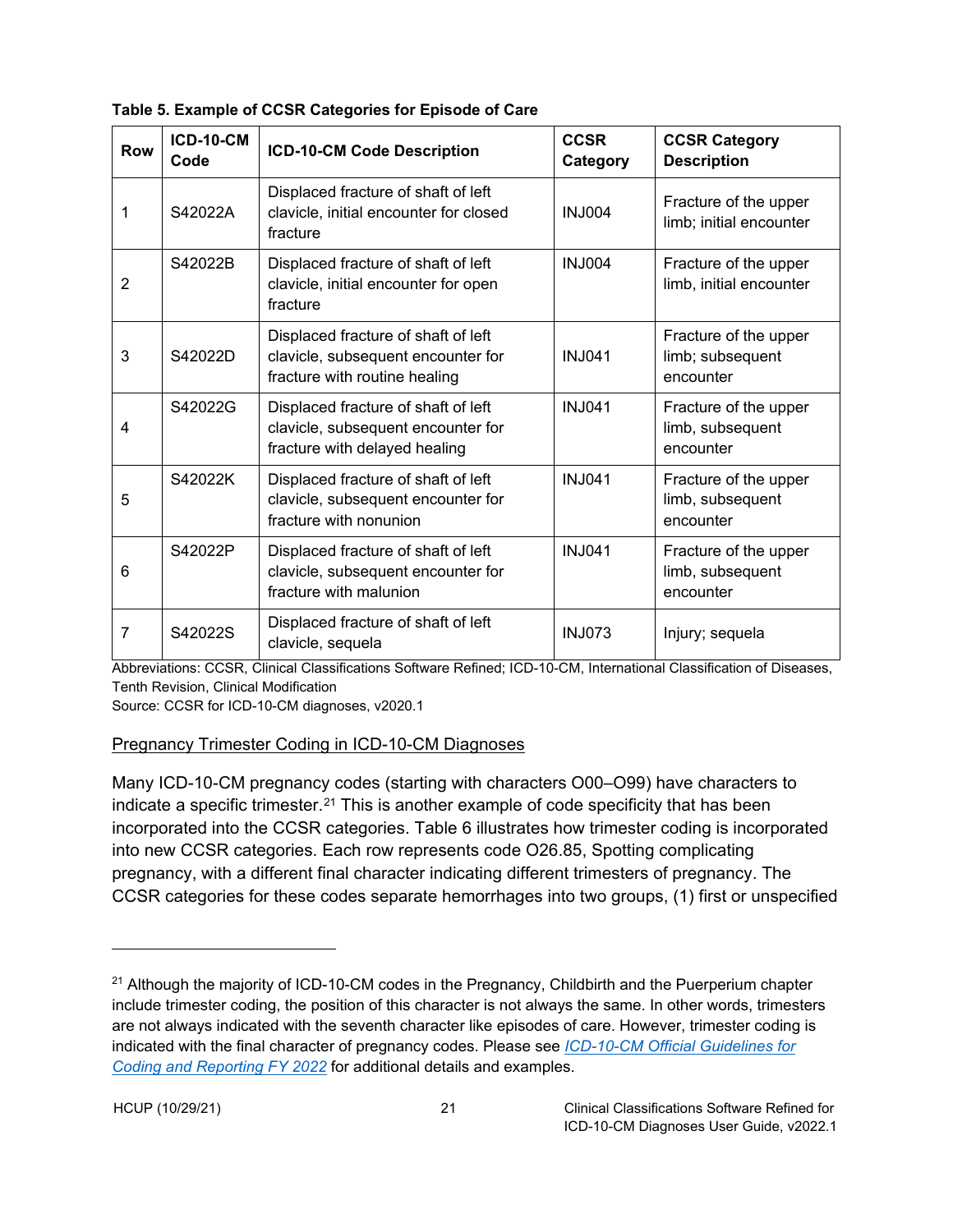trimester and (2) second or third trimester. This allows users to easily separate first trimester bleeding from second or third trimester bleeding.

| Row | <b>ICD-10-CM</b><br>Code                                            | ICD-10-CM Code Description                           | <b>CCSR</b><br>Category | <b>CCSR Category</b><br><b>Description</b>             |
|-----|---------------------------------------------------------------------|------------------------------------------------------|-------------------------|--------------------------------------------------------|
|     | O26851                                                              | Spotting complicating pregnancy, first<br>trimester  | <b>PRG009</b>           | Early, first or<br>unspecified trimester<br>hemorrhage |
| 2   | O <sub>26852</sub>                                                  | Spotting complicating pregnancy,<br>second trimester | <b>PRG010</b>           | Hemorrhage after first<br>trimester                    |
| 3   | O <sub>26853</sub>                                                  | Spotting complicating pregnancy, third<br>trimester  | <b>PRG010</b>           | Hemorrhage after first<br>trimester                    |
| 4   | Spotting complicating pregnancy,<br>O26859<br>unspecified trimester |                                                      | <b>PRG009</b>           | Early, first or<br>unspecified trimester<br>hemorrhage |

<span id="page-26-2"></span>**Table 6. Example of CCSR Categories by Pregnancy Trimester**

Abbreviations: CCSR, Clinical Classifications Software Refined; ICD-10-CM, International Classification of Diseases, Tenth Revision, Clinical Modification

Source: CCSR for ICD-10-CM diagnoses, v2020.1

#### <span id="page-26-0"></span>Impact of New Clinical CCSR Categories on Users

The decision to create new CCSR categories unavailable in previous versions of the CCS enhances the ability for researchers to use the CCSR to identify more targeted patient populations. However, it does create a discontinuity for longitudinal trend analyses with previous versions of the CCS. Discontinuities in trend analyses are likely even for CCSR categories with similar descriptions or names to those in the CCS for ICD-9-CM, as the coding definitions of the categories may have changed.

Users wanting to look at trends should carefully analyze their data before and after the transition to ICD-10-CM to determine if additional statistical methods are necessary to address trend breaks introduced by ICD-10-CM coding and the differences between the CCS for ICD-9-CM and the CCSR for ICD-10-CM.

#### <span id="page-26-1"></span>**USING THE CCSR TO TREND ICD-10-CM DIAGNOSES ACROSS DATA YEARS**

The ICD-10-CM diagnosis codes included the CCSR are cumulative starting in October 1, 2015, when the United States transitioned to reporting of diagnoses for hospital inpatient stays and outpatient encounters in the ICD-10-CM coding system.

ICD-10-CM diagnosis codes are updated each year with new codes becoming effective on October 1. Coding instructions may also be updated. Changes in coding instructions may impact trending within and across data years. For example, effective October 1, 2017, the coding instructions for patients with chronic obstructive pulmonary disease (COPD) and pneumonia was revised to indicate that the J44.0 code for COPD should be coded as the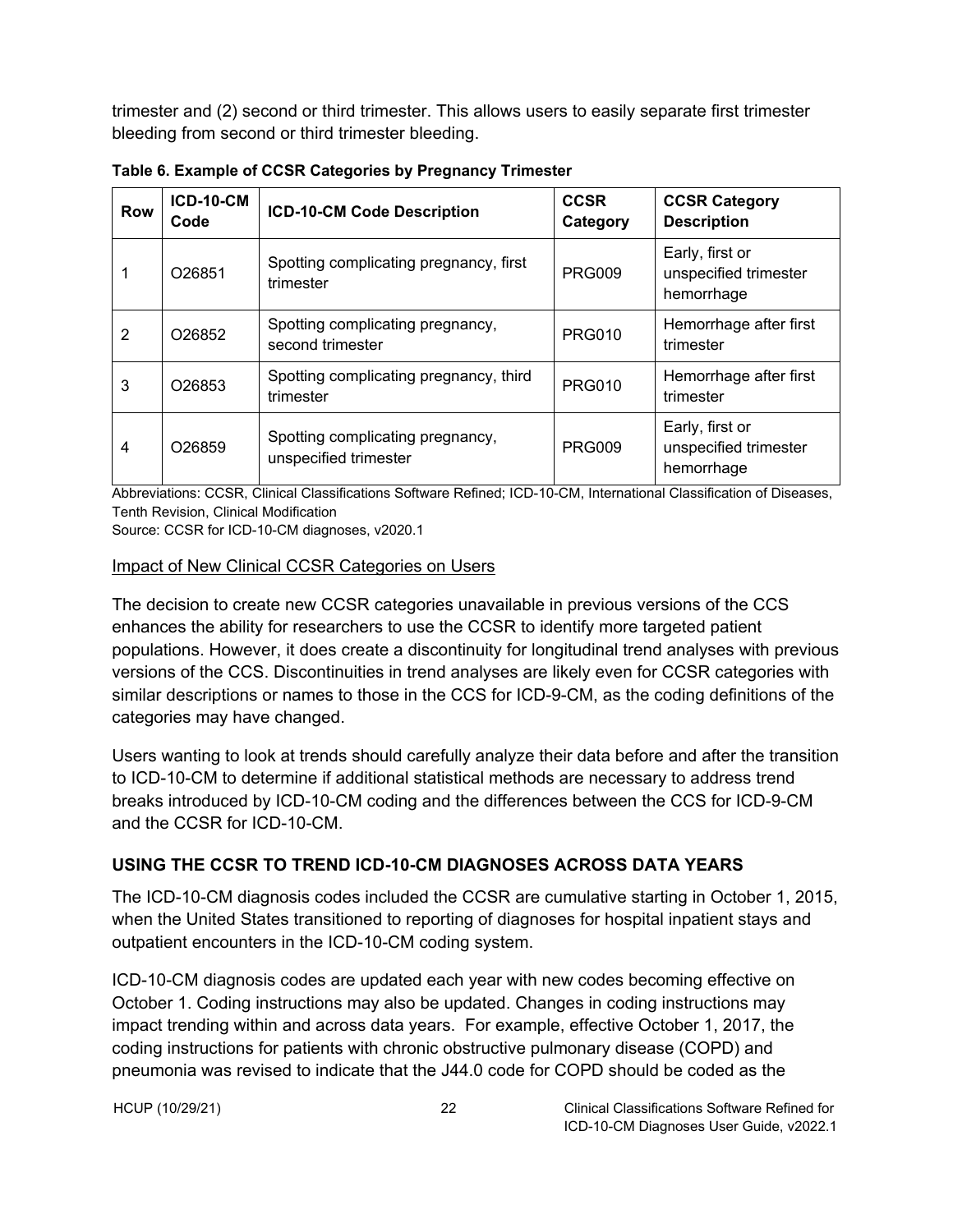principal diagnosis with the type of pneumonia reported as a secondary diagnosis. This causes a large increase in inpatient stays with a principal diagnosis of COPD and a large decrease in patients with a principal diagnosis of pneumonia starting in October 2017. The coding note was modified effective October 1, 2018 to leave the order of the COPD and pneumonia diagnosis codes at the discretion of the coder. The code reported as the principal diagnosis should be the condition principally responsible for the inpatient stay and could be either COPD or pneumonia.

### <span id="page-27-0"></span>**USING THE DOWNLOADABLE CCSR FILES**

### <span id="page-27-1"></span>**System Requirements**

Using the CCSR for ICD-10-CM diagnoses requires a program to decompress or "unzip" files.<sup>[22](#page-27-3)</sup> Approximately 4.5 megabytes of disk space available on one's hard drive also will be needed to accommodate all the CCSR files. Additional space is necessary for saving CCSR output files. See below for additional details on the options for CCSR output and the disk space considerations for each option.

### <span id="page-27-2"></span>**Downloadable Files**

The following files related to the CCSR for ICD-10-CM diagnosis are contained in a downloadable zip file:

- 1. CSV file that includes the mapping of ICD-10-CM diagnosis codes into CCSR categories with labels for the individual CCSR categories and the assignment of a default CCSR, where applicable
- 2. SAS mapping program to apply the tool to the user's data
- 3. CCSR for ICD-10-CM User Guide (PDF)
- 4. CCSR for ICD-10-CM Reference File (Excel)
- 5. Change log with specific detail on coding changes between versions (Excel).

Table 7 includes additional detail on the names and purpose of the files included in the CCSR for ICD-10-CM diagnosis zip file.

<span id="page-27-3"></span> $22$  Third-party zip utilities are available from the following reputable vendors on their official websites: ZIP Reader (Windows) (free download offered by PKWARE, Inc.), SecureZIP® for Mac or Windows (free evaluation and licensed/fee software offered by PKWARE, Inc.), WinZip (Windows) (evaluation and fee versions offered by the Corel Corporation), Stuffit Expander® (Mac) (free evaluation and licensed/fee software offered by Smith Micro Software Inc.).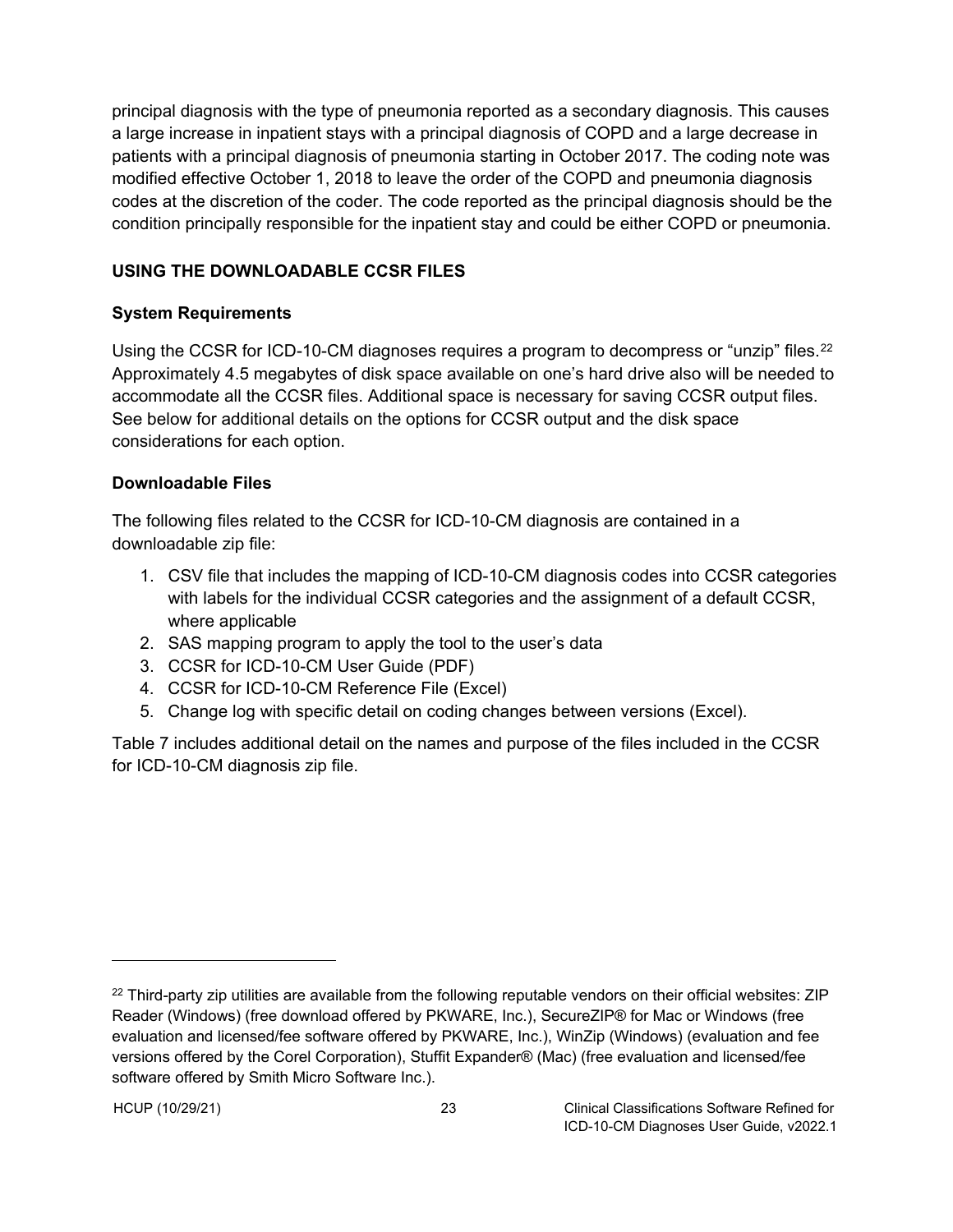<span id="page-28-0"></span>

| <b>File Name</b>                                                                                                                                                                                                                                   | <b>Purpose</b>                                                                                                                                                                                                                                                                                                                                                                                                                                                                                                                                                   |  |  |  |  |
|----------------------------------------------------------------------------------------------------------------------------------------------------------------------------------------------------------------------------------------------------|------------------------------------------------------------------------------------------------------------------------------------------------------------------------------------------------------------------------------------------------------------------------------------------------------------------------------------------------------------------------------------------------------------------------------------------------------------------------------------------------------------------------------------------------------------------|--|--|--|--|
| DXCCSR_vyyyy-r.csv<br>where yyyy represents fiscal year and r<br>represents a release number within fiscal<br>year. For example, the first mapping file<br>release to include codes valid through fiscal<br>year 2022 is named DXCCSR_v2022-1.csv. | The CSV mapping file lists ICD-10-CM diagnosis codes<br>along with a description for each ICD-10-CM diagnosis<br>code, the CCSR categories assigned, the full description<br>corresponding to each CCSR category, and the default<br>CCSR, where applicable. This is a horizontal file that the<br>SAS program uses as input to build the tool. The term<br>horizontal is used because each individual ICD-10-CM<br>diagnosis code is listed once (on a single row) with the<br>information on the CCSR categories listed across the<br>columns of the CSV file. |  |  |  |  |
|                                                                                                                                                                                                                                                    | This file can be converted to Excel where a filter can be<br>applied to examine individual ICD-10-CM diagnosis codes<br>or CCSR categories.                                                                                                                                                                                                                                                                                                                                                                                                                      |  |  |  |  |
| DXCCSR_Mapping_Program_vyyyy-r.sas<br>where yyyy represents fiscal year and r<br>represents a release number within fiscal<br>year                                                                                                                 | SAS mapping program that applies the CCSR to the<br>user's ICD-10-CM-coded data. The mapping program<br>includes three options for the file structure of CCSR<br>output.                                                                                                                                                                                                                                                                                                                                                                                         |  |  |  |  |
| DXCCSR-User-Guide-vyyyy-r.pdf                                                                                                                                                                                                                      |                                                                                                                                                                                                                                                                                                                                                                                                                                                                                                                                                                  |  |  |  |  |
| where yyyy represents fiscal year and r<br>represents a release number within fiscal<br>year                                                                                                                                                       | This document (i.e., the User Guide for the CCSR in PDF<br>format).                                                                                                                                                                                                                                                                                                                                                                                                                                                                                              |  |  |  |  |
|                                                                                                                                                                                                                                                    | A reference file (Microsoft Excel) includes four tabs:                                                                                                                                                                                                                                                                                                                                                                                                                                                                                                           |  |  |  |  |
|                                                                                                                                                                                                                                                    | (1) The first tab is a table of contents with links to the<br>other tabs.                                                                                                                                                                                                                                                                                                                                                                                                                                                                                        |  |  |  |  |
|                                                                                                                                                                                                                                                    | (2) The second tab includes a list of the ICD-10-CM<br>diagnosis chapters and the corresponding 3-character<br>CCSR abbreviation for the body system.                                                                                                                                                                                                                                                                                                                                                                                                            |  |  |  |  |
|                                                                                                                                                                                                                                                    | (3) The third tab includes a list of CCSR categories and<br>numbers.                                                                                                                                                                                                                                                                                                                                                                                                                                                                                             |  |  |  |  |
| DXCCSR-Reference-File-vyyyy-r.xlsx<br>where yyyy represents fiscal year and r<br>represents a release number within fiscal<br>year                                                                                                                 | (4) The fourth tab lists all ICD-10-CM diagnosis codes<br>with descriptions, the assigned CCSR categories with<br>descriptions, an indication of the default CCSR, where<br>applicable, and the rationale for default assignment. A<br>filter is applied to examine individual ICD-10-CM<br>diagnosis codes or CCSR categories.                                                                                                                                                                                                                                  |  |  |  |  |
|                                                                                                                                                                                                                                                    | This file differs from the CSV file in structure, but not in<br>content. The mapping of the ICD-10-CM diagnosis codes<br>to the CCSR categories is structured in a stacked (i.e.<br>vertical) format, where cross-classified codes are listed in<br>multiple rows for each different CCSR assignment.                                                                                                                                                                                                                                                            |  |  |  |  |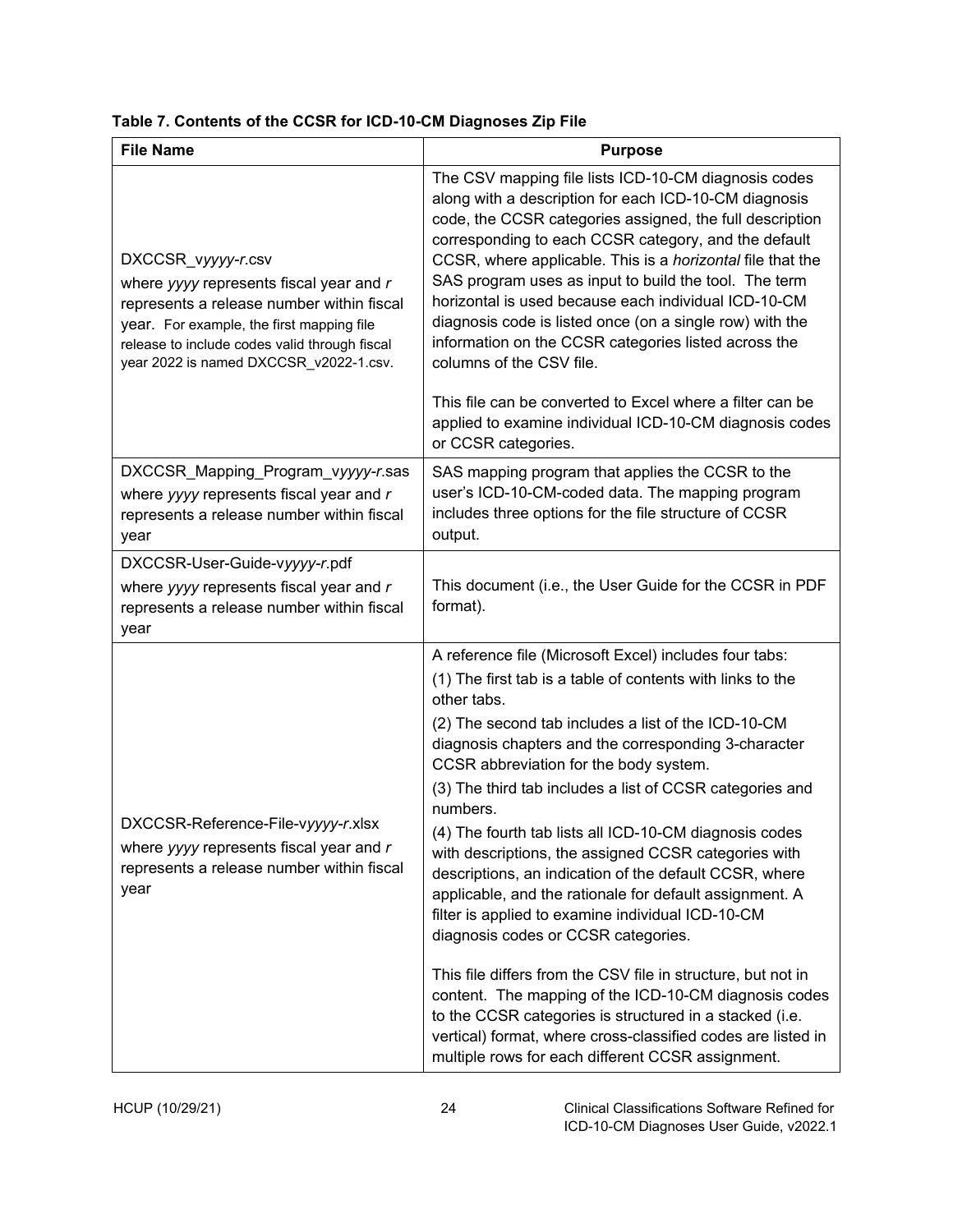| <b>File Name</b>                                                                                                            | <b>Purpose</b>                                                                                                                                                           |
|-----------------------------------------------------------------------------------------------------------------------------|--------------------------------------------------------------------------------------------------------------------------------------------------------------------------|
| DXCCSR-ChangeLog-vyyyyr-vyyyyr.xlsx<br>where yyyy represents fiscal year and r<br>represents a release number within fiscal | A log of changes (Microsoft Excel) between two versions<br>of the CCSR software tool including lists of changes in<br>categories and the mapping of ICD-10-CM codes into |
| year                                                                                                                        | categories.                                                                                                                                                              |

Abbreviations: CCSR, Clinical Classifications Software Refined; CSV, comma separated values; ICD-10-CM, International Classification of Diseases, Tenth Revision, Clinical Modification

#### <span id="page-29-0"></span>**Data Elements Required for Input Dataset**

The input dataset **must** contain a data element that uniquely identifies the record and an array of ICD-10-CM diagnosis without decimals. These data elements are required for the assignment of the CCSR for ICD-10-CM diagnoses (Table 8).

<span id="page-29-1"></span>**Table 8. Required Input Data Elements**

| Data Element Name in<br>Program                                                                 | <b>Purpose</b>                                                                                                                                                | How to Modify the<br>Data Element Name<br>Used in the<br>Program                | Data Element Name in<br><b>HCUP Databases</b>                                      |  |  |
|-------------------------------------------------------------------------------------------------|---------------------------------------------------------------------------------------------------------------------------------------------------------------|---------------------------------------------------------------------------------|------------------------------------------------------------------------------------|--|--|
| Macro data element<br>&RECID                                                                    | The unique record<br>identifier on the input<br>SAS file that can be<br>used to link the<br><b>CCSR</b> output files<br>back to original input<br>SAS dataset | Specify the name of<br>the variable using the<br>macro statement<br>%LET RECID= | <b>KEY</b> in the HCUP State<br>Databases                                          |  |  |
| DX1-DXn where n is the<br>dimension of the<br>diagnosis array                                   | Array of ICD-10-CM<br>diagnoses (without<br>decimals) used to<br>assign CCSR<br>categories                                                                    | Specify prefix for DX<br>array using macro<br>statement %LET<br>DXPREFIX=       | 110 DX1-110DXn in all<br><b>HCUP</b> databases<br>starting in data year<br>2016    |  |  |
| Required only if using<br>data that is a mixture of<br>inpatient and outpatient<br>data: DBTYPE | Flag to identify which<br>records are inpatient<br>and which are<br>outpatient                                                                                | Specify data element<br>name using macro<br>statement %LET<br>$IOVAR =$         | <b>HCUPFILE in the HCUP</b><br>Nationwide Emergency<br>Department Sample<br>(NEDS) |  |  |

IMPORTANT NOTE WHEN USING THE 2015 and 2016 HCUP DATABASES: Prior to data year 2017, the ICD-10-CM external cause of morbidity codes are stored in separate data elements (I10\_ECAUSEn, I10\_NECAUSE, and E\_POAn) from other diagnoses (I10\_DXn, I10 NDX, and DXPOAn). When applying the CCSR for ICD-10-CM diagnoses to the HCUP databases for this time period, users need to combine the diagnosis-related data elements to capture all diagnoses: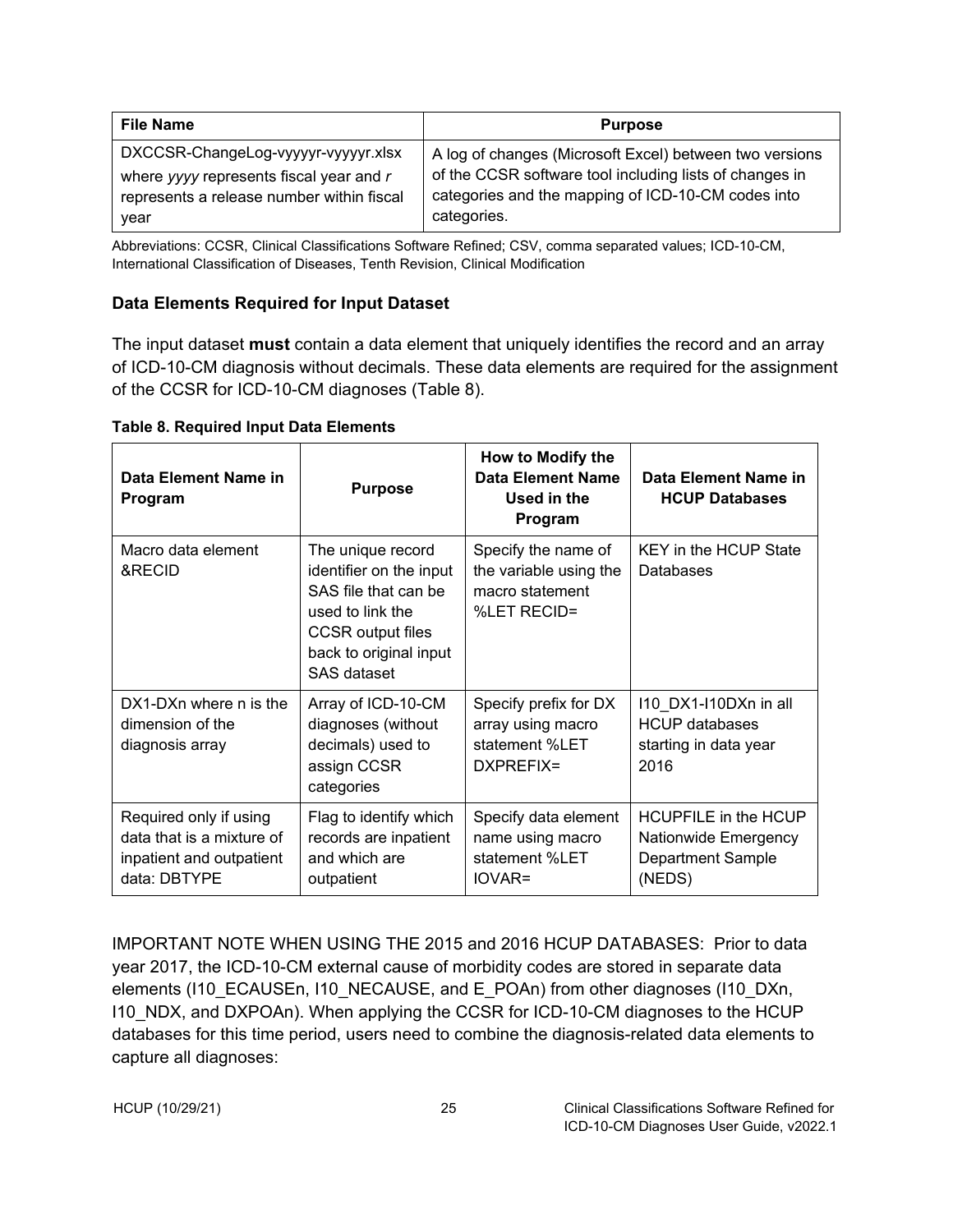- Append I10 ECAUSEn to the end of I10 DXn array
- Append E\_POAn to the end of DXPOAn array
- Modify I10\_NDX to count all codes in the combined arrays.

Beginning with the 2017 HCUP databases, ICD-10-CM external cause of morbidity codes are included with other diagnoses in the diagnosis-related data elements (I10 DXn, I10 NDX, and DXPOAn).

### <span id="page-30-0"></span>**Representation of ICD-10-CM Diagnosis Codes**

ICD-10-CM diagnoses often are represented by 4- to 7-digit alphanumeric codes with explicit decimals. In the CSV mapping file, the ICD-10-CM diagnosis codes are enclosed in quotation marks and do not contain decimals. Table 9 provides examples for how the ICD-10-CM diagnosis codes are represented in the CSV mapping file.

| <b>Condition</b>                            | <b>ICD-10-CM</b><br><b>Diagnosis Code</b> | <b>Alphanumeric Code</b><br>(With Implicit Decimals)<br>in the CSV File |  |  |
|---------------------------------------------|-------------------------------------------|-------------------------------------------------------------------------|--|--|
| Single liveborn infant, delivered vaginally | Z38.00                                    | 'Z3800                                                                  |  |  |
| Sepsis, unspecified organism                | A41.9                                     | 'A419                                                                   |  |  |
| Pneumonia, unspecified organism             | J18.9                                     | 'J189                                                                   |  |  |

<span id="page-30-1"></span>**Table 9. Example of Representation of ICD-10-CM Diagnosis Codes in the CCSR for ICD-10-CM**

Abbreviations: CCSR, Clinical Classifications Software Refined; CSV, comma separated values; ICD-10-CM, International Classification of Diseases, Tenth Revision, Clinical Modification

For the accurate assignment of CCSR, the ICD-10-CM diagnosis codes in the input files must be reported as follows:

- Alphanumeric diagnosis codes must be left-justified, allowing trailing blanks to fill up the full length of 7 characters.
	- o Example: Diagnosis J18.9 should be retained as 'J189 ' in the input file.
- Trailing blanks should never be zero-padded.
	- o Example: Diagnosis 'J189 ' should *not* be represented as 'J189000'.
- Only fully specified ICD-10-CM codes should be included. The CCSR software does not account for substrings or parent codes, such as three-digit code blocks
	- $\circ$  Example: Diagnosis E11 (Type 2 diabetes mellitus) or E11x cannot be used to capture all codes that begin with the characters E11.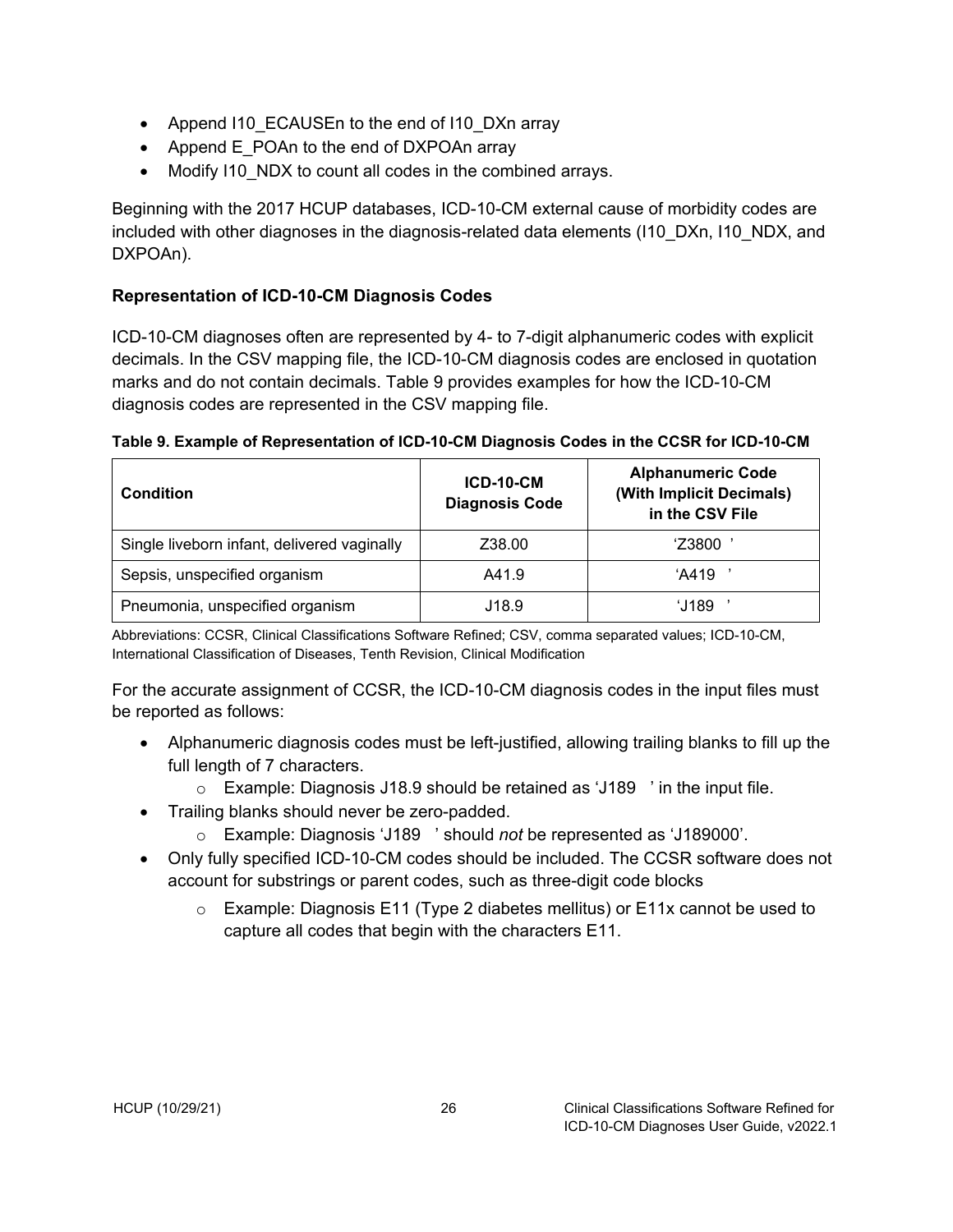#### <span id="page-31-0"></span>**Flexible File Structure for Outputting the CCSR for ICD-10-CM Diagnoses**

Within the SAS mapping program, users are given three options for the file structure of their output once the CCSR tool is applied to the data. The programs assume that the input file will have one record per encounter (inpatient stay, emergency department visits, etc.) with a unique record identifier and an array of ICD-10-CM diagnosis codes. There is no restriction on the maximum length of the input diagnosis array. Users will need to modify the SAS macros in the mapping program to specify the file characteristics of their data and the desired output file structure.

#### <span id="page-31-1"></span>Output Option 1, Vertical Output File

By default, the SAS program creates a "vertical" file with one or more observations (i.e., rows) for each input record. The number of observations created from each input record depends on the number of CCSR categories triggered by the ICD-10-CM diagnoses on the input record. For example, if an input record has only one ICD-10-CM diagnosis code and that code maps to two CCSR categories, the vertical file for that input record would have two observations to display the CCSR records. If an input record has ten diagnosis ICD-10-CM diagnosis codes and they each map to just one CCSR category, the vertical file for that record would have ten observations to display the CCSR records.

The vertical file contains four data elements (i.e., columns):

- The record identifier (data element specified by the RECID macro)
- A CCSR category (data element DXCCSR)
- The diagnosis position (data element DX Position) which indicates which ICD-10-CM diagnosis code on the record triggered the CCSR category assignment
- An indicator for whether the CCSR category represents the default CCSR for the principal (or first-listed) diagnosis on the record (data element DEFAULT\_DXCCSR) with values Y indicating the category is the default CCSR, N indicating the category is not the default, and X indicating that the diagnosis is unacceptable as a principal (or first-listed) diagnosis according to ICD-10-CM coding guidelines (and the Medicare Code Edits for Inpatient data).
- An identifier for the CCSR version (data element DXCCSR\_VERSION)

The vertical file option affords users more efficient storage—about 20 bytes per record. It also maintains information on the exact position of the ICD-10-CM diagnosis that triggered the CCSR category as well as identifies the default CCSR category for the principal (or first-listed) diagnosis on the record. However, because this option outputs multiple observations corresponding to a single input record and a single diagnosis code, its practical application may be challenging for users with limited statistical programming experience.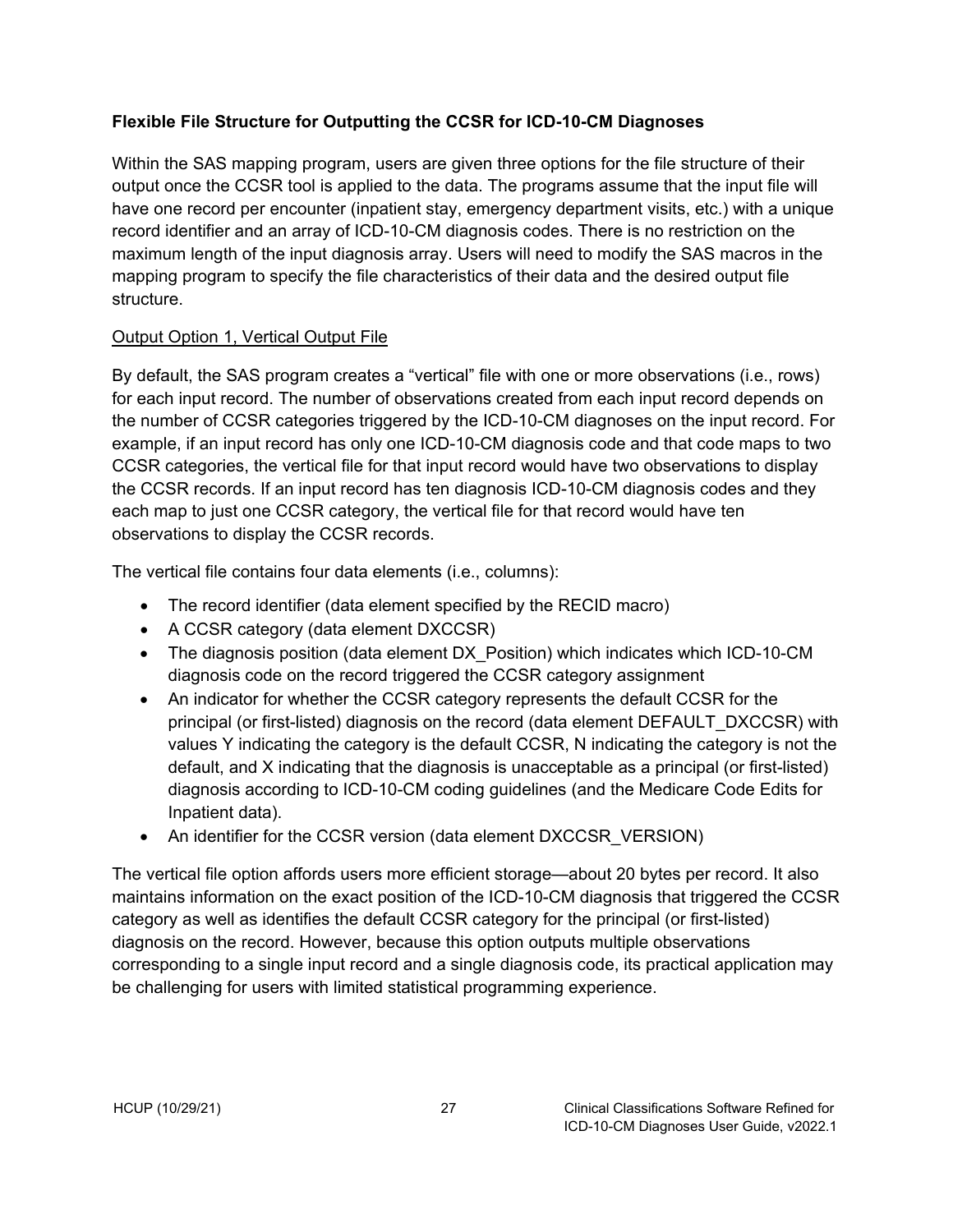#### <span id="page-32-0"></span>Output Option 2, Horizontal Array of all CCSR Categories

Users also can specify the SAS mapping program to create a horizontally structured CCSR output file. The output file indicates which CCSR categories are triggered by the ICD-10-CM diagnoses and, starting with v2020.3, also includes the default CCSR category for the principal (or first-listed) diagnosis. If this option is selected, the SAS program creates a file with only one observation (i.e., row) for each input record that includes the record identifier, the default CCSR (data element DEFAULT\_DXCCSR\_DX1), and a horizontal array of over 530 data elements corresponding to the CCSR categories. There is one data element for each CCSR category, with the data element name corresponding to the CCSR category along with a "DXCCSR" prefix, where DX stands for diagnosis. For example, the data element name for the CCSR category for Essential hypertension is "DXCCSR\_CIR007".

The horizontal file option allows users to differentiate between the principal (or first-listed) diagnosis, secondary diagnoses, or both types of diagnoses but does not retain the exact position of the ICD-10-CM diagnosis on the record in the input data file. The SAS program assigns one of four values for each DXCCSR data element:

- 0 The CCSR was not triggered by any ICD-10-CM diagnosis code on the input record.
- 1 The CCSR was triggered by only the principal (or first-listed) diagnosis on the input record.
- 2 The CCSR was triggered by both the principal (or first-listed) diagnosis and any secondary diagnosis on the input record.
- $\bullet$  3 The CCSR was triggered by only secondary diagnosis code(s) on the input record.

The SAS program produces a SAS data set with the following data elements:

- The record identifier (data element specified by the RECID macro)
- The default CCSR category for the principal (or first-listed) diagnosis (data element DEFAULT\_DXCCSR\_DX1)
- Horizontal array of over 530 "DXCCSR\_AAAnnn" data elements, where AAA is the three-character abbreviation for the body system and nnn is the category number within the body system.
- An identifier for the CCSR version (data element DXCCSR VERSION)

This option is conceptually straightforward for analyses because all CCSR categories triggered by diagnoses on a record are kept at the record level without further transformation. However, the horizontal structure includes a data element for every CCSR category, and as a result, it retains CCSR categories that are not triggered by a record. Each record of horizontal output takes up approximately 1.5 KB disk space, potentially presenting computational or data storage challenges for users with large datasets or limited disk space.

Users need to be careful when using the horizontal file structure to count the number of records in a CCSR category.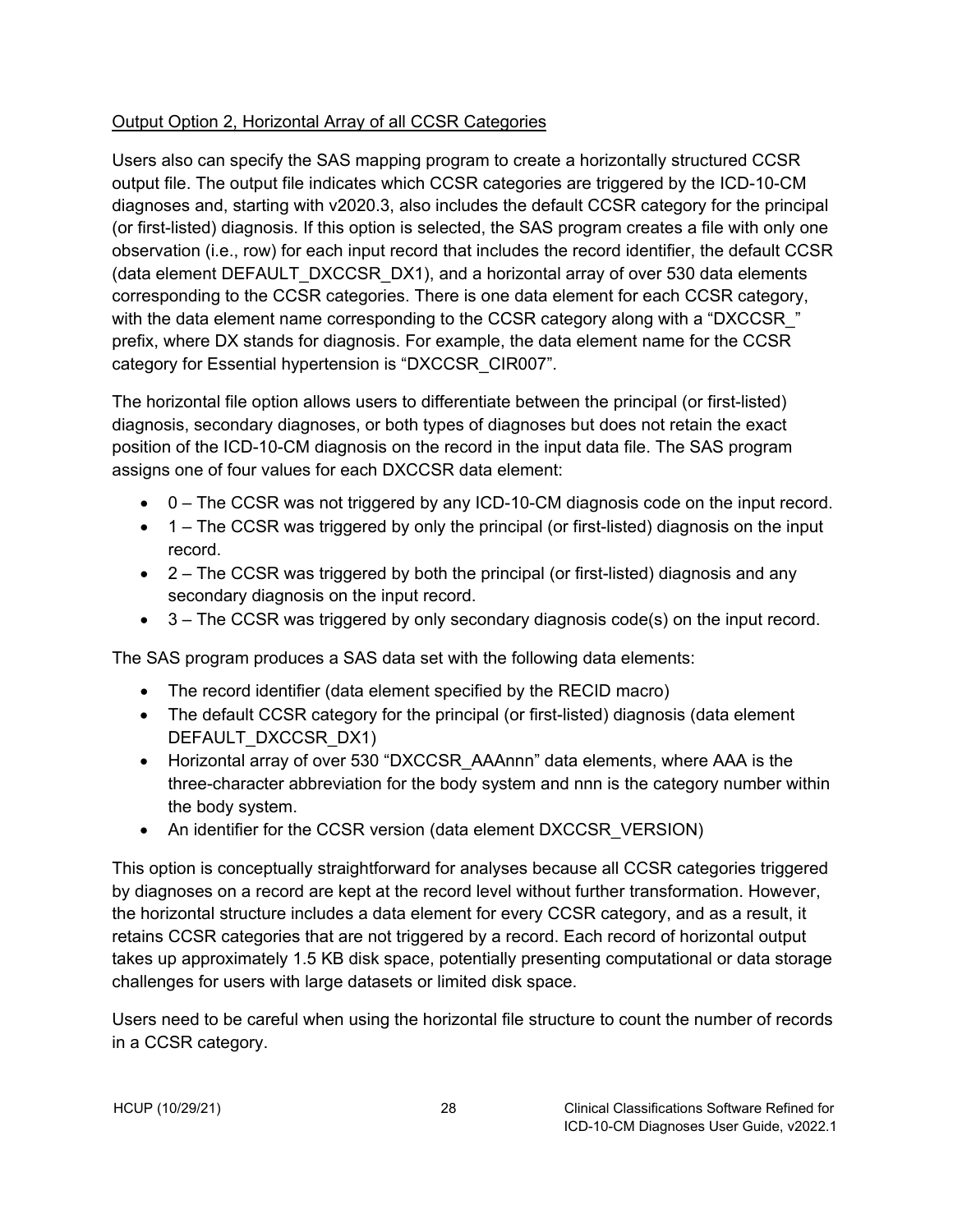- To count records in which the principal/first-listed diagnosis is in a CCSR category, you need to look for values 1 and 2 in the DXCCSR\_AAAnnn variable of interest. Summing these values would not result in an accurate record count.
- To count records in which the any diagnosis is in a CCSR category, you need to look for non-zero values (1, 2, and 3) in the DXCCSR\_AAAnnn variable of interest. Again, summing these values would not result in an accurate record count.

One option is to create a corresponding array of data elements in which values greater than 0 are recorded to 1. Then the data elements can be used to produce a count of records by summing the data element values.

#### <span id="page-33-0"></span>Output Option 3, Optional File with Default Assignment for Principal or First-Listed Diagnosis

Users also can specify the SAS mapping program to create an optional separate output file that includes one observation per each input record and the default CCSR category for the principal (or first-listed) diagnosis.

The optional file contains two data elements (i.e., columns):

- The record identifier (data element specified by the RECID macro)
- The default CCSR category for the principal (or first-listed) diagnosis (data element DEFAULT\_DXCCSR\_DX1).
- An identifier for the CCSR version (data element DXCCSR\_VERSION)

This file easily can be merged with the original input file by RECID and then be used to count hospital encounters by principal (or first-listed) diagnosis CCSR without double counting.

#### <span id="page-33-1"></span>Example of Output from the Three Different Output Files

Table 10 displays a sample input record, where four ICD-10-CM diagnoses are stored in an array of data elements I10\_DX1–I10\_DX4 for a record with RECID equal to 1234. The following three tables display the different output file formats. Table 11 displays the vertical file output for this sample input record. Table 12 contains an example of the horizontal output file, using the same sample input record. Table 13 contains an example of the optional output file for the default CCSR for the principal (or first-listed) diagnosis, again using the same sample input record.

| DX1<br>110<br><b>RECID</b> |       | 110 DX2 | DX3<br>110 | DX4<br>110 |  |
|----------------------------|-------|---------|------------|------------|--|
| 1234                       | E1122 | N184    | M84664A    | M80862A    |  |

#### <span id="page-33-2"></span>**Table 10. Sample of Input File Record**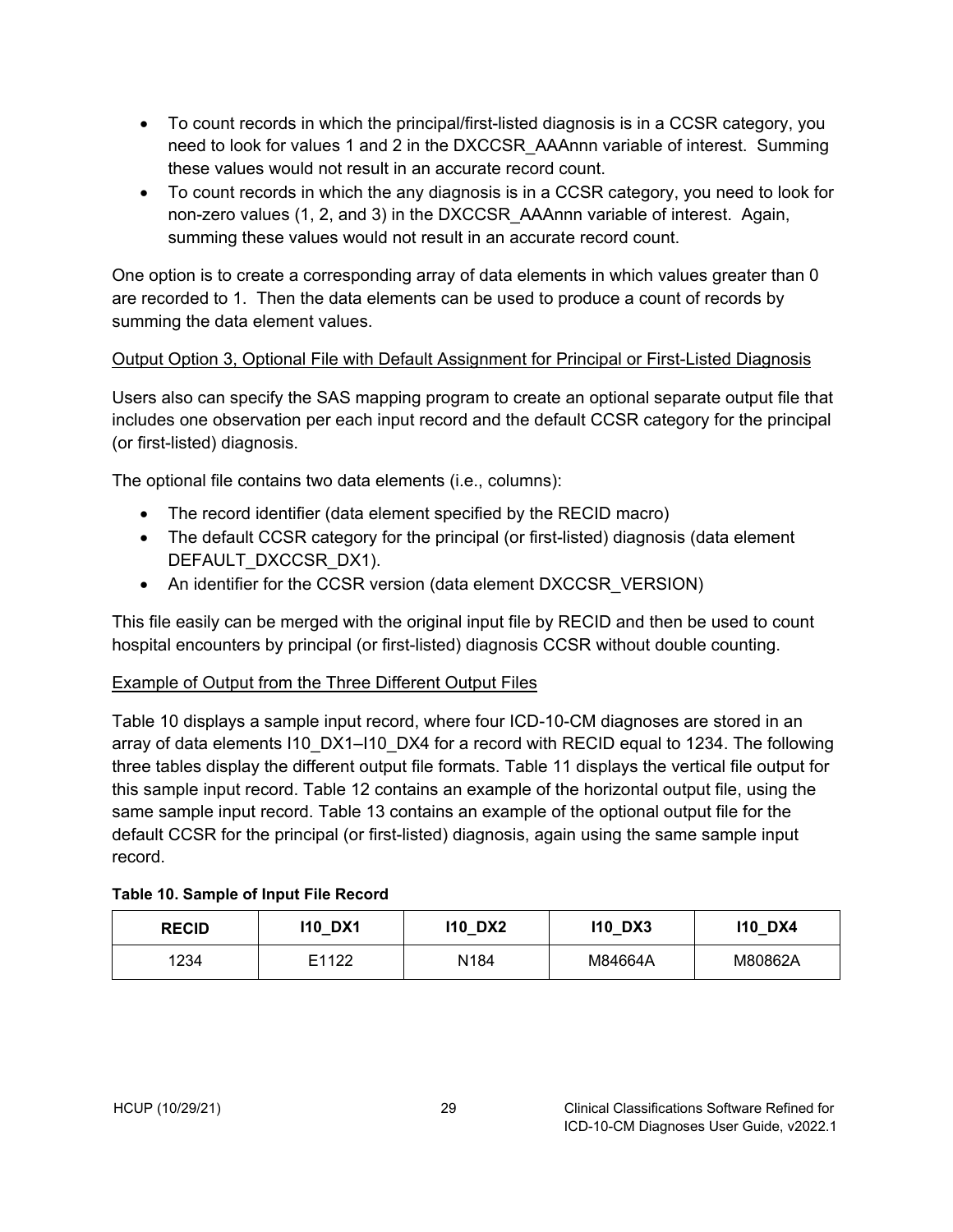| <b>Row</b> | <b>RECID</b> | <b>DXCCSR</b> | <b>DX_POSITION</b><br>DEFAULT_DXCCSR |   | DXCCSR_VERSION |
|------------|--------------|---------------|--------------------------------------|---|----------------|
|            | 1234         | <b>END003</b> |                                      |   | 2022.1         |
| 2          | 1234         | <b>END005</b> |                                      | N | 2022.1         |
| 3          | 1234         | <b>GEN003</b> |                                      | N | 2022.1         |
| 4          | 1234         | <b>GEN003</b> | $\overline{2}$                       |   | 2022.1         |
| 5          | 1234         | <b>MUS014</b> | 3                                    |   | 2022.1         |
| 6          | 1234         | <b>MUS013</b> | 4                                    |   | 2022.1         |
| 7          | 1234         | <b>MUS014</b> | 4                                    |   | 2022.1         |

<span id="page-34-0"></span>**Table 11. Example of the Vertical Output File for the Sample Record**

The first row of Table 11 indicates that the first diagnosis code (DX\_POSITION=1) for RECID 1234 is cross-classified into three CCSR categories listed in rows 1–3: END003–Diabetes mellitus with complication, END005–Diabetes mellitus*,* Type 2, and GEN003–Chronic kidney disease (DXCCSR=END003, END005, and GEN003 and DX\_POSITION=1). END003 is the default CCSR for the first diagnosis code and is assigned the value "Y" for DEFAULT\_DXCCSR. The other cross-classified codes for the first diagnosis are assigned the value "N" indicating that neither END005 nor GEN003 are the default CCSR categories for this diagnosis code.

The second diagnosis code maps to only one CCSR listed in row 4, GEN003 – Chronic kidney disease that is triggered also by the principal (or first-listed) diagnosis. The third diagnosis also maps to only one CCSR listed in row 5 (DXCCSR=MUS014 and DX\_POSITION=3). The fourth diagnosis code (Rows 6–7 in Table 9) is cross-classified into two CCSR (DXCCSR=MUS013 and MUS014 and DX POSITION=4). All secondary diagnoses on this sample input record have a "blank" value for DEFAULT\_DXCCSR given that default assignment is only applicable to the principal (or first-listed) diagnosis.

In the example of the horizontal output file (Table 12) the fact that both the principal (or firstlisted) diagnosis and a secondary diagnosis trigger GEN003 results in data element DXCCSR\_GEN003 being assigned the value 2. DXCCSR\_END003 and DXCCSR\_END005 are only triggered by the principal (or first-listed) diagnosis on the sample record and therefore assigned the value 1. DXCCSR\_MUS013 and DXCCSR\_MUS014 are assigned the value 3 because they are triggered by secondary diagnoses only (i.e., data elements I10\_DX3 and I10\_DX4 in Table 8). Data element DXCCSR\_BLD001 (as well as all other "DXCCSR\_" data elements not shown in Table 12) are assigned the value 0 because they are not triggered by any ICD-10-CM diagnosis codes on the input record.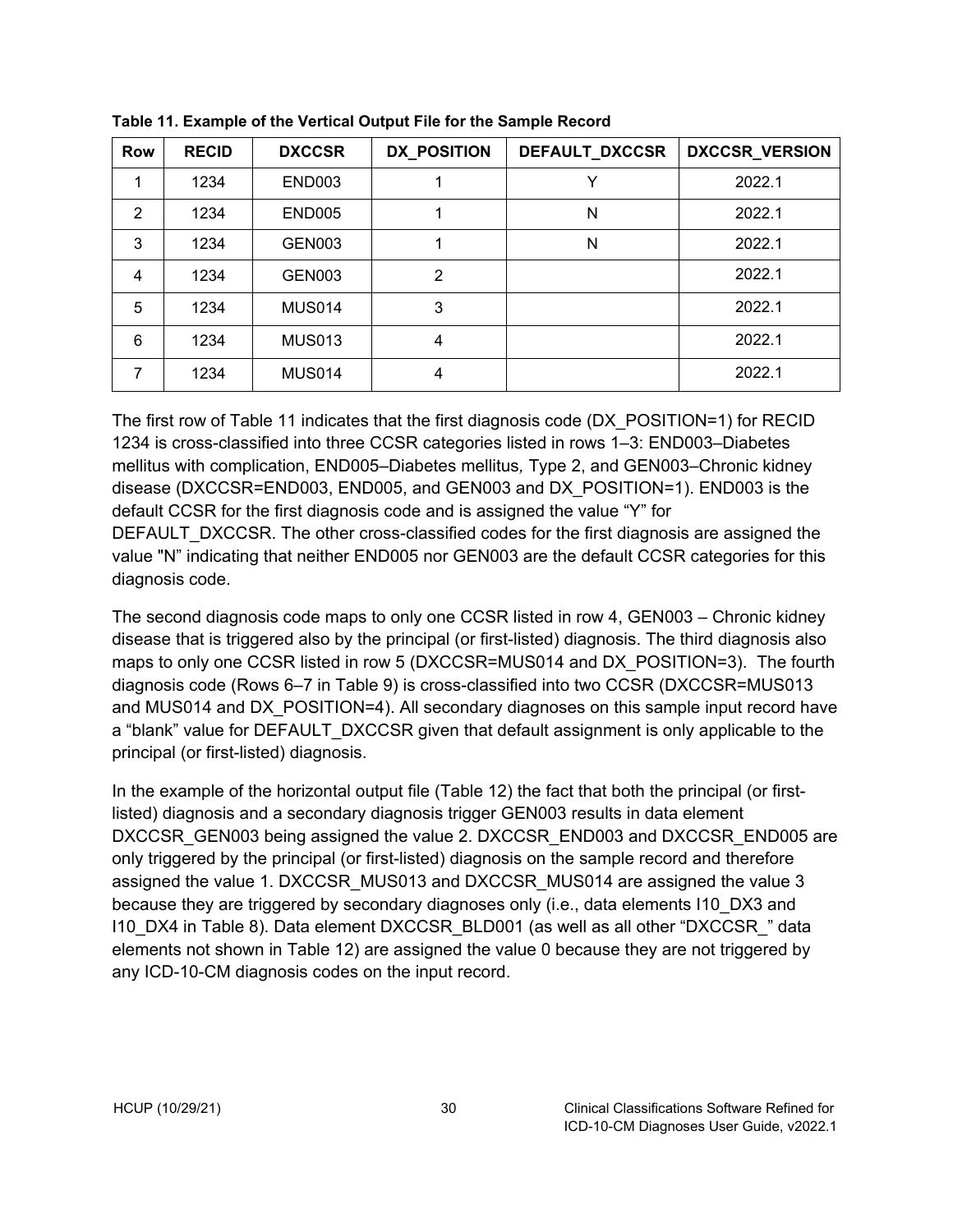#### <span id="page-35-1"></span>**Table 12. Example of Optional Horizontal Output File**

| <b>RECID</b> | DXCCSR  <br>DX1 |  | Default   DXCCSR   DXCCSR   DXCCSR   DXCCSR     DXCCSR   DXCCSR   DXCCSR  <br>BLD001 . END003   END005   GEN003   MUS013   MUS014 · VERSION |  |  |        |
|--------------|-----------------|--|---------------------------------------------------------------------------------------------------------------------------------------------|--|--|--------|
| 1234         | END003          |  |                                                                                                                                             |  |  | 2022.1 |

The optional output file for the default CCSR for principal (or first-listed) diagnosis will only have one row per input record, pertaining to the principal (or first-listed) diagnosis (Table 13). In the sample input record above, the first diagnosis code is cross classified to three CCSR categories, but the default for the principal (or first-listed) diagnosis is END003, which is listed as the value for DEFAULT\_DXCCSR\_DX1.

#### <span id="page-35-2"></span>**Table 13. Example of the Optional Output File for Default Assignment for the Principal or First-Listed Diagnosis**

| <b>RECID</b> | DEFAULT DXCCSR DX1 | <b>DXCCSR VERSION</b> |
|--------------|--------------------|-----------------------|
| 1234         | END003             | 2022.1                |

#### <span id="page-35-0"></span>**Running the SAS Mapping Program to Add CCSR Categories to Data**

To download, modify, and run the software to apply the CCSR for ICD-10-CM diagnoses to an input dataset, follow these steps:

- 1. Users should download and extract the contents of the zip file containing the CSSR for ICD-10-CM diagnosis tool to a saved location on their computer. Files included in the zip file are described in Table 7 and referenced below.
- 2. Users must set up the SAS program (DXCCSR\_Mapping\_Program.sas) to run on their data. They must specify or modify the following where appropriate:
	- a. Change the paths in the SAS program to point to the computer location(s) of
		- i. the CSV mapping file (DXCCSR\_v*yyyy-r*.csv)
		- ii. the input dataset
		- iii. the output dataset
	- b. Set the macro variables in the SAS program to match the data element names and file structure of the input dataset (see Table 14).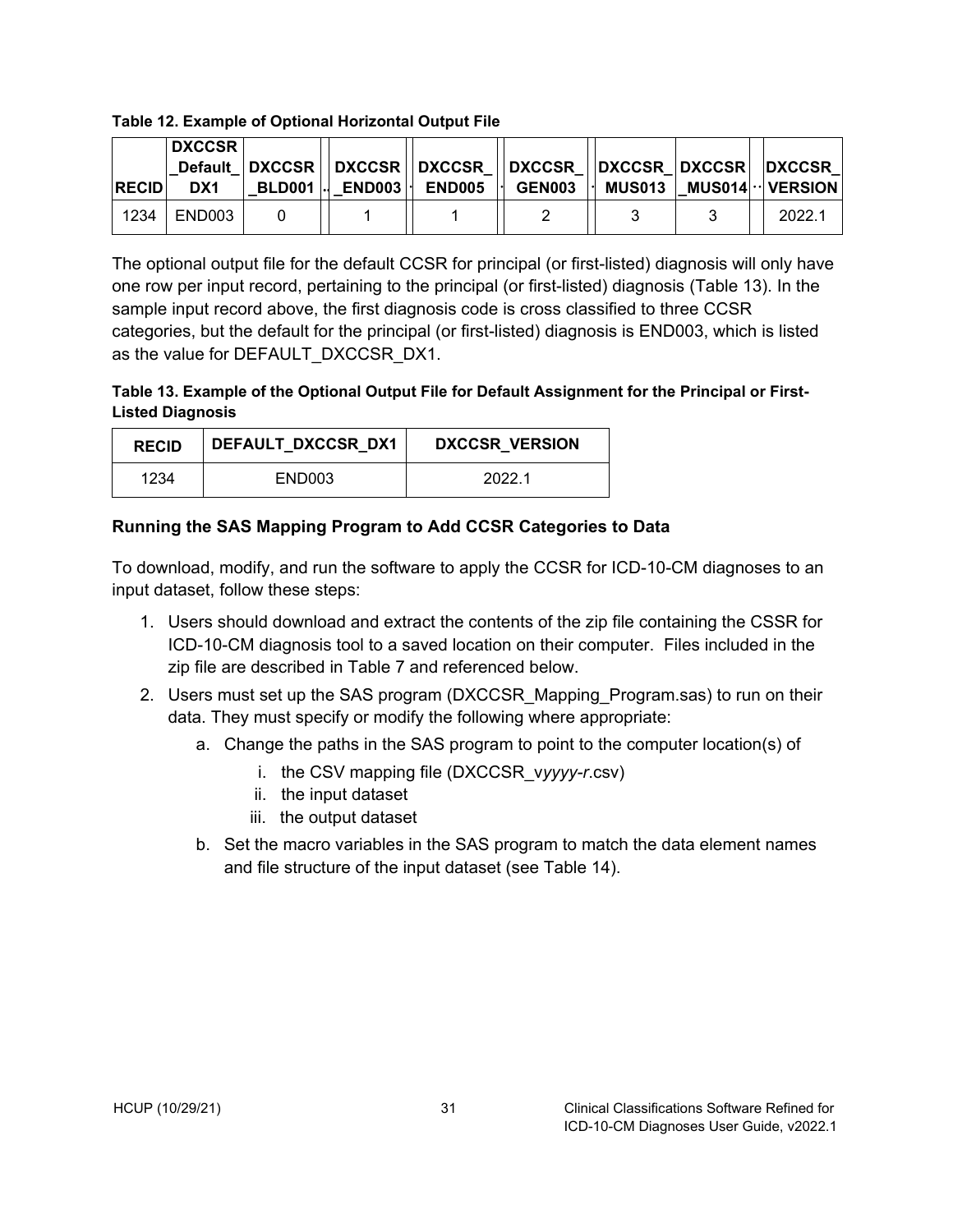| <b>Description of Macro Variables and Directory</b><br><b>Paths</b>                                                                                                                                                                                                          | <b>SAS Program Syntax Example</b> |
|------------------------------------------------------------------------------------------------------------------------------------------------------------------------------------------------------------------------------------------------------------------------------|-----------------------------------|
|                                                                                                                                                                                                                                                                              | <b>File Locations</b>             |
| Specify the location of the CSV mapping file                                                                                                                                                                                                                                 | <b>FILENAME INRAW1</b>            |
| Specify the location of the input dataset                                                                                                                                                                                                                                    | <b>LIBNAME IN1</b>                |
| Specify the location of the output dataset(s)                                                                                                                                                                                                                                | <b>LIBNAME OUT1</b>               |
|                                                                                                                                                                                                                                                                              | <b>Type of Input Data</b>         |
| Specify the type of input data with one of the<br>following 2-character values: inpatient records<br>only (IP), outpatient records only (OP), or a<br>mixture of inpatient and outpatient records (IO)                                                                       | %LET DBTYPE=IP;                   |
| Specify the name of the SAS variable that can<br>be used to distinguish inpatient from outpatient<br>records in a mixed file. In this example the<br>variable is name DBVARNAME. This is only<br>needed if the input data are a mixture of<br>inpatient and outpatient data. | %LET IOVAR=DBVARNAME;             |
| Specify the value that indicates an inpatient<br>record in the data element that can be used to<br>distinguish inpatient from outpatient records. In<br>this example it would be DBVARBAME="IP"                                                                              | %LET IOVALI=IP;                   |
| Specify the value that indicates an outpatient<br>record in the data element that can be used to<br>distinguish inpatient from outpatient records. In<br>this example it would be DBVARNAME="OP"                                                                             | %LET IOVALO=OP;                   |
|                                                                                                                                                                                                                                                                              | <b>Input File Characteristics</b> |
| Specify the unique record identifier on the input<br>SAS file that can be used to link the CCSR<br>output files back to original input SAS dataset.                                                                                                                          | %LET RECID=KEY;                   |
| Specify the prefix used to name the ICD-10-CM<br>diagnosis data element array of the input<br>dataset. In this example, the diagnosis data<br>elements would be named I10_DX1, I10_DX2,<br>etc., similar to the naming of ICD-10-CM data<br>elements in HCUP databases.      | %LET DXPREFIX=I10_DX;             |

#### <span id="page-36-0"></span>**Table 14. Modifiable Macro Variables and Directory Paths by Type of Information**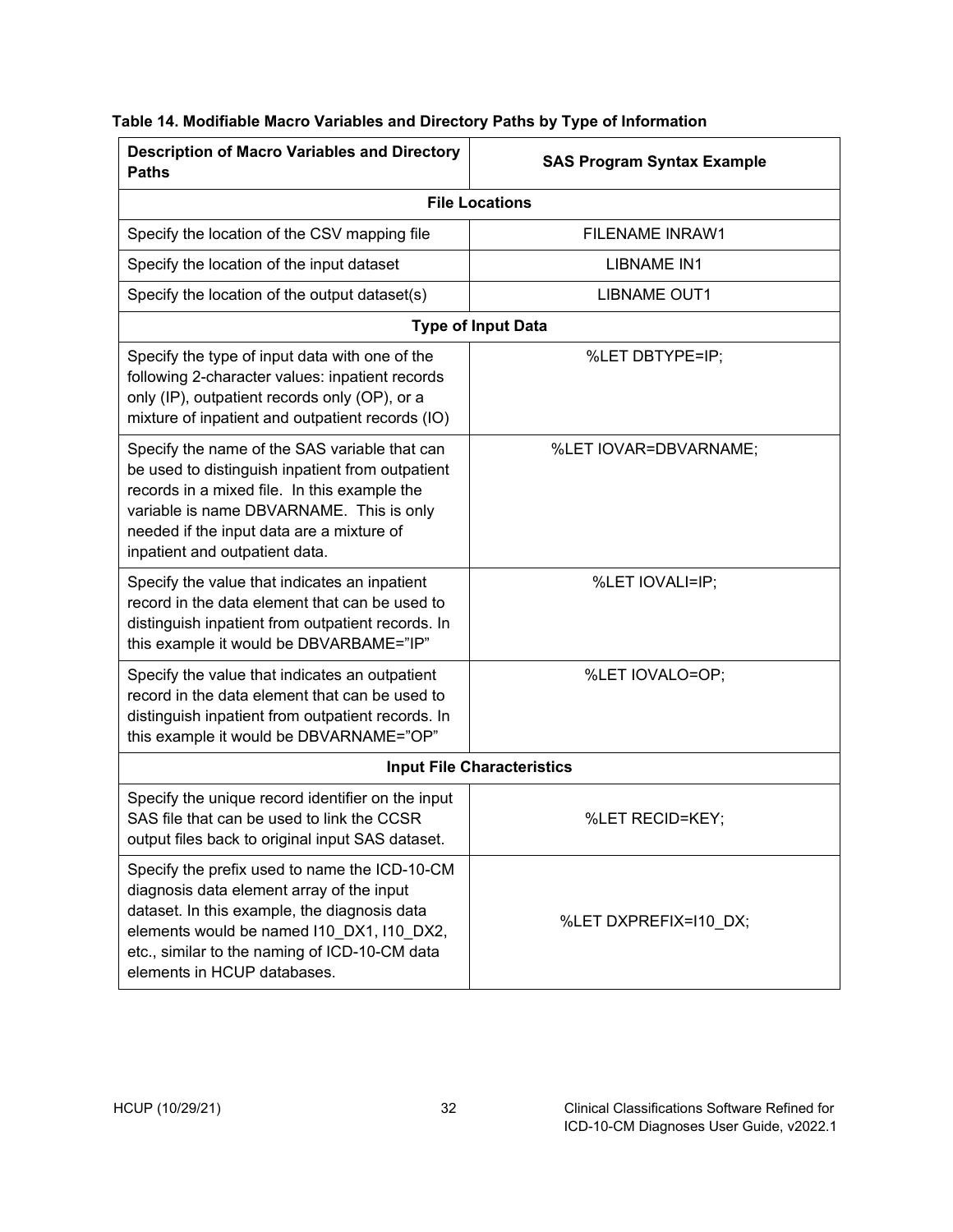| <b>Description of Macro Variables and Directory</b><br><b>Paths</b>                                                                                                                                                                         | <b>SAS Program Syntax Example</b>    |
|---------------------------------------------------------------------------------------------------------------------------------------------------------------------------------------------------------------------------------------------|--------------------------------------|
| Specify the maximum number of diagnosis<br>codes on any record in the input file. In this<br>example the maximum number of diagnosis<br>codes on any record is 30. The value of<br>NUMDX must be numeric and greater than or<br>equal to 1. | %LET NUMDX=30;                       |
| Specify the data element that identifies the<br>number of diagnosis reported on the record.<br>This is optional and can be left blank if no such<br>data element exists. (In the HCUP databases,<br>this is the variable I10_NDX).          | %LET NDXVAR=110_NDX;                 |
| Specify the number of observations to use from<br>the input dataset. Use MAX to use all<br>observations and use a smaller value for testing<br>the program.                                                                                 | %LET OBS=MAX;                        |
|                                                                                                                                                                                                                                             | <b>Output File Types</b>             |
| Choose whether to have the program to build<br>the vertical CCSR output file (1=yes, 0=no).                                                                                                                                                 | %LET VERT=1;                         |
| Choose whether to have the program to build<br>the default CCSR output file (1=yes, 0=no).                                                                                                                                                  | %LET DFLT=1;                         |
| Choose whether to have the program to build<br>the horizontal output file (1=yes, 0=no).                                                                                                                                                    | %LET HORZ=1;                         |
|                                                                                                                                                                                                                                             | <b>Input and Output File Names</b>   |
| Specify the file member name for the input<br>dataset                                                                                                                                                                                       | %LET CORE=INPUT_SAS_FILE;            |
| Specify a file member name for the vertical<br>output file                                                                                                                                                                                  | %LET VERTFILE=OUTPUT VERT FILE NAME; |
| Specify a file member name for the horizontal<br>output file                                                                                                                                                                                | %LET HORZFILE=OUTPUT_HORZ_FILE_NAME; |
| Specify a file member name for the default<br><b>CCSR</b> output file                                                                                                                                                                       | %LET DFLTFILE=OUTPUT_DFLT_FILE_NAME; |

Abbreviation: CSV, comma separated values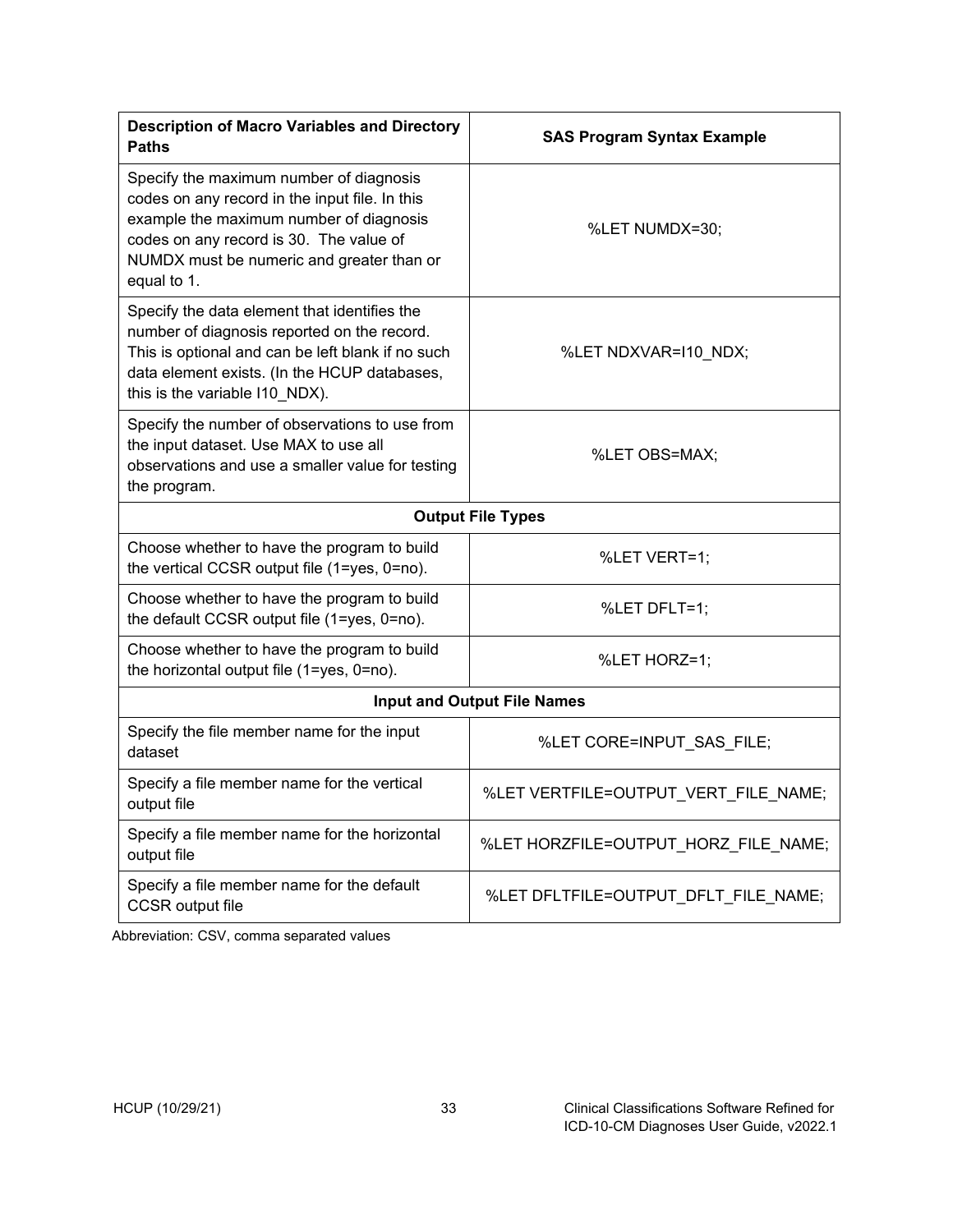### <span id="page-38-0"></span>**CCSR for ICD-10-CM Data Elements in the Output Files**

After running of the SAS mapping program, up to three output datasets are generated. The vertical file contains the following data elements:

- Record identifier (data element specified by the RECID macro)
- CCSR category (data element DXCCSR)
- The position of the diagnosis (data element DX Position)
- The CCSR version number (data element DXCCSR\_VERSION).

In this file, there is one observation for all non-missing diagnoses on the input record.

The horizontal file contains the following data elements:

- Record identifier (data element specified by the RECID macro)
- The default CCSR category applicable to the principal (or first-listed) diagnosis for that record (Default\_DXCCSR\_DX1)
- The data elements DXCCSR\_AAAnnn where "AAAnnn" are the values of CCSR categories. See the CCSR Reference File for specific names and descriptions of the CCSR categories.[23](#page-38-2)
- The CCSR version number (data element DXCCSR\_VERSION).

In this file, there is one observation for each input record. This file can be merged back to the original input dataset using the variable specified in RECID.

The default CCSR file contains the following data elements:

- Record identifier (data element specified by the RECID macro)
- The default CCSR category applicable to the principal (or first-listed) diagnosis for that record (Default\_DXCCSR\_DX1)
- The CCSR version number (data element DXCCSR\_VERSION).

In this file, there is one observation for each input record. This file can be merged back to the original input dataset using the variable specified in RECID.

## <span id="page-38-1"></span>**Handling of Missing or Invalid Diagnoses by the SAS Program to Assign CCSR Categories**

If a record in the input file includes no diagnoses (i.e., the diagnosis array is filled with blank values), the output files will handle the record as follows:

- In the vertical output file, there will be one record indicating the first diagnosis was missing. DXCCSR will be set to "noDX1" and DX\_POSITION will be set to 1.
- In the optional horizontal output file, there will be a record with the record identifier (data element RECID) and the array of categorical data elements DXCCSR\_AAAnnn, but all

<span id="page-38-2"></span><sup>&</sup>lt;sup>23</sup> See the CCSR Reference File for a complete list of categories in the CCSR. The CCSR Reference File is only available on the CCSR page of the HCUP-US website [\(www.hcup](https://www.hcup-us.ahrq.gov/toolssoftware/ccsr/ccs_refined.jsp)[us.ahrq.gov/toolssoftware/ccsr/ccs\\_refined.jsp\)](https://www.hcup-us.ahrq.gov/toolssoftware/ccsr/ccs_refined.jsp).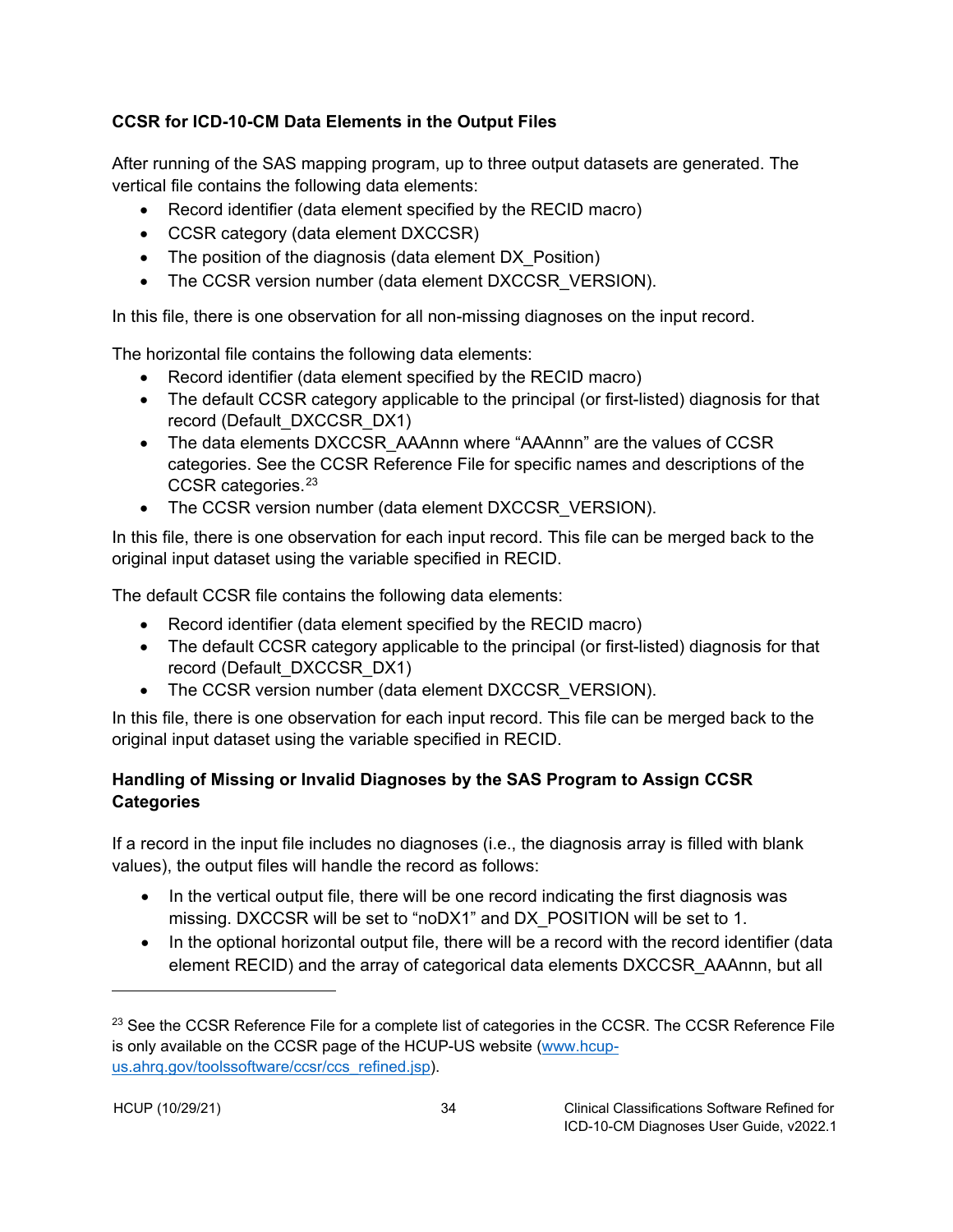of the categorical data elements will have the value 0 because no diagnoses triggered a CCSR category. The default CCSR for the principal (or first-listed) diagnosis (data element Default\_DXCCSR\_DX1) will be set to "noDX1" to indicate there was no diagnosis in the first position.

• In the optional output file for the default CCSR for the principal (or first-listed) diagnosis, there will be a record with the record identifier (data element RECID) and the default CCSR for the principal (or first-listed) diagnosis (data element Default\_DXCCSR\_DX1) will be set to "noDX1" to indicate there was no diagnosis in the first position.

If a record in the input file includes a diagnosis that is not valid for the time period covered by the version of the software (v2022.1 covers ICD-10-CM codes valid from October 1, 2015 to September 30, 2022), the output files will handle the record as follows:

- In the vertical output file, there will be a record with the record identifier (data element RECID) and the corresponding diagnosis CCSR (data element DXCCSR) will be set to "invlDX" to indicate an invalid diagnosis.
- In the optional horizontal output file, there will be a record with the record identifier (data element RECID) and the array of categorical data elements DXCCSR\_AAAnnn. The categorical data elements will only be set based on valid diagnoses. If the invalid diagnosis was the first-listed code in the diagnosis array, then the default CCSR for the principal (or first-listed) diagnosis (data element Default\_DXCCSR\_DX1) will be set to "invlDX" to indicate there was an invalid diagnosis in the first position.
- In the optional output file for the default CCSR for the principal (or first-listed) diagnosis, there will be a record with the record identifier (data element RECID). If the invalid diagnosis was the first-listed code in the diagnosis array, then the default CCSR for the principal (or first-listed) diagnosis (data element Default\_DXCCSR\_DX1) will be set to "invlDX" to indicate there was an invalid diagnosis in the first position.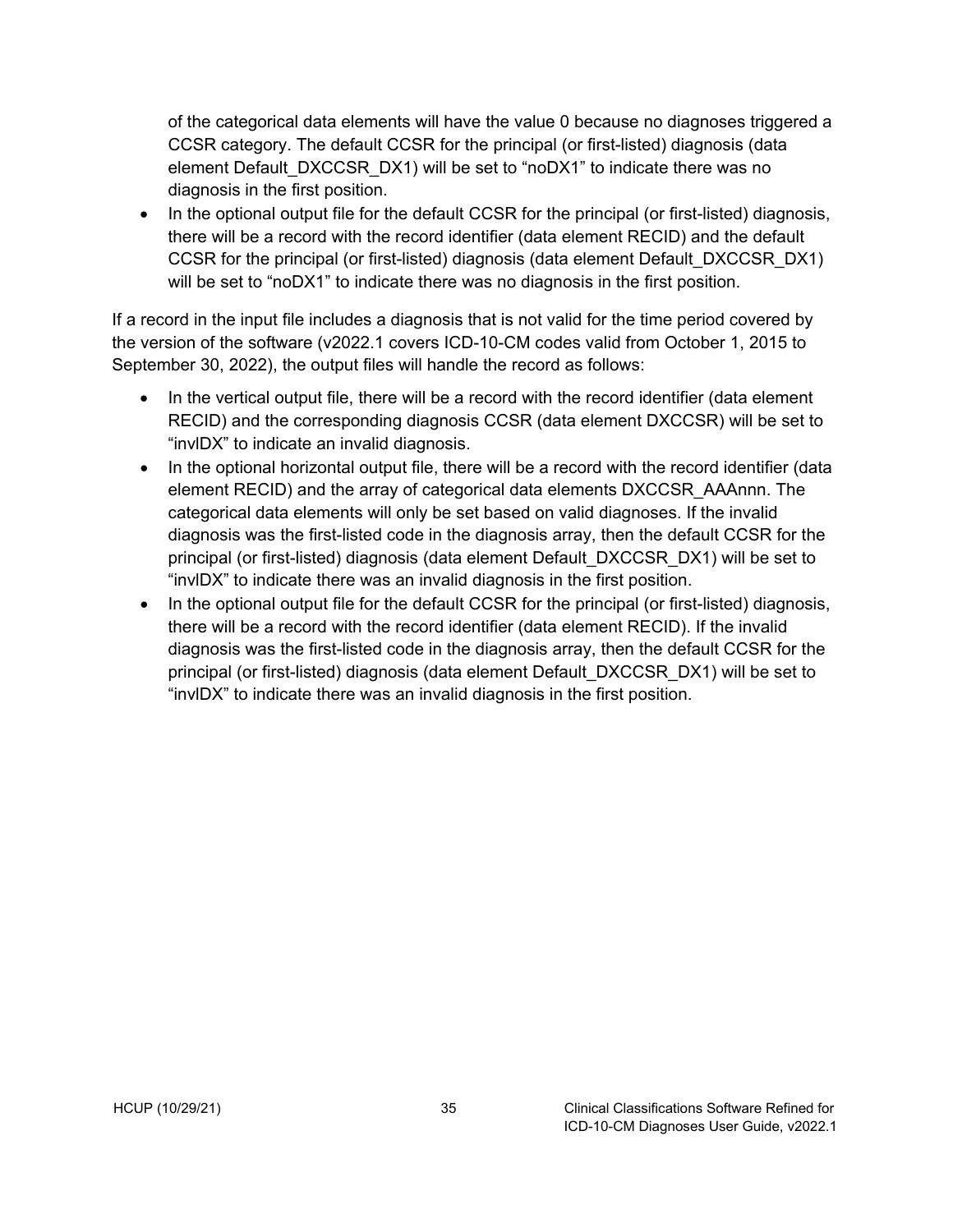#### <span id="page-40-0"></span>**APPENDIX A: BACKGROUND ON THE DEVELOPMENT OF THE CCSR**

In October 2015, the United States transitioned to a modified version of the World Health Organization International Classification of Diseases, Tenth Revision, Clinical Modification (ICD-10-CM), replacing the ICD-9-CM diagnosis coding system with the ICD-10-CM diagnosis coding system for most inpatient and outpatient medical encounters. An overview of differences between ICD-10-CM and ICD-9-CM is available on the HCUP User Support website at www.hcup-us.ahrg.gov/datainnovations/icd10\_resources.jsp.

#### **Impact on the Clinical Classifications Software**

In preparation for the October 2015 implementation of ICD-10-CM, the Healthcare Cost and Utilization Project (HCUP) tools were converted to the new coding system. The initial mapping was completed by linking ICD-10-CM/PCS (Procedure Coding System) codes to the current Clinical Classifications Software (CCS) Agency for Healthcare Research and Quality (AHRQ) classification assignments via the General Equivalence Mappings (GEMs) available from the Centers for Medicare & Medicaid Services (CMS) website (see <http://www.cms.gov/Medicare/Coding/ICD10/2014-ICD-10-CM-and-GEMs.html> for more information on GEMS). The GEMs files were processed to create GEMs-driven maps between ICD-9-CM and ICD-10-CM codes. Credentialed coders trained in both ICD-9-CM and ICD-10- CM reviewed the maps to ensure the validity of the CCS. The goal of the team was to create a set of clinical coding definitions that matched the categories in the CCS for ICD-9-CM and would ease the transition of users from ICD-9-CM- to ICD-10-CM-coded data. The CCS categories

remained the same, although some categories received slight naming modifications to remain accurate descriptions for the codes included in ICD-10-CM. The resultant first iteration of the ICD-10-CM classification was considered a beta version.

However, the development of the beta version of the CCS for ICD-10-CM was completed before ICD-10-CM-coded data became available. Once ICD-10-CM coded data became available, the beta version of the CCS was evaluated through preliminary analyses on HCUP data, which revealed unexpected discontinuities between the ICD-9-CM and ICD-10-CM versions of the CCS. These initial analyses encouraged AHRQ to reconsider the need for a refined ICD-10-CM version of the CCS.

## **Refinement of the Beta Versions of the CCS**

In January 2018, AHRQ initiated planning for a refined version of the CCS, the Clinical Classifications Software Refined (CCSR) for ICD-10-CM diagnosis, which would take advantage of the specificity built into ICD-10-CM codes. The new goal was to create a CCS tool that prioritized defining the codes in each category to match the clinical intent of the category description. To adequately map the codes to clinically meaningful categories, it was important to have expert input from a coding and a clinical perspective from a variety of specialties.

The team first discussed and debated the intricacies and specificity of ICD-10-CM coding, shortcomings of the existing beta versions of the CCS tool, and potential revisions and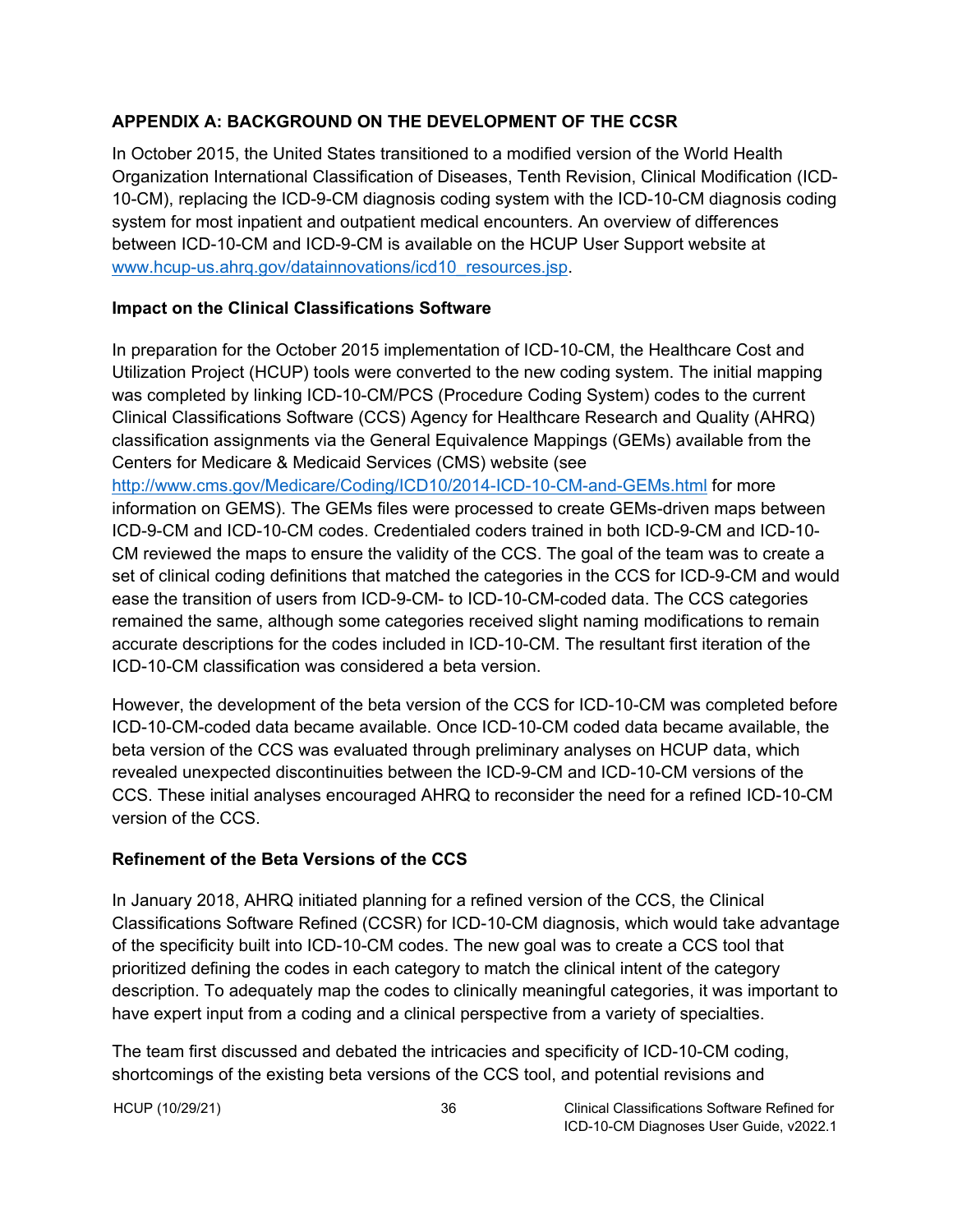<span id="page-41-0"></span>modifications that could be implemented in a new diagnosis categorization tool. AHRQ staff reviewed the team's recommendations and made overarching decisions about the structure and design of the tool. The new CCSR tool was not restricted to include the same set of categories as the beta versions of the CCS tool, but rather the team was tasked with creating a set of categories that were identifiable in ICD-10-CM codes and valuable for health services research. Many categories were maintained from the beta versions of the CCS for ICD-10-CM with the clinical concept retained, but the specific ICD-10-CM diagnoses included in the category may have been revised. The coding and clinical review teams were encouraged to create new categories or disaggregate existing categories when they identified opportunities to increase the value of the tool to health services researchers.

The most substantial change to the CCSR for ICD-10-CM compared with the beta versions of the CCS for ICD-10-CM diagnosis is that individual categories no longer contain a mutually exclusive set of ICD-10-CM codes. ICD-10-CM codes under the CCSR are mapped to at least one category but can be mapped to more than one category. Mutually exclusive category assignments have been a design feature of the CCS since its initial release (i.e., each ICD-9- CM diagnosis code was included in one and only one CCS category). However, individual ICD-10-CM diagnosis codes can be used to document multiple conditions or a condition and a common symptom or manifestation. Assigning only one CCS category for these codes would require prioritizing the assignment (and the preferred hierarchy of conditions might be different for different applications). An overarching goal of the CCSR was to create clinically meaningful categories where the ICD-10-CM codes match the clinical intent of the category. The best way to accomplish that goal was to allow the coding and clinical review teams the flexibility to crossclassify individual codes into more than one CCSR category as necessary. However, for some applications, such as ranking inpatient hospitalizations by the principal diagnosis, a mutually exclusive categorization scheme is needed. To facilitate this type of analysis, the CCSR tool includes the assignment of a default CCSR for the principal diagnosis in inpatient data (starting with v2020.2) and a default CCSR for the first-listed diagnosis in outpatient data (starting with v2021.1).

#### **Refinement Review Process**

During the development of the CCSR, the coding definitions for each existing and proposed new category were reviewed thoroughly. The team worked through the set of ICD-10-CM codes and CCSR categories in groups organized by body system or ICD codebook chapter. This structure was retained in the final CCSR tool so that related categories would be easier to identify and so that future revisions to the CCSR would allow new categories to be inserted in a relevant section, rather than being relegated to the end of the category listing.

Within each body system, an American Health Information Management Association (AHIMA) certified ICD-10-CM/PCS trainer suggested a set of relevant categories and assigned individual ICD-10-CM codes to each category. Each assignment was reviewed by a second AHIMAcertified ICD-10-CM/PCS trainer who checked for completeness, appropriate categorization for each code, and recognition of both specific codebook directions and published coding

HCUP (10/29/21) 37 Clinical Classifications Software Refined for ICD-10-CM Diagnoses User Guide, v2022.1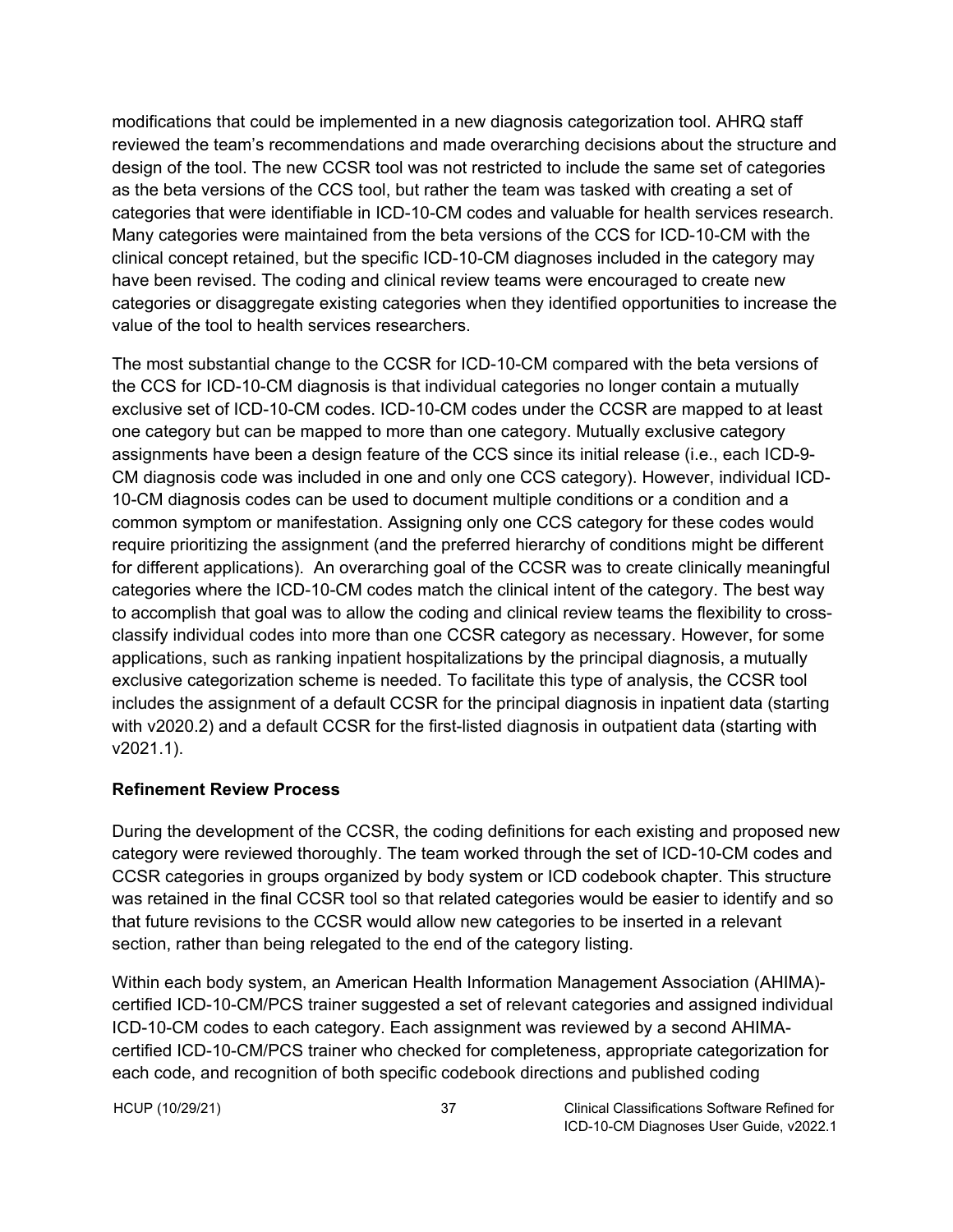guidelines. Review from a third AHIMA-certified ICD-10-CM/PCS trainer was available to reconcile differences in assignment by the first two coders. Following the initial code assignments for each body system, a team of three physicians on the clinical review team also reviewed all categories and code assignments. The clinical team answered specific questions posed by the ICD-10-CM coders, such as whether to create a new category to capture a specific condition group. When necessary, specialty physicians were identified and called on to add body system specific expertise.

Following clinical review, AHRQ provided additional oversight and guidance. AHRQ staff continued to consult the expertise of the ICD-10-CM coders, the physicians, and other researchers to resolve any outstanding issues or decision points. The review process included multiple iterations of review and refinements. The team conducted various tests of the CCSR tool to identify potential improvements and modifications after its initial build with the aim of a more parsimonious set of categories. These tests resulted in additional cross-listings of codes across categories, creating new categories, renaming categories, combining or rolling up categories, and/or shifting categories from one body system to another. Such changes were the result of extensive input across multiple organizations and clinical specialties that evaluated the CCSR category assignments for accuracy and clinical significance. The team extensively reviewed the CCSR tool at each stage of its development, using HCUP State Inpatient Databases (SID) from multiple States and years for some quality control testing. The team reviewed utilization counts of CCSR categories and individual ICD-10-CM codes, crosstabulations by patient demographic characteristics, and correlation with Major Diagnostic Category and Medicare-Severity Diagnosis Related Group assignment. These tabulations were for informational purposes and assisted in further refinements, but there was not effort made to perfectly align the CCSR categories with MDCs and MS-DRGs, as the purpose of the classifications systems vary (i.e., CCSR is intended to assist in answering health research and policy questions, while MDCs and MS-DRGs are intended to assist with reimbursement). The ICD-10-CM coders identified all ICD-10-CM codes not categorized in body systems that match their codebook chapter location and reviewed the mapping assignments across body systems to ensure consistency with the CCSR category assignment rules.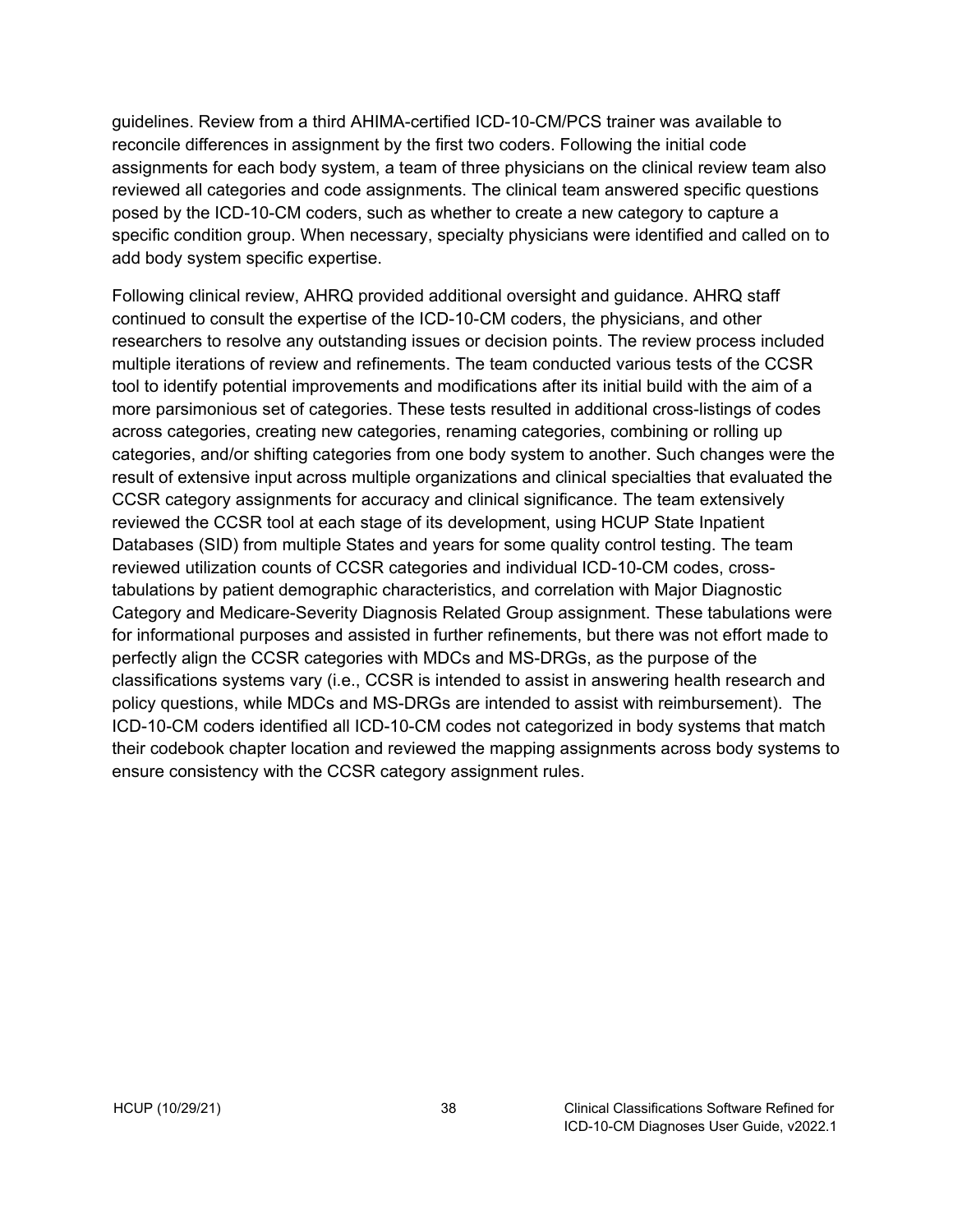### <span id="page-43-0"></span>**APPENDIX B: DEFAULT CCSR FOR THE PRINCIPAL DIAGNOSIS IN INPATIENT DATA**

#### <span id="page-43-1"></span>**Introduction**

The Agency for Healthcare Research and Quality (AHRQ) has created a supplemental default categorization scheme for the CCSR that can be used in analyses of the principal diagnosis in inpatient data (starting with v2020.2). Under this default categorization scheme, each ICD-10- CM diagnosis code is assigned to a mutually exclusive category. In general, the default assignment is based on clinical coding guidelines,  $24$  clinical input on the etiology and pathology of diseases, coding input on the use of and ordering of ICD-10-CM codes on a billing record, and standards set by other Federal agencies.

During development of the default category assignments, the same clinical review team that made the initial CCSR category assignment recommendations provided clinical recommendations on assigning a default category. The group recommended potential assignment rules (referred to as rationales) and reviewed which rationale would apply to the cross-classified ICD-10-CM codes. After thorough discussion, the group decided on a final set and ordering of rationales. Users may choose to assign different default CCSR categories for ICD-10-CM codes, based on their own needs and preferences. It is not recommended that this default categorization scheme be used for other applications such as analyses based on alllisted diagnoses on a billing record, risk adjustment, and the identification of comorbidities. For these analyses, AHRQ recommends using the cross-classified CCSR categories.

The default CCSR categorizations are part of the CSV mapping file beginning with v2020.2 of the CCSR for ICD-10-CM diagnoses. The guidelines for determining the default CCSR are ordered in a hierarchical fashion. If a code does not fit the first rationale, then the next rationale is considered, and so forth until an appropriate rationale is determined. The default categorizations chosen by AHRQ will not apply to all situations. Users may choose to assign different default CCSR categories for ICD-10-CM codes that are cross-classified, based on their own reporting purpose, research design, study purpose, or clinical preferences.

The selection of a default CCSR for the principal diagnosis is not applicable in two instances. First, there are ICD-10-CM diagnosis codes that are not to be reported as a principal diagnosis according to [ICD-10-CM Coding Guidelines](https://www.cdc.gov/nchs/data/icd/10cmguidelines-FY2021.pdf) and the [Medicare Code Edits.](https://www.cms.gov/Medicare/Medicare-Fee-for-Service-Payment/AcuteInpatientPPS/MS-DRG-Classifications-and-Software#:%7E:text=Definition%20of%20Medicare%20Code%20Edits%20V37.1%20R1%20%28ZIP%29%3A,PDF%20and%20text%20file%20that%20is%20508%20compliant) Second, for diagnosis codes assigned to only one CCSR category, the default CCSR is the same as the assigned category. In this case, the rationale is noted as "Not Applicable". Table B.1 enumerates the number of ICD-10-CM codes by the type of default CCSR assignment.

<span id="page-43-2"></span><sup>24</sup> Please see ICD-10-CM Official Guidelines for Coding and Reporting FY2022 (https://www.cms.gov/[files/document/fy-2022-icd-10-cm-coding-](https://www.cms.gov/files/document/fy-2022-icd-10-cm-coding-guidelines.pdf)guidelines.pdf) for additional details.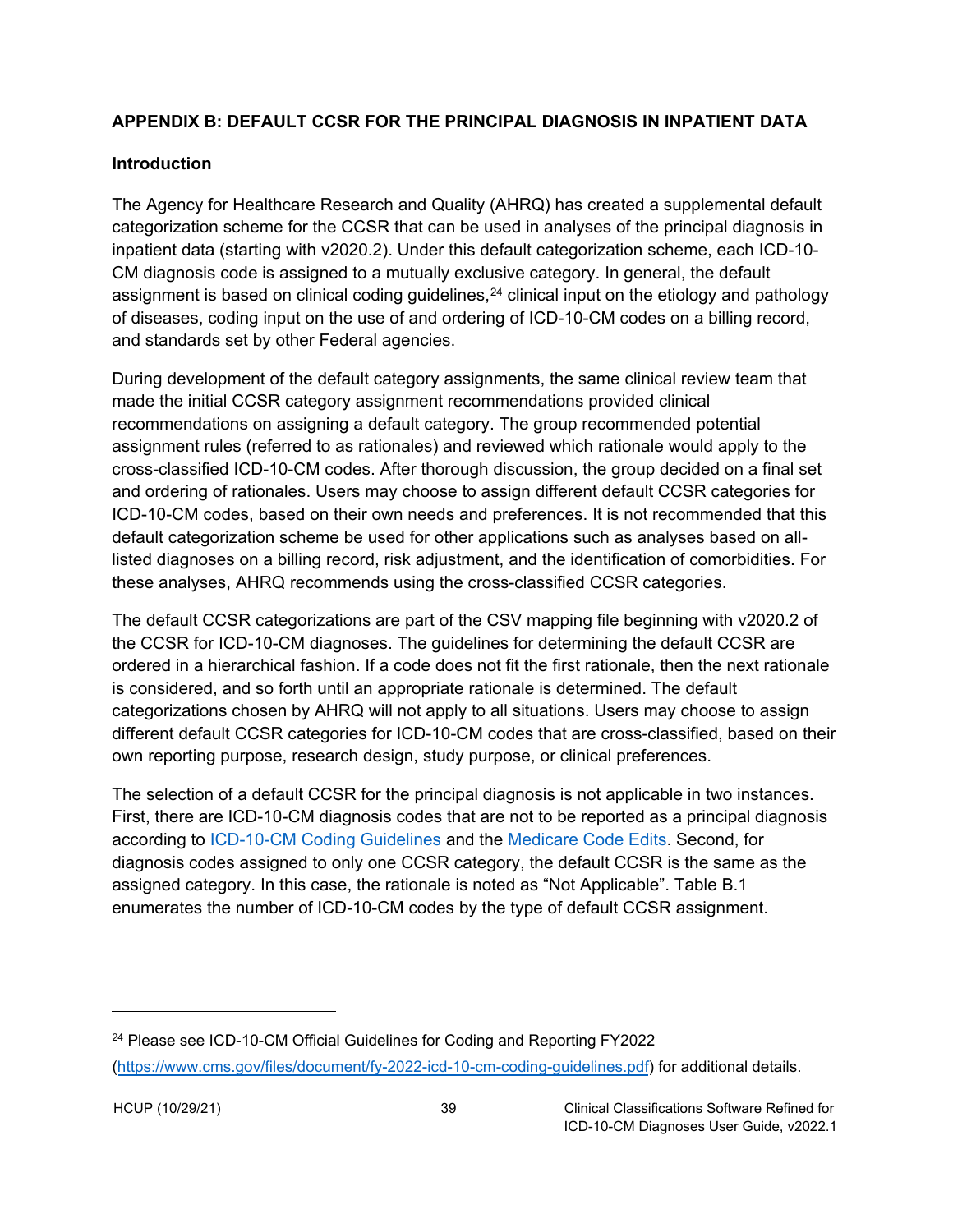<span id="page-44-1"></span>

|  |  | Table B.1. Type of Default CCSR Assignment by Number of ICD-10-CM Codes, v2022.1 |  |
|--|--|----------------------------------------------------------------------------------|--|
|  |  |                                                                                  |  |

| Type of ICD-10-CM Code in CCSR                                                                                                                        | Number of ICD-10-CM Codes<br>(Percent of Total) |
|-------------------------------------------------------------------------------------------------------------------------------------------------------|-------------------------------------------------|
| All ICD-10-CM codes through FY 2022                                                                                                                   | 73,370 (100%)                                   |
| Codes that are unacceptable as a principal diagnosis<br>(according to ICD-10-CM coding guidelines and the<br>Medicare Code Edits, v38.1 January 2021) | 9,987 (13.6%)                                   |
| Codes classified by only one CCSR category (and the<br>code is a valid principal diagnosis)                                                           | 57,944 (79.0%)                                  |
| Codes classified into a default CCSR category for the<br>principal diagnosis                                                                          | 5,439 (7.4%)                                    |

Abbreviation: CCSR, Clinical Classifications Software Refined; ICD-10-CM, International Classification of Diseases, 10<sup>th</sup> revision, Clinical Modification; FY, fiscal year.

Source: CCSR for ICD-10-CM diagnoses, v2022.1

### <span id="page-44-0"></span>**Codes with a Default CCSR of Unacceptable Principal Diagnosis**

With each fiscal year update to the CCSR for ICD-10-CM, the Medicare Code Edits designation of ICD-10-CM codes that are unacceptable as a principal diagnosis is applied to the tool. These codes have a default categorization of XXX000 with the rationale of "Unacceptable PDX". Included in this group are the following:

- External causes of morbidity codes (i.e., codes beginning with V00–Y99)
- Underdosing codes (i.e., codes beginning with T36–T50 with fifth or sixth character "6")
- Adverse effects codes (i.e., codes beginning with T36–T50 with fifth or sixth character "5")
- Manifestation codes that describe the manifestation of the underlying disease, but not the disease itself (e.g., anemia in neoplastic diseases),
- Diagnoses that describe an individual's health status but not a current illness or injury (e.g., outcome of delivery codes beginning with Z37)
- Codes specifying body mass index (BMI), coma scale, and National Institutes of Health Stroke Scale (NIHSS)
- Z codes for persons with potential health hazards related to socioeconomic and psychosocial circumstances (i.e., codes beginning with Z55–Z65).

It should be noted that the Medicare Code Edit list was greatly expanded for fiscal year 2018 (starting October 2017). Prior to then, codes such as the following could be a principal diagnosis: manifestations of the underlying disease, adverse effects, underdosing, and screening for mental health, depression, developmental delays, and autism. Also starting in October 2017, the coding rules for sepsis changed. The codes for severe sepsis (R65.2) and postprocedural septic shock (T81.12) are not allowed as a principal diagnosis. Instead, the code for the systemic infection is to be sequenced first with the sepsis code as a secondary diagnosis.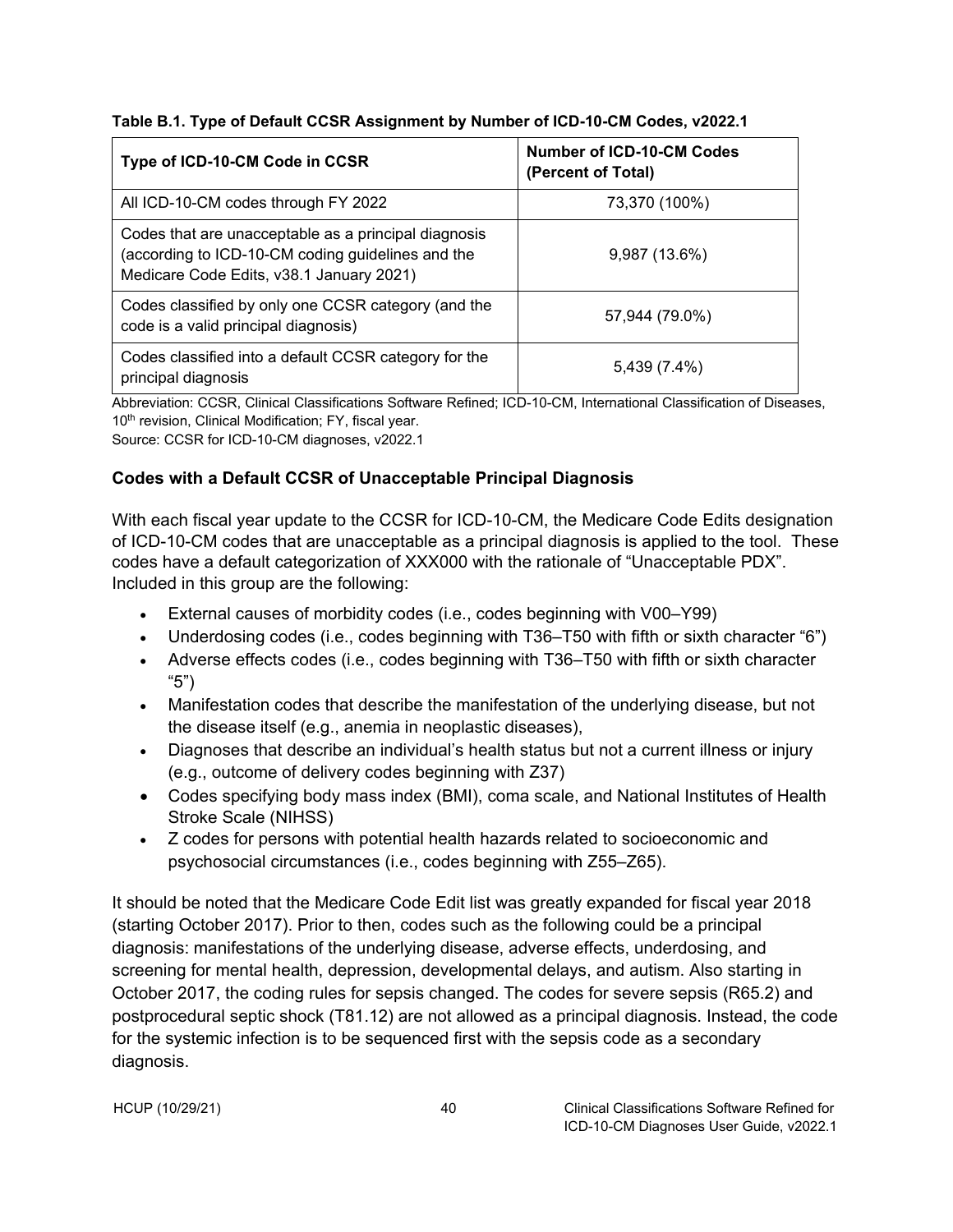#### <span id="page-45-0"></span>**Guidelines for Determining the Default CCSR for the Principal Diagnosis**

The guidelines are ordered in a hierarchical fashion. If a code does not fit the first rationale, then the next rationale is considered, and so forth until an appropriate rationale is determined. Figure 2 provides an overview of the guidelines followed by a detailed description of each guideline.

<span id="page-45-1"></span>

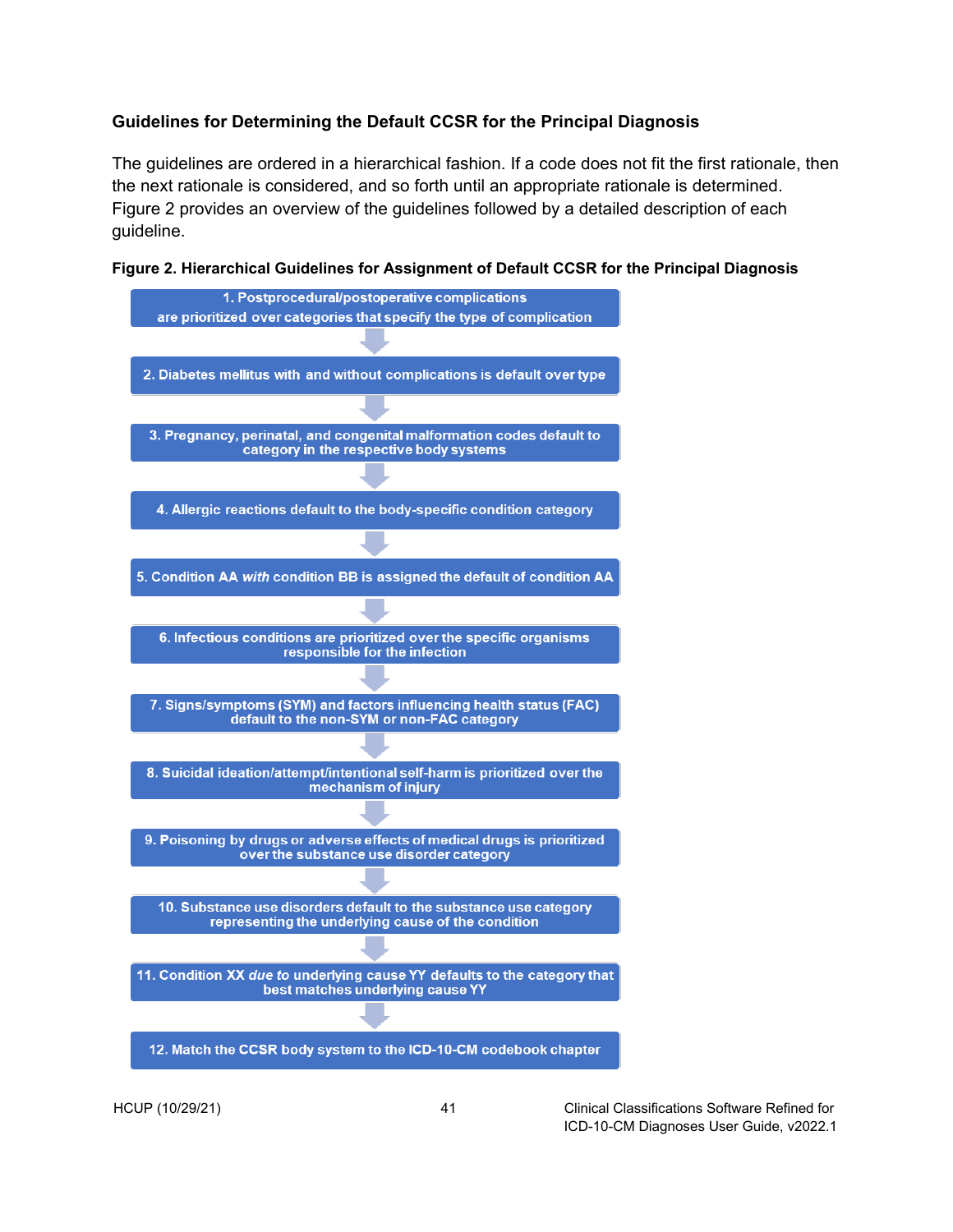- 1. **Postprocedural or postoperative complications are prioritized over categories that specify the type of complication:** Codes mapped to a postprocedural or postoperative complication category, default to the postprocedural CCSR categories over other categories that specify the type of complicating condition. For example, the ICD-10-CM code for postprocedural hypothyroidism has the default CCSR of END014 (Postprocedural or postoperative endocrine or metabolic complication) instead of END001 Thyroid disorders. Similarly, priority is given to categories that identify the underlying cause of a condition as being due to or related to neoplasms or the treatment of neoplasms. For example, the ICD-10-CM code for anemia in neoplastic disease has the default CCSR of NEO074 (Conditions due to neoplasm or the treatment of neoplasm) instead of BLD003 (Aplastic anemia).
- 2. **Diabetes mellitus with and without complications is default over type of diabetes:** END002 (Diabetes mellitus without complication) or END003 (Diabetes mellitus with complication) are the default categories when cross-classified with END004-END006 (Diabetes mellitus, Type 1; Diabetes mellitus, Type 2; Diabetes mellitus, due to underlying condition, drug or chemical induced, or other specified type). For example, diagnoses for diabetes that specify the diabetic complication and Type 1 diabetes have the default CCSR of END003 (Diabetes mellitus with complication) instead of END004 (Diabetes mellitus, Type 1).
- 3. **Pregnancy, perinatal, and congenital malformation codes default to category in the respective body systems:** Codes in the *Pregnancy, childbirth, and the puerperium*, *Certain conditions originating in the perinatal period*, and *Congenital malformations, deformations, and chromosomal abnormalities* body systems (i.e., PRG, PNL, or MAL), default to a category in those respective body systems when cross-classified with any of the other body systems. For example, diagnoses for pre-existing hypertensive heart and chronic kidney disease complicating pregnancy have the default CCSR of PRG020 (Hypertension and hypertensive-related conditions complicating pregnancy; childbirth; and the puerperium) instead of CIR008 (Hypertension with complications and secondary hypertension).
- 4. **Allergic reactions default to the body-specific condition category:** Codes crossclassified to INJ031 (Allergic reactions), default to the body-specific condition category and not to allergic reactions. For example, the ICD-10-CM code for allergic contact dermatitis due to metals has the default CCSR of SKN005 (Contact dermatitis) instead of INJ031 (Allergic reactions).
- 5. **Condition AA** *with* **condition BB is assigned the default of condition AA:** In general, code descriptions of "Condition AA *with* condition BB" follow a pattern that the underlying cause is listed as condition AA and the manifestation of that underlying cause is listed as condition BB. Therefore, in most cases, the default categorization priority is given to the category that best matches condition AA. For example, the ICD-10-CM code for acute gastric ulcer with perforation has the default CCSR of DIG005 (Gastroduodenal ulcer) instead of DIG006 (Gastrointestinal and biliary perforation).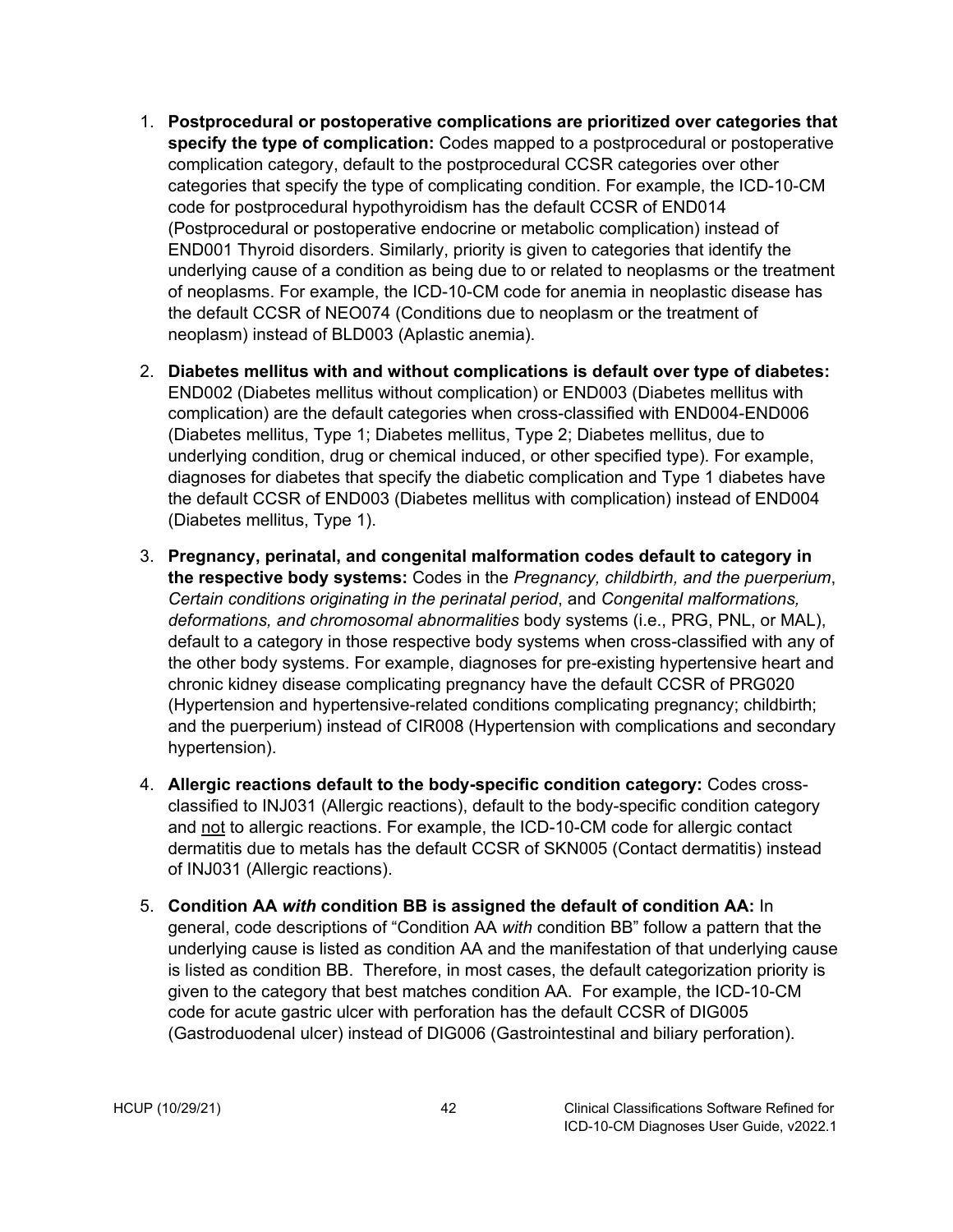There are some exceptions to the implementation of this guideline in the default categorization assignments. In certain cases, the manifestation listed as condition BB was far more severe relative to the underlying cause listed as condition AA. Alternatively, condition AA could be a chronic condition stably controlled for a large proportion of the population and condition BB more obviously indicates the acute reason for hospital care. For example, despite being listed as condition BB, CIR019 (Heart failure) and GEN003 (Chronic kidney disease) are both default categories over CIR008 (Hypertension with complications and secondary hypertension). Similarly, CIR020 (Cerebral infarction) is the default category over NVS010 (Headache; including migraine).

For codes that begin with M05, rheumatoid arthritis is considered the underlying cause of the conditions even though it is listed as condition BB. For these codes, MUS003 (Rheumatoid arthritis and related disease) is the default condition in all cases.

6. **Infectious conditions are prioritized over the specific organisms responsible for the infection:** Infectious conditions are prioritized over the specific organisms responsible for the infection. Therefore, INF002 (Septicemia), INF007 (Hepatitis), and DIG001 (Intestinal infection) are default categories when cross-classified to another infectious and parasitic disease category (INF). For example, the diagnosis for sepsis due to streptococcus has the default CCSR of INF002 (Septicemia) instead of INF003 (Bacterial infections).

ICD-10-CM codes A50-A64 default to INF010 (Sexually transmitted infections) due to the importance of tracking from a public health perspective unless the condition is congenital or likely an infection of a newborn acquired from mother at birth. INF007 (Hepatitis) is also the default category over MBD017 (alcohol-related disorders) because codes cross-classified into these categories specify that an additional code should be used to specify alcohol abuse and dependence.

- 7. **Signs/symptoms and factors influencing health status default to the other category:** Codes cross-classified to a category in the *Symptoms, signs and abnormal clinical and laboratory findings, not elsewhere classified* (SYM) body system or *Factors influencing health status and contact with health services* (FAC) body system as well as a category in another body system, default to the non-SYM or non-FAC category, respectively. For example, the diagnosis for drug induced fever has the default CCSR of INJ030 (Drug induced or toxic related condition) instead of SYM002 (Fever).
- 8. **Suicidal ideation/attempt/intentional self-harm is prioritized over the mechanism of injury:** Codes identifying suicidal attempt/intentional self-harm (i.e., mapped to MBD012 or MBD027), default to those categories. These hospital encounters are critical to track accurately and are undercounted historically. For example, the diagnosis for poisoning by heroin, intentional self-harm, initial encounter has the default CCSR of MBD012 (Suicidal ideation/attempt/intentional self-harm) instead of INJ022 (Poisoning by drugs, initial encounter).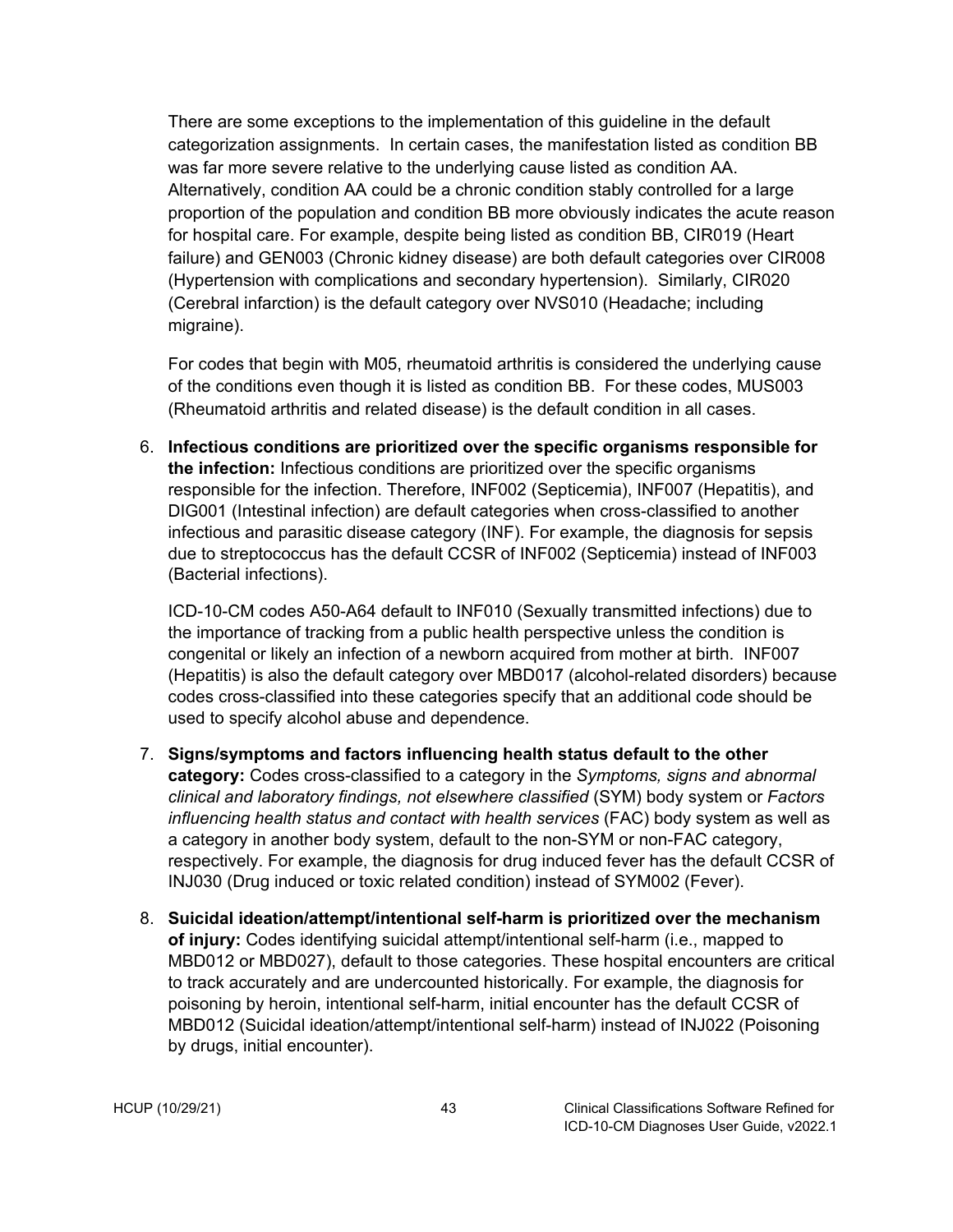- 9. **Poisoning by drugs or adverse effects of medical drugs is prioritized over the substance use disorder category:** Codes mapped to both a poisoning or adverse effects category in the *Injury, poisoning and certain other consequences of external causes* body system (INJ022, INJ028, INJ059, or INJ065) as well as a substance use disorder category in the *Mental, behavioral, and neurodevelopmental disorder* body system (MBD018-MBD025, MBD028-MBD033), default to the poisoning or adverse effects categories to align with the Centers for Disease Control and Prevention categorizations. For example, diagnosis for adverse effect of inhaled anesthetics, initial encounter has the default CCSR of INJ028 (Adverse effects of drugs and medicaments, initial encounter) instead of MBD023 (Inhalant-related disorders).
- 10. **Substance use disorders default to the substance use category representing the underlying cause of the condition:** Codes mapped to both a substance use disorder category (MBD018-MBD025) and another category, default to the substance use category representing the underlying cause of the condition. The substance use category captures the underlying cause (e.g., opioids, alcohol, stimulants) and the other category captures the manifestation (e.g., delusions, hallucinations, anxiety). For example, the diagnosis for cannabis abuse with cannabis-induced anxiety disorder has the default CCSR of MBD019 (Cannabis-related disorders) instead of MBD005 (Anxiety and fear-related disorders).
- 11. **Condition XX** *due to* **underlying cause YY defaults to the category that best matches underlying cause YY:** In general, code descriptions of "Condition XX *due to* YY" follow a pattern that the underlying cause is listed as YY (i.e., after the "due to") and the manifestation of that underlying cause is listed as condition XX. Therefore, in most cases, the default categorization priority is given to the category that best matches underlying cause YY. For example, the ICD-10-CM code for aplastic anemia due to other external agents has the default CCSR of INJ030 (Drug induced or toxic related condition) instead of BLD003 (Aplastic anemia).

Similarly, codes describing conditions as "drug-induced" default to category INJ030 (Drug induced or toxic related conditions). When a code is cross classified into both MUS011 (Spondylopathies/spondyloarthropathy) and MUS038 (Low back pain), MUS011 is the default because the underlying cause takes precedence over the manifestation.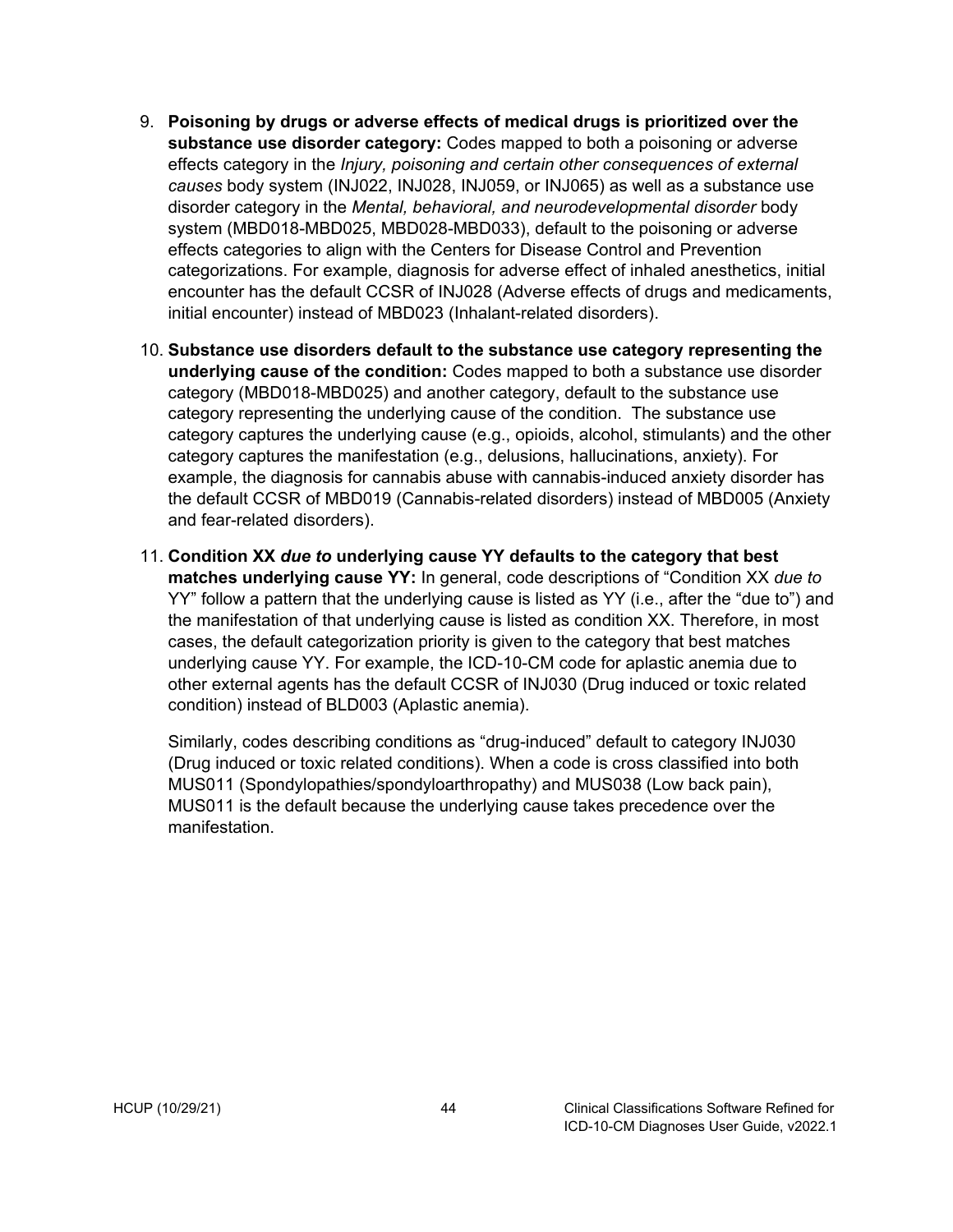- 12. **Match the CCSR body system to the ICD-10-CM codebook chapter:** This guideline for choosing a default category covers any remaining cases where the code is assigned to CCSR categories in at least 2 different body systems and can be separated into three scenarios.
	- a. **Only one CCSR category matches the ICD-10-CM codebook chapter:** In most of these cases, the default category assignment matches the ICD-10-CM codebook chapter of the diagnosis code. ICD-10-CM codebook chapter is determined by the first character (or sometimes the first and second characters) of the code. Code ranges and CCSR body system abbreviations for each chapter are listed in Table B.2.
	- b. **Exception to match the CCSR body system to the ICD-10-CM codebook chapter:** There are a small number of cases in which the body system category from the nonmatching codebook chapter captures the clinical intent of the codes in question better than the category with a matching body system. These exceptions are listed in Table B.3.
	- c. **More than one CCSR category matches the ICD-10-CM codebook chapter:** If there is more than one CCSR category that matches the ICD-10-CM codebook chapter, the code was reviewed by clinicians to determine which potential category was most appropriate to set as the default for the code in question.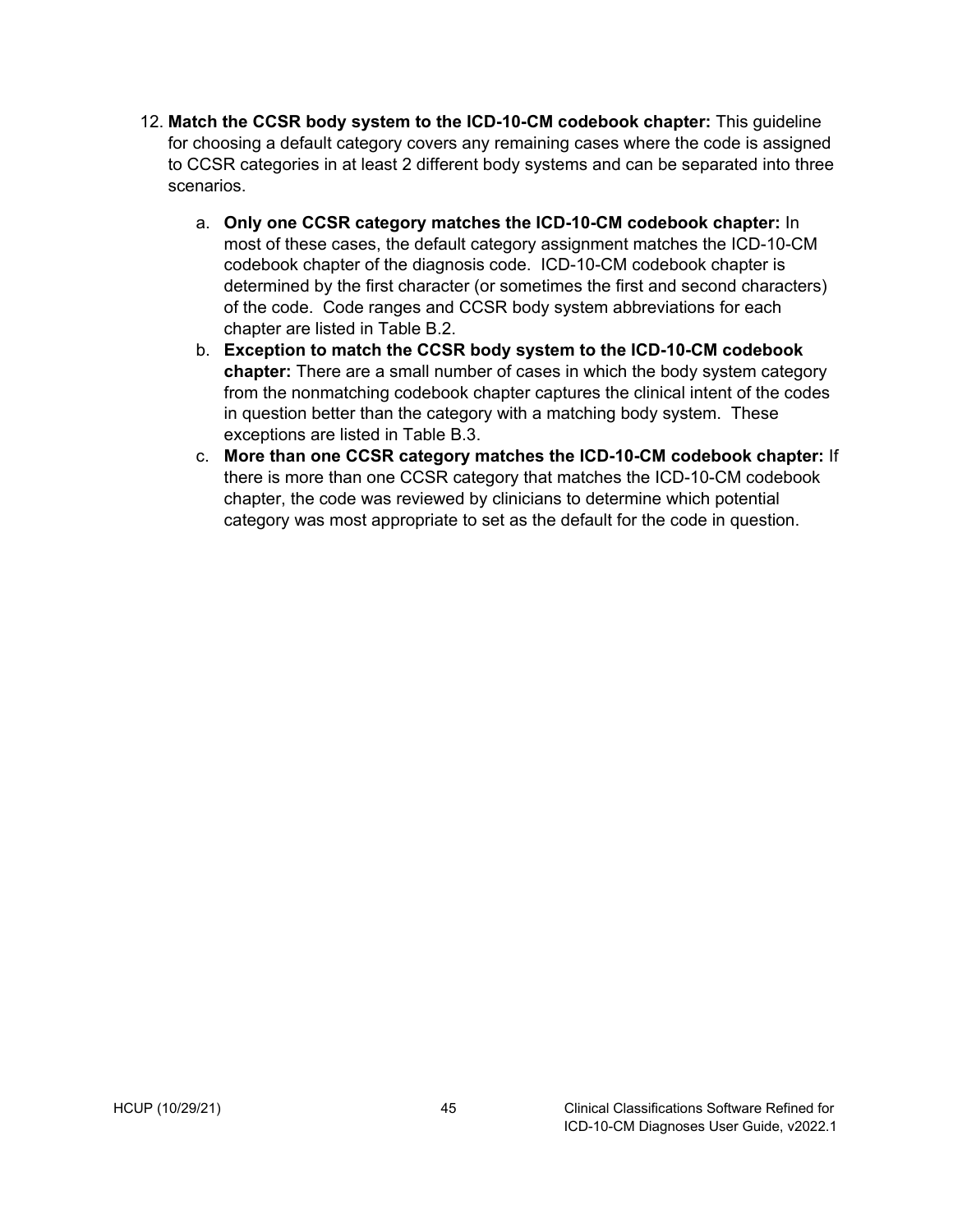| ICD-10-CM Codebook Chapter                                                                             | <b>Code Range of First</b><br><b>Three Characters</b> | <b>CCSR Body System</b><br><b>Abbreviation</b> |
|--------------------------------------------------------------------------------------------------------|-------------------------------------------------------|------------------------------------------------|
| Certain infectious and parasitic diseases                                                              | A00-B99                                               | <b>INF</b>                                     |
| Neoplasms                                                                                              | C00-D49                                               | <b>NEO</b>                                     |
| Diseases of the blood and blood-forming organs and<br>certain disorders involving the immune mechanism | D50-D89                                               | <b>BLD</b>                                     |
| Endocrine, nutritional and metabolic diseases                                                          | E00-E89                                               | <b>END</b>                                     |
| Mental, behavioral and neurodevelopmental<br>disorders                                                 | F01-F99                                               | <b>MBD</b>                                     |
| Diseases of the nervous system                                                                         | G00-G99                                               | <b>NVS</b>                                     |
| Diseases of the eye and adnexa                                                                         | H00-H59                                               | <b>EYE</b>                                     |
| Diseases of the ear and mastoid process                                                                | H60-H95                                               | <b>EAR</b>                                     |
| Diseases of the circulatory system                                                                     | $100 - 199$                                           | <b>CIR</b>                                     |
| Diseases of the respiratory system                                                                     | J00-J99                                               | <b>RSP</b>                                     |
| Diseases of the digestive system                                                                       | K00-K95                                               | <b>DIG</b>                                     |
| Diseases of the skin and subcutaneous tissue                                                           | L00-L99                                               | <b>SKN</b>                                     |
| Diseases of the musculoskeletal system and<br>connective tissue                                        | M00-M99                                               | <b>MUS</b>                                     |
| Diseases of the genitourinary system                                                                   | N00-N99                                               | <b>GEN</b>                                     |
| Pregnancy, childbirth and the puerperium                                                               | O00-O9A                                               | <b>PRG</b>                                     |
| Certain conditions originating in the perinatal period                                                 | P00-P96                                               | <b>PNL</b>                                     |
| Congenital malformations, deformations and<br>chromosomal abnormalities                                | Q00-Q99                                               | <b>MAL</b>                                     |
| Symptoms, signs and abnormal clinical and<br>laboratory findings, NEC                                  | R <sub>00</sub> -R <sub>99</sub>                      | <b>SYM</b>                                     |
| Injury, poisoning and certain other consequences of<br>external causes                                 | S00-T88                                               | <b>INJ</b>                                     |
| External causes of morbidity                                                                           | V00-Y99                                               | <b>EXT</b>                                     |
| Factors influencing health status and contact with<br>health services                                  | Z00-Z99                                               | <b>FAC</b>                                     |

#### <span id="page-50-0"></span>**Table B.2. ICD-10-CM Codebook Chapters Organization and CCSR Abbreviations**

Abbreviations: CCSR, Clinical Classifications Software Refined; ICD-10-CM, International Classification of Diseases, Tenth Revision, Clinical Modification.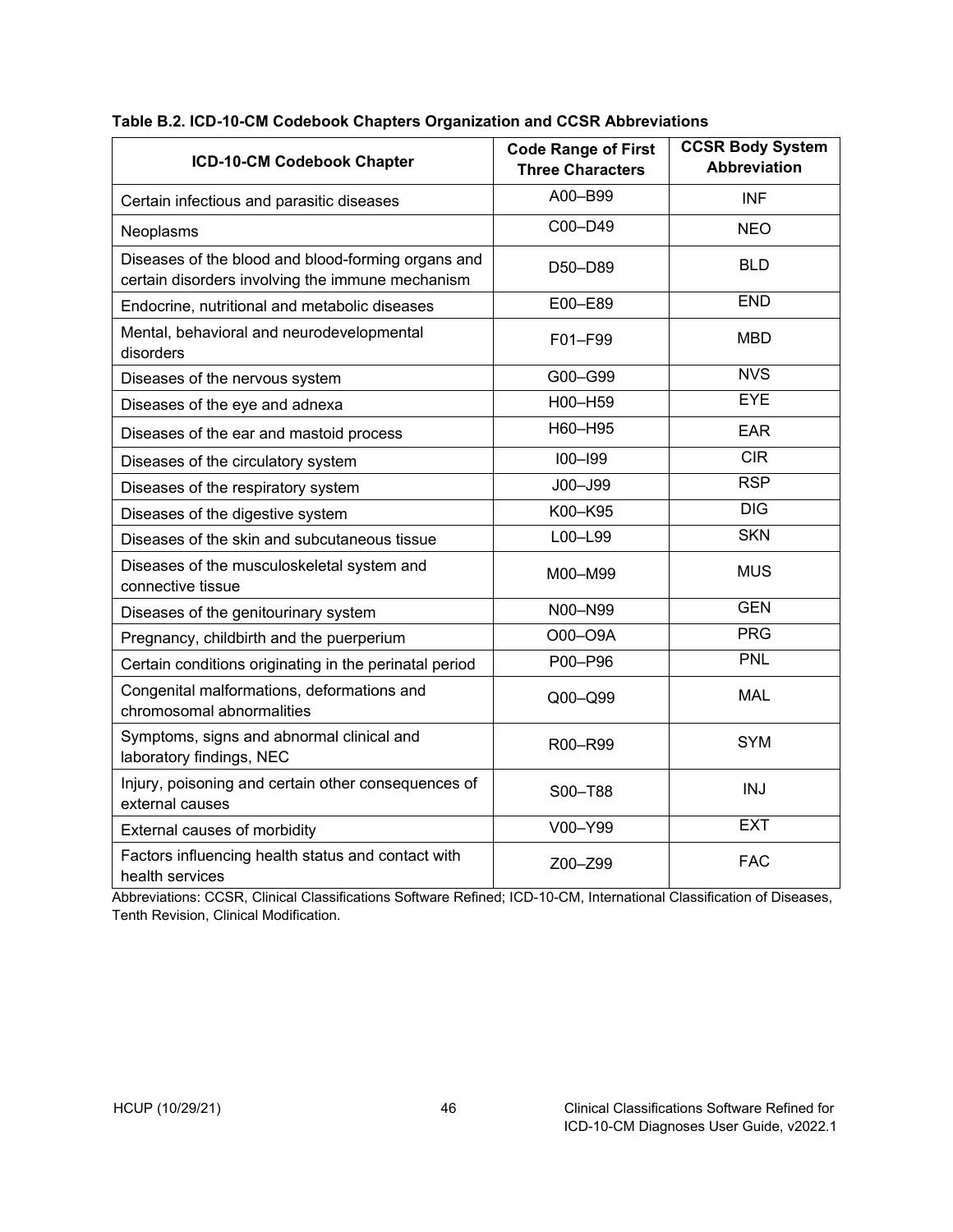<span id="page-51-0"></span>**Table B.3. Exceptions to Guideline 12 to Default to the Matching Codebook Chapter**

| ICD-<br>10-CM<br>Code | <b>ICD-10-CM</b><br>Code<br><b>Description</b>          | <b>Default</b><br><b>CCSR</b><br>Category | <b>Default</b><br><b>CCSR</b><br>Category<br><b>Description</b> | <b>CCSR</b><br>Category<br><b>Matching</b><br><b>Codebook</b><br><b>Chapter</b> | <b>CCSR</b><br>Category<br><b>Description</b><br><b>Matching</b><br><b>Codebook</b><br><b>Chapter</b> | <b>Other</b><br><b>CCSR</b><br>Category | Other<br><b>CCSR</b><br><b>Category 2</b><br><b>Description</b> |
|-----------------------|---------------------------------------------------------|-------------------------------------------|-----------------------------------------------------------------|---------------------------------------------------------------------------------|-------------------------------------------------------------------------------------------------------|-----------------------------------------|-----------------------------------------------------------------|
| E28310                | Symptomatic<br>premature<br>menopause                   | <b>GEN023</b>                             | Menopausal<br>disorders                                         | <b>END015</b>                                                                   | Other<br>specified<br>and<br>unspecified<br>endocrine<br>disorders                                    | <b>GEN024</b>                           | Female<br>infertility                                           |
| E28319                | Asymptomatic<br>premature<br>menopause                  | <b>GEN023</b>                             | Menopausal<br>disorders                                         | <b>END015</b>                                                                   | Other<br>specified<br>and<br>unspecified<br>endocrine<br>disorders                                    | <b>GEN024</b>                           | Female<br>infertility                                           |
| G980                  | Neurogenic<br>arthritis, not<br>elsewhere<br>classified | <b>MUS032</b>                             | Neurogenic/<br>neuropathic<br>arthropathy                       | <b>NVS020</b>                                                                   | Other<br>specified<br>nervous<br>system<br>disorders                                                  | None                                    | None                                                            |
| 176                   | Septic arterial<br>embolism                             | <b>INF002</b>                             | Septicemia                                                      | <b>CIR030</b>                                                                   | Aortic and<br>peripheral<br>arterial<br>embolism or<br>thrombosis                                     | None                                    | None                                                            |
| K317                  | Polyp of<br>stomach and<br>duodenum                     | <b>NEO073</b>                             | Benign<br>neoplasms                                             | <b>DIG008</b>                                                                   | Other<br>specified<br>and<br>unspecified<br>disorders of<br>stomach<br>and<br>duodenum                | None                                    | None                                                            |
| Q860                  | Fetal alcohol<br>syndrome<br>(dysmorphic)               | <b>PNL015</b>                             | Fetal<br>alcohol<br>syndrome                                    | MAL010                                                                          | Other<br>specified<br>and<br>unspecified<br>congenital<br>anomalies                                   | None                                    | None                                                            |

Abbreviations: CCSR, Clinical Classifications Software Refined; ICD-10-CM, International Classification of Diseases, Tenth Revision, Clinical Modification.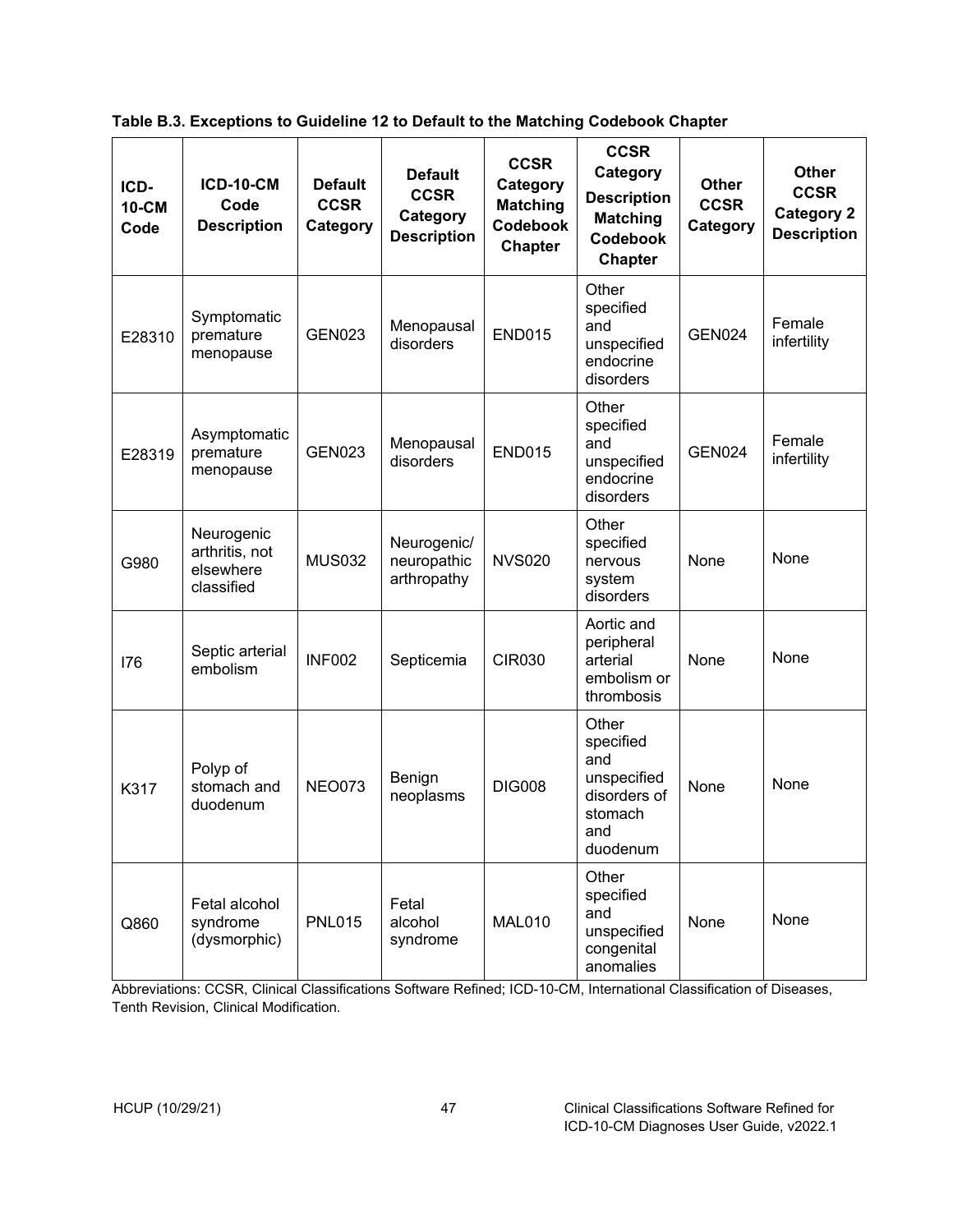## <span id="page-52-0"></span>**APPENDIX C: DEFAULT CCSR FOR THE FIRST-LISTED DIAGNOSIS IN OUTPATIENT DATA**

This appendix provides information on the ICD-10-CM guidelines on the coding diagnoses on outpatient data and discusses differences that might affect the CCSR assignment.

### <span id="page-52-1"></span>**Background on the Coding of the First-Listed Diagnosis in Outpatient Data**

Section IV of the [ICD-10-CM Guidelines for Coding and Reporting \(FY2022\)](https://www.cms.gov/files/document/fy-2022-icd-10-cm-coding-guidelines.pdf) is specific to Diagnostic Coding and Reporting Guidelines for Outpatient Services. These guidelines specify the following:

- In the outpatient setting, the term first-listed diagnosis is used in lieu of principal diagnosis (Section IV.A).
- List first the ICD-10-CM code for the diagnosis, condition, problem, or other reason for encounter/visit shown in the medical record to be chiefly responsible for the services provided. List additional codes that describe any coexisting conditions. In some cases, the first-listed diagnosis may be a symptom when a diagnosis has not been established (confirmed) by the provider (Section IV.G).
- Do not code diagnoses documented as "probable", "suspected," "questionable," "rule out," "compatible with," "consistent with," or "working diagnosis" or other similar terms indicating uncertainty. Rather, code the condition(s) to the highest degree of certainty for that encounter/visit, such as symptoms, signs, abnormal test results, or other reason for the visit (Section IV.H).
	- o Codes that describe symptoms and signs are in ICD-10-CM Chapter 18 Symptoms, Signs, and Abnormal Clinical and Laboratory Findings Not Elsewhere Classified codes (R00-R99)
	- $\circ$  Codes for encounters for circumstances other than a disease or injury are in ICD-10-CM Chapter 21 Factors Influencing Health Status and Contact with Health Services (Z00-Z99).

#### <span id="page-52-2"></span>**Emergency Department Data**

We consider the possible impact of the following coding guidelines on emergency department (ED) data:

- List first the ICD-10-CM code for the diagnosis, condition, problem, or other reason for encounter/visit shown in the medical record to be chiefly responsible for the services provided:
	- $\circ$  Because of this coding guideline, the first-listed diagnosis may or may not be indicative of the underlying cause for medical care.
	- $\circ$  For example, consider an elderly patient who goes to the ED because of a bad fall. Evaluation in the ED might include imaging of multiple body regions, revealing an arm fracture that requires casting. The evaluation might also determine that the fall was caused by gait instability due to chronic leg weakness.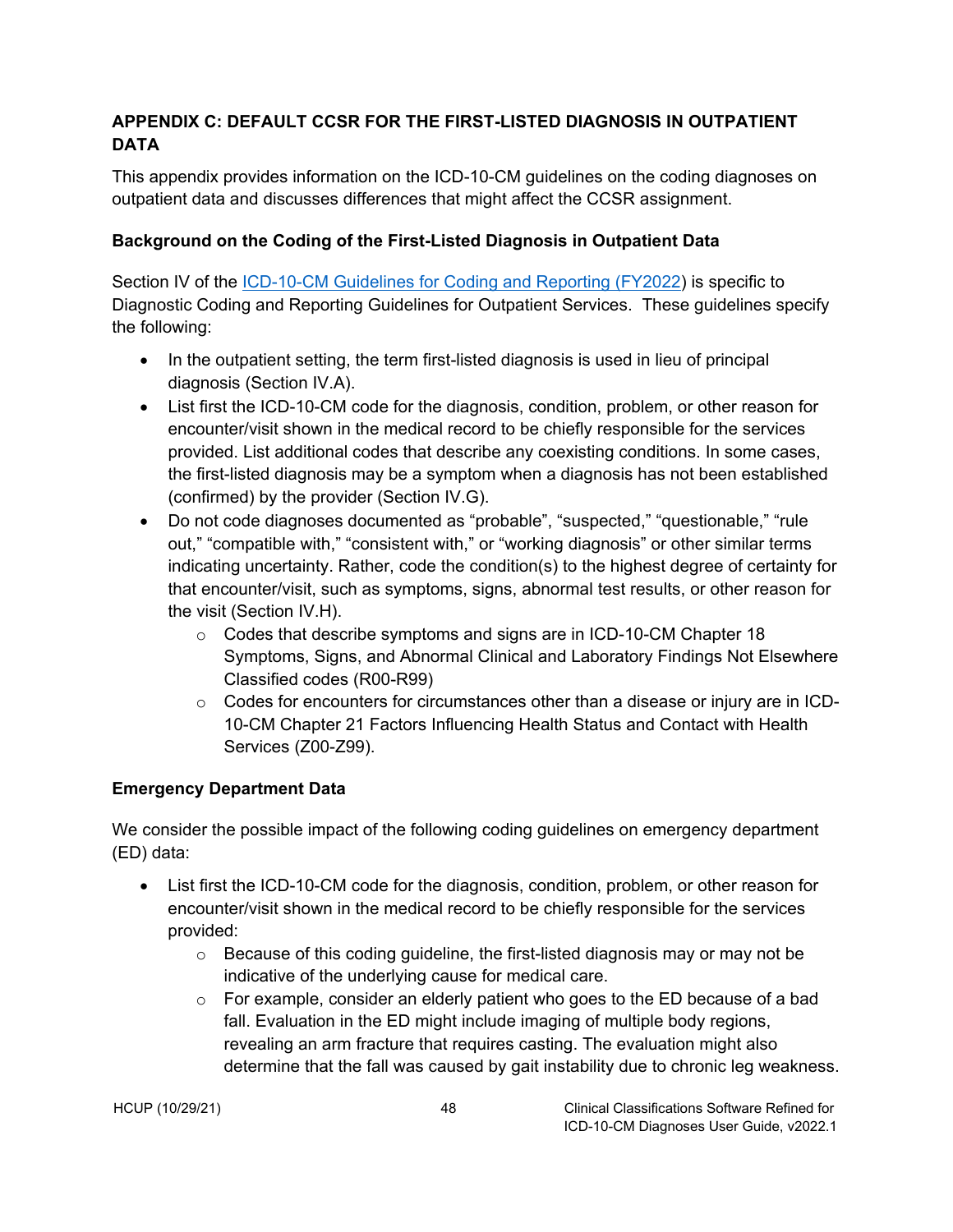- The first-listed diagnosis on the ED record would be a fall diagnosis, since the fall led to a set of imaging procedures and other evaluations for fallrelated injuries. The underlying medical cause (e.g., gait instability), would not be assigned in the first-listed position, because it was not chiefly responsible for the services provided in the ED.
- $\circ$  In contrast, if the underlying cause was determined to be a stroke, the patient would be admitted to the hospital, and the inpatient principal diagnosis would be stroke, since that is the condition that was established after study to be chiefly responsible for occasioning the admission of the patient to the hospital for care.
- Do not code diagnoses documented as "probable", "suspected," "questionable," "rule out," "compatible with," "consistent with," or "working diagnosis" or other similar terms indicating uncertainty.
	- $\circ$  Because of this coding quideline, the diagnoses on the ED records will not list a suspected diagnosis, such as COVID-19.
	- $\circ$  For example, consider a patient who goes to the ED with flu-like symptoms and is given a test to determine the type of influenza (e.g., influenza B, COVID-19). The patient is discharged and sent home to wait for the test results. In this case, the diagnoses listed on the ED record would reflect the symptoms the patient was exhibiting.

### <span id="page-53-0"></span>Default CCSR Category on Emergency Department Data

The default CCSR assignment for the first-listed diagnosis on an outpatient records can be used with ED data. There are limitations to this approach. The first limitation is based on the fact that the criteria used to identify the default CCSR category is from inpatient coding guidelines. The second limitation is about one-quarter of ED visits have a nonspecific first-listed diagnosis that is from the ICD-10-CM chapter for Symptoms, signs and abnormal clinical and laboratory findings, not elsewhere classified (R00-R99) or the ICD-10-CM chapter for Factors influencing health status and contact with health services (Z00-Z99). These two limitations are discussed in more detail with examples from the 99.1 million records in the 2017 HCUP State Emergency Department Databases (SEDD) from 37 States.

The selection of the default CCSR is based on inpatient coding guidelines that assume there has been sufficient time and testing to determine a definitive diagnosis. Examples include the following:

- The first-listed diagnosis is intervertebral disc disorders with radiculopathy, lumbar region (ICD-10-CM code is M5116). This diagnosis is mapped to two CCSR categories: MUS011 Spondylopathies/ spondyloarthropathy and MUS038 Low back pain. The default is CCSR MUS011 Spondylopathies/spondyloarthropathy. To identify that the patient had back pain, you would need to consider all possible CCSR categories.
- The first-listed diagnosis is Type 1 diabetes mellitus with ketoacidosis without coma (ICD-10-CM code E1010). This diagnosis is mapped to two CCSR categories: END003 Diabetes mellitus with complication and END004 Diabetes mellitus, Type 1. The default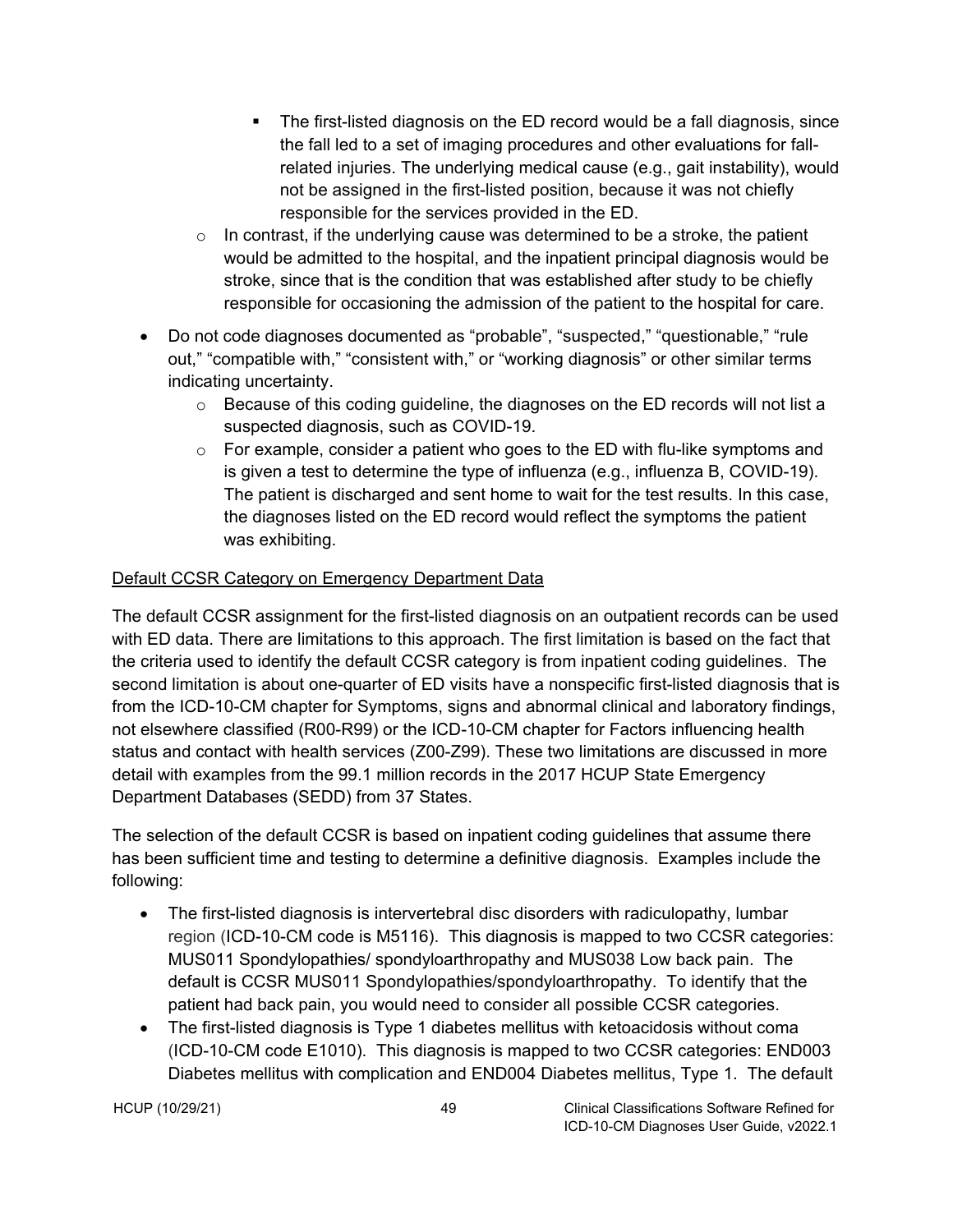is CCSR END003 Diabetes mellitus with complication. To identify that the patient was a Type I diabetic, you would need to consider all possible CCSR categories.

If the first-listed diagnosis is a symptom code in the range R00-R99 or a code for factors influencing health status in the range of Z00-Z99, there may be acute or chronic diagnoses reported as another diagnosis that provides helpful information for understanding the reason for the ED visit. Examples from the 2017 SEDD with the number of occurrences include the following:

- The first-listed diagnosis indicates a fever (ICD-10-CM code R509) and a secondary diagnosis indicates an unspecified viral infection (ICD-10-CM code B349) (N=29,700 of 99.1M SEDD records)
- The first-listed diagnosis indicates a cough (ICD-10-CM code R05) and a secondary diagnosis indicates an acute upper respiratory infection (ICD-10-CM code J069) (N=5,500 of 99.1M SEDD records)
- The first-listed diagnosis indicates unspecified chest pain (ICD-10-CM code R079) and a secondary diagnosis indicates chronic ischemic heart disease without angina pectoris (ICD-10-CM code I2510) (N=1,000 of 99.1M SEDD records).

Unfortunately, you cannot assume that any acute or chronic listed as a secondary diagnosis would take precedence over the first-listed symptom code. Examples from the 2017 SEDD include the following:

- The first-listed diagnosis indicates unspecified chest pain (ICD-10-CM code R079) and a secondary diagnosis indicates Type 2 diabetes mellitus without complications (ICD-10- CM code E119) (N=2,900 of 99.1M SEDD records)
- The first-listed diagnosis indicates unspecified diarrhea (ICD-10-CM code R197) and a secondary diagnosis indicates diaper dermatitis (ICD-10-CM code L22) (N=4,400 of 99.1M SEDD records)
- The first-listed diagnosis indicates encounter for change or removal of nonsurgical wound dressing (ICD-10-CM code Z4800) and a secondary diagnosis indicates essential (primary) hypertension (ICD-10-CM code I10) (N=800 of 99.1M SEDD records).

## <span id="page-54-0"></span>**Ambulatory Surgery Data**

The guidelines for outpatient surgery records include the following:

• When a patient presents for outpatient surgery (same day surgery), code the reason for the surgery as the first-listed diagnosis (reason for the encounter), even if the surgery is not performed due to a contraindication (Section IV.A.1).

The default CCSR assignment for the first-listed diagnosis for outpatient data can be used with ambulatory surgery data.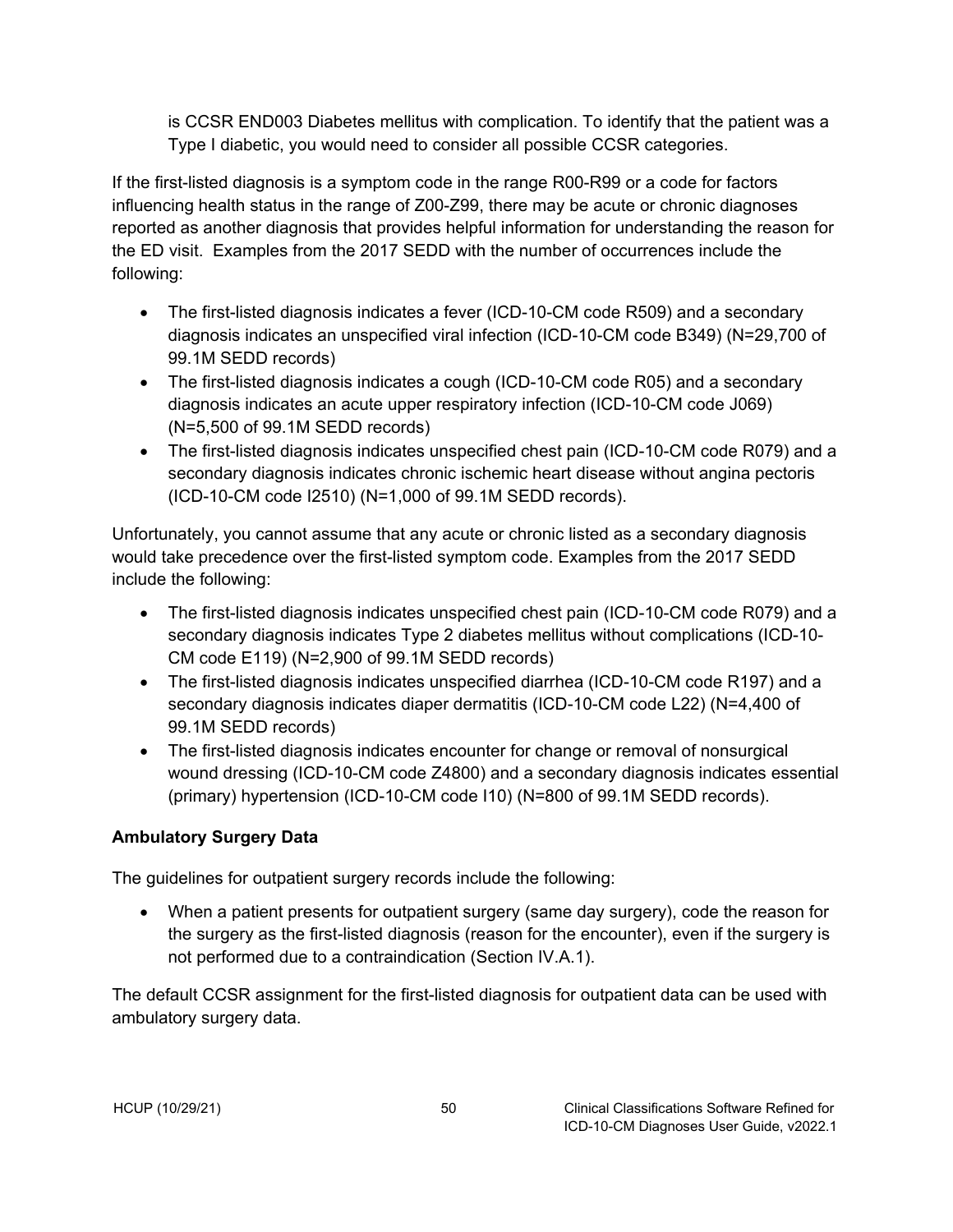#### <span id="page-55-0"></span>**Codes Identified as an Unacceptable First-Listed Diagnosis**

There are ICD-10-CM diagnosis codes that are not to be reported as a first-listed diagnosis according to [ICD-10-CM Coding Guidelines.](https://www.cdc.gov/nchs/data/icd/10cmguidelines-FY2021.pdf) These codes have a CCSR default classification of XXX111 with the rationale of "Unacceptable DX1". Included in this group are the following:

- External causes of morbidity codes (i.e., codes beginning with V00–Y99)
- Underdosing codes (i.e., codes beginning with T36–T50 with fifth or sixth character "6")
- Manifestation codes that include "in diseases classified elsewhere in the description (e.g., disorders of endocrine glands in diseases classified elsewhere)
- Diagnoses for anemia or genetic susceptibility to neoplasms (e.g., code D630 for anemia in neoplastic diseases and codes starting with Z15 for genetic susceptibility to malignant neoplasms)
- Codes specifying body mass index (BMI), coma scale, and National Institutes of Health Stroke Scale (NIHSS)
- Z codes for persons with potential health hazards related to socioeconomic and psychosocial circumstances (i.e., codes beginning with Z55–Z65).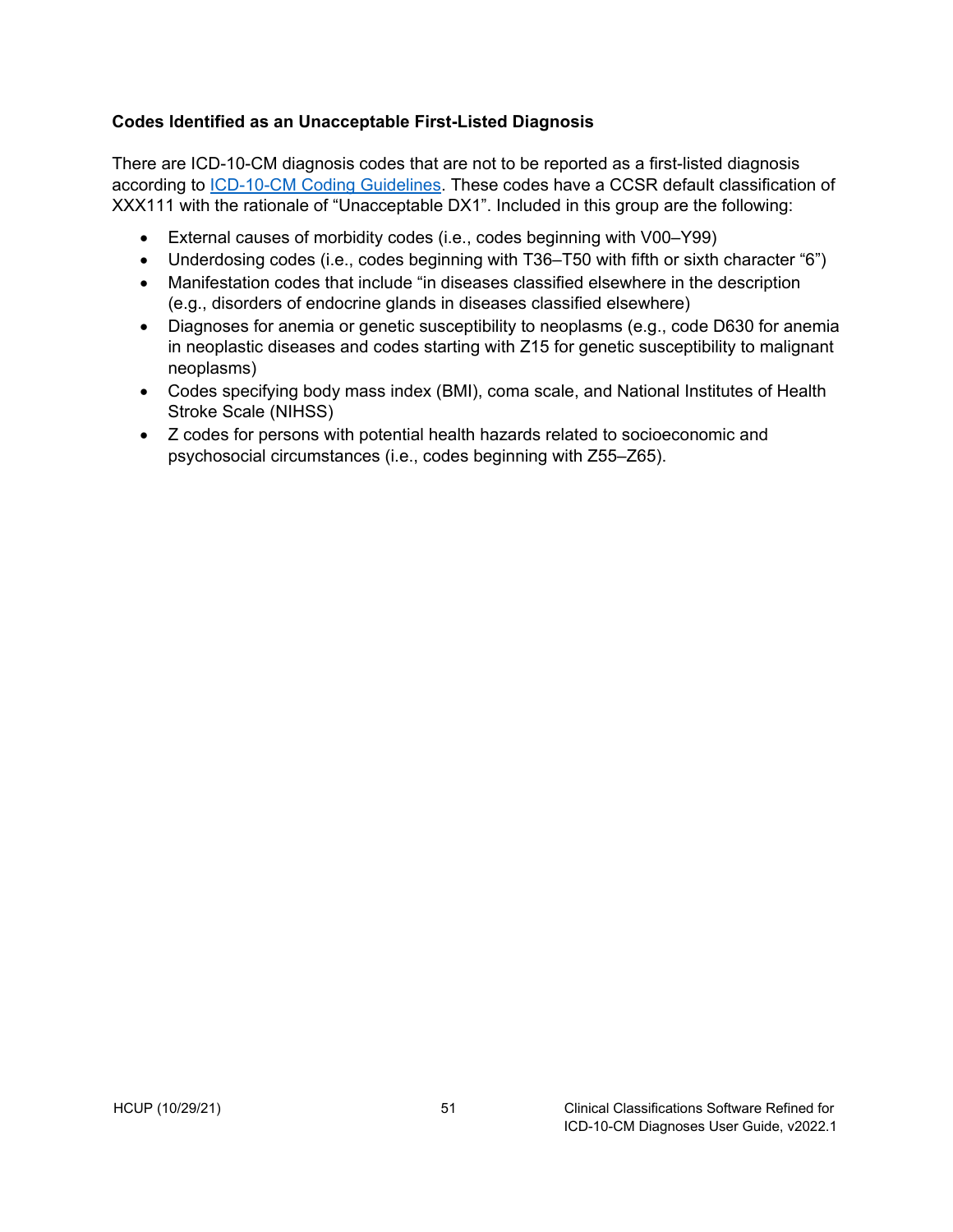### <span id="page-56-0"></span>**APPENDIX D. RECOMMENDATIONS FOR REPORTING ON DIAGNOSES USING THE CCSR FOR ICD-10-CM**

The Uniform Hospital Discharge Data Set (UHDDS) defines the principal diagnosis in inpatient data as the condition established after study to be chiefly responsible for occasioning the admission of the patient to the hospital for care.<sup>[25](#page-56-2)</sup> The ICD-10-CM Coding Guidelines provides additional information about determining the principal diagnosis:<sup>[26](#page-56-3)</sup>

- Codes for symptoms, signs, and ill-defined conditions are not to be used as principal diagnosis when a related definitive diagnosis has been established
- When there are two or more interrelated conditions (such as diseases in the same ICD-10-CM chapter or manifestations characteristically associated with a certain disease) potentially meeting the definition of principal diagnosis, either condition may be sequenced first, unless the circumstances of the admission, the therapy provided, the Tabular List, or the Alphabetic Index indicate otherwise.

The ICD-10-CM Coding Guidelines also provides information about determining the first-listed diagnosis in outpatient data:[27](#page-56-4)

- For ED treat-and-release visits: condition, symptom, or problem identified in the medical record to be chiefly responsible for the ED services provided. In cases where the firstlisted diagnosis is a symptom or problem, a diagnosis has not been established (confirmed) by the provider.
- For ambulatory surgeries: reason for the surgery.

## <span id="page-56-1"></span>**Reporting the Number of Hospitalizations Using the CCSR for ICD-10-CM**

It is advisable to report on number of hospitalizations using the CCSR for ICD-10-CM instead of individual ICD-10-CM codes to facilitate reporting by clinical concepts relevant for inpatient care, with the following considerations:

- Use the count based on either the default CCSR for the principal/first-list diagnosis or the all-listed CCSR for ICD-10-CM based on your analytic purpose. It is important to understand that which you are reporting and be sure the interpretation reflects what is reported.
	- $\circ$  If reporting by the default principal/first-listed CCSR, the count reflects hospitalizations specifically treated for the condition.

<span id="page-56-2"></span> $^{25}_{-}$  Core Health Data Elements: Report of the National Committee on Vital and Health Statistics. Core Data Elements. [\(https://aspe.hhs.gov/reports/core-health-data-elements-report-national-committee-vital-health](https://aspe.hhs.gov/reports/core-health-data-elements-report-national-committee-vital-health-statistics)[statistics\)](https://aspe.hhs.gov/reports/core-health-data-elements-report-national-committee-vital-health-statistics) Accessed 9/28/2021.

<span id="page-56-3"></span><sup>&</sup>lt;sup>26</sup> ICD-10-CM Official Guidelines for Coding and Reporting FY 2022, Section II (https://www.cms.gov/files/document/[fy-2022-icd-10-cm-coding-g](https://www.cms.gov/files/document/fy-2022-icd-10-cm-coding-guidelines.pdf)uidelines.pdf) Accessed 9/28/2021.

<span id="page-56-4"></span><sup>&</sup>lt;sup>27</sup> ICD-10-CM Official Guidelines for Coding and Reporting FY 2022, Section IV (https://www.[cms.gov/files/document/fy-2022-icd-10-cm-coding-guidelines.pdf\)](https://www.cms.gov/files/document/fy-2022-icd-10-cm-coding-guidelines.pdf)) Accessed 9/28/2021.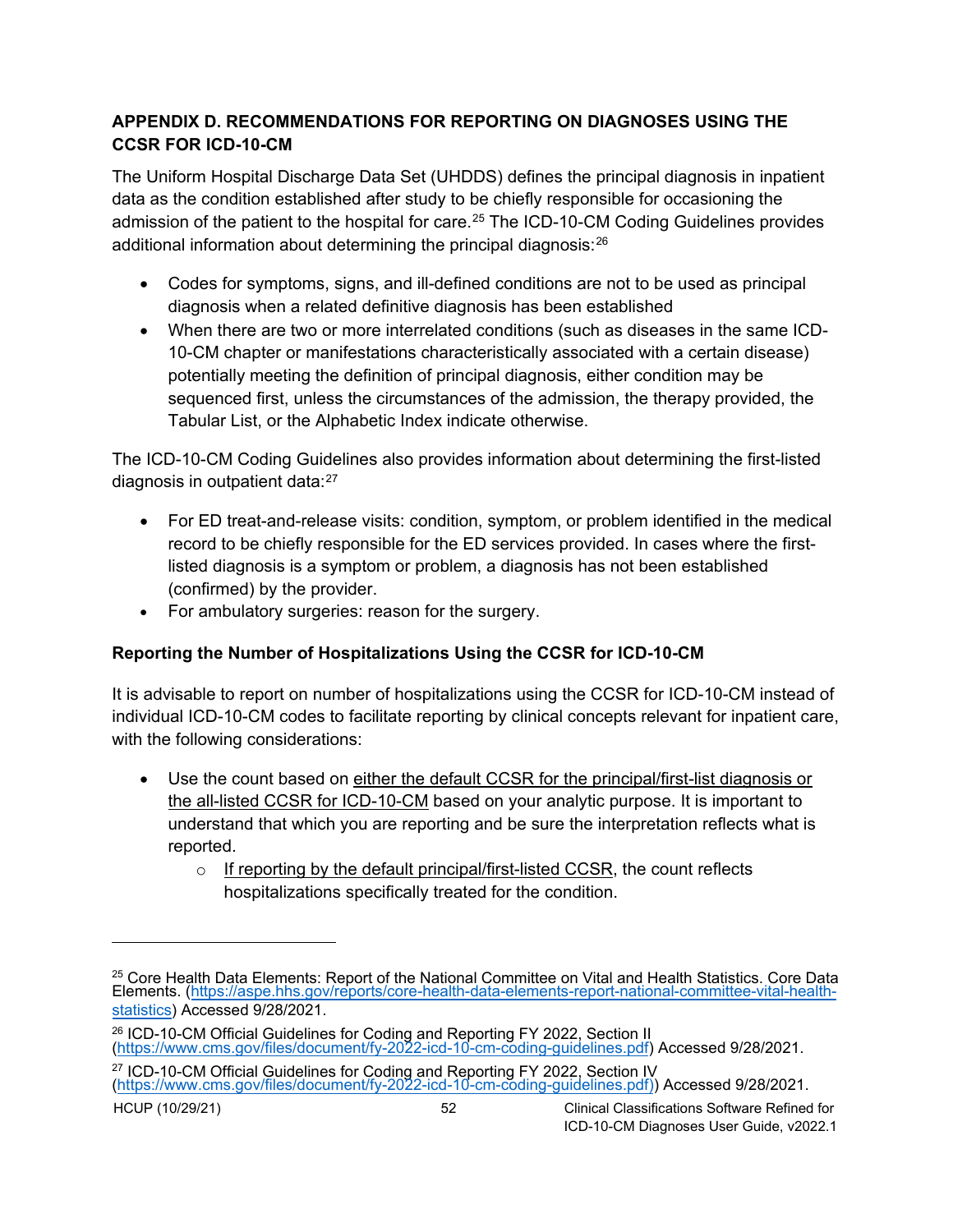- $\circ$  If reporting by the all-listed diagnosis CCSRs, the count reflects the burden on the hospital for treating patients with this type of condition.
	- When using the all-listed CCSR, it is important to unduplicate the record counts (i.e., if two ICD-10-CM codes on the same inpatient record map to the same CCSR category, then the record only should be counted once).

Table D.1 provides an example of how the number of inpatient stays can vary by diagnosis position of the CCSR. Two example CCSR categories are listed – Liveborn and Hypertension with Complications and Secondary Hypertension.

| Location of<br><b>CCSR Category</b>                               | Liveborn<br>(CCSR PNL001) | <b>Hypertension with</b><br><b>Complications and Secondary</b><br><b>Hypertension</b><br>(CCSR CIR008) |
|-------------------------------------------------------------------|---------------------------|--------------------------------------------------------------------------------------------------------|
| Principal diagnosis<br>(default CCSR)                             | 3,612,999                 | 159,505                                                                                                |
| Any-listed diagnosis                                              | 3,616,084                 | 8,000,976                                                                                              |
| Percent of records<br>captured by the principal<br>diagnosis CCSR | 99.9%                     | 2.0%                                                                                                   |

<span id="page-57-1"></span>**Table D.1. Variation in the Number of Inpatient Stays in the U.S. by CCSR Category Position**

Source: Agency for Healthcare Research and Quality (AHRQ), Healthcare Cost and Utilization Project (HCUP), National Inpatient Sample (NIS), 2018

There can be significant difference in the number of inpatient stays when counting discharges within a CCSR by principal procedure versus any-listed procedure:

- For Liveborns, almost 100 percent of discharges have the diagnosis reported as a principal diagnosis. That is to be expected given that this is the reason for inpatient admission on a delivery record.
- For Hypertension with Complications and Secondary Hypertension, only 2 percent of U.S. discharges have the CCSR reported as a principal diagnosis. This makes sense given that the diagnosis codes in this CCSR are often secondary to an underlying condition that is the reason for the inpatient admission.

## <span id="page-57-0"></span>**Reporting Utilization Statistics and Outcomes Using the CCSR for ICD-10-CM**

When reporting utilization statistics (e.g., length of stay, total hospital charges, total hospital costs) or outcomes (e.g., in-hospital mortality rates, or hospital readmissions) for inpatient data, it is advisable to report by the default principal CCSR category because that reflects the condition responsible for the patient's admission. For outpatient data, it is also advisable to report by the default first-listed CCSR category because it reflects condition the chiefly responsible for the ED services provided.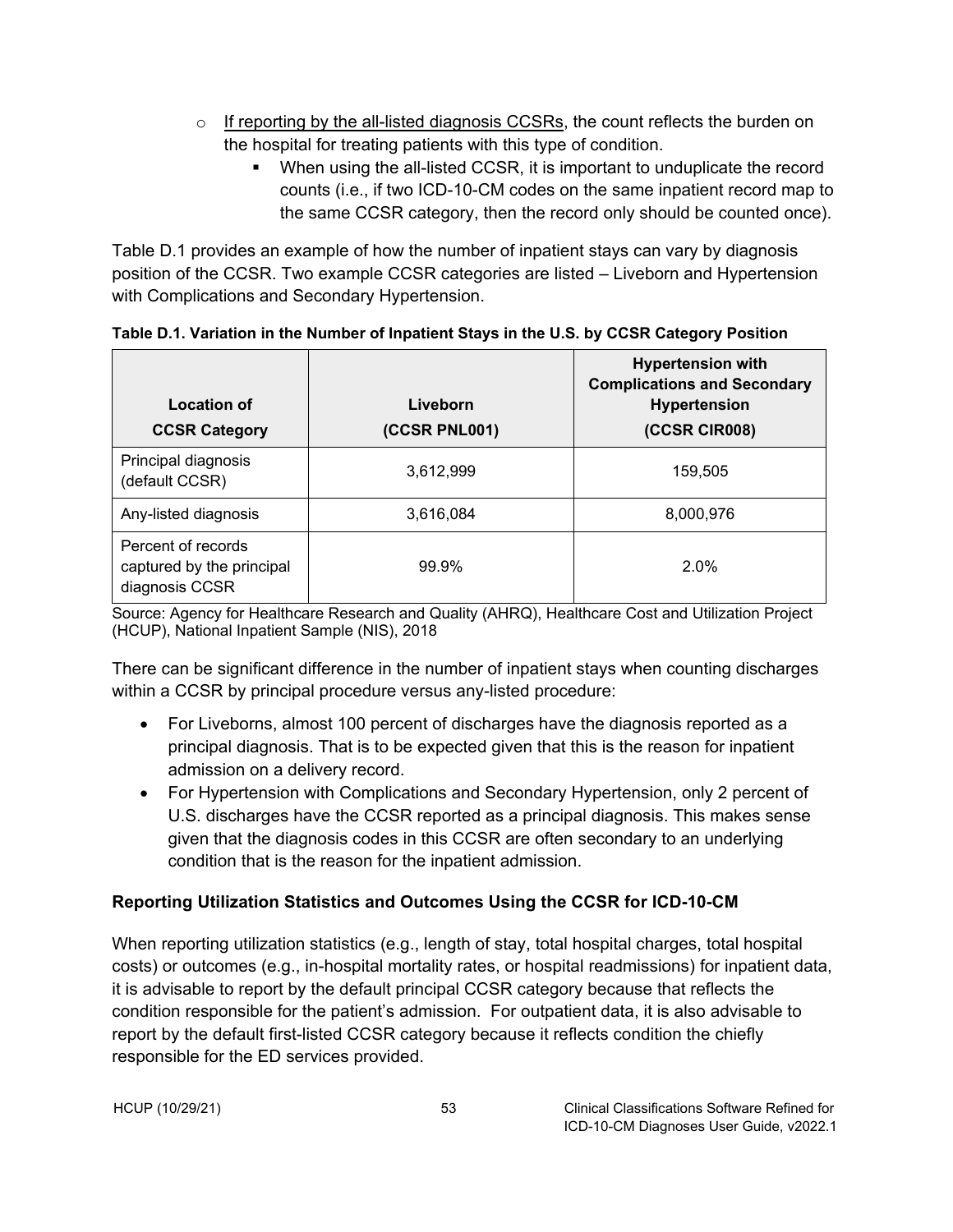Table D.2 provides an example of how resources and other outcomes can vary by diagnosis position based on CCSR END003 for Diabetes Mellitus with Complications.

<span id="page-58-0"></span>

| Table D.2. Inpatient Stays Related to Diabetes Mellitus with Complications in the U.S. by Diagnosis |  |
|-----------------------------------------------------------------------------------------------------|--|
| <b>Position</b>                                                                                     |  |

| <b>Location of</b><br><b>CCSR Category</b> | Weighted<br><b>Number of</b><br><b>Inpatient Stays</b><br>in the U.S. | <b>Average Length</b><br>of Stay | Average<br><b>Total Cost</b> | In-Hospital<br><b>Mortality Rate</b><br>per 100<br><b>Discharges</b> |
|--------------------------------------------|-----------------------------------------------------------------------|----------------------------------|------------------------------|----------------------------------------------------------------------|
| Principal<br>diagnosis                     | 678,575                                                               | 4.8                              | 11,600                       | 0.6                                                                  |
| Only listed as a<br>secondary<br>diagnosis | 4,668,675                                                             | 6.0                              | 16,400                       | 3.3                                                                  |
| Any-listed<br>diagnosis                    | 5,347,259                                                             | 5.9                              | 15,800                       | 3.0                                                                  |

Source: Source: Agency for Healthcare Research and Quality (AHRQ), Healthcare Cost and Utilization Project (HCUP), National Inpatient Sample (NIS), 2018

When diabetes with complications is a principal diagnosis, the average length of stay is 4.8 days, the average total cost is \$11,600, and the in-hospital mortality rate per 100 discharges is 0.6. When diabetes is reported only as a secondary diagnosis, the number of hospitalizations increases almost seven-fold, and the in-hospital mortality rate is more than five times higher at 3.3. The average length of stay and average total cost are also higher at 6.0 days and \$16,400, respectively.

The stays captured by using only a secondary diagnosis are very different than those captured by the principal diagnosis. When the CCSR of Diabetes Mellitus with Complications is only a secondary diagnosis, the top five principal diagnosis CCSRs in the U.S. are:

- Septicemia (INF002)
- Heart failure (CIR019)
- Acute and unspecified renal failure (GEN002)
- Acute myocardial infarction (CIR009)
- Pneumonia (RSP002).

These cases are not representative of a typical stay in which a patient has come to the hospital for treatment of their diabetes; instead, the diabetes is a comorbidity.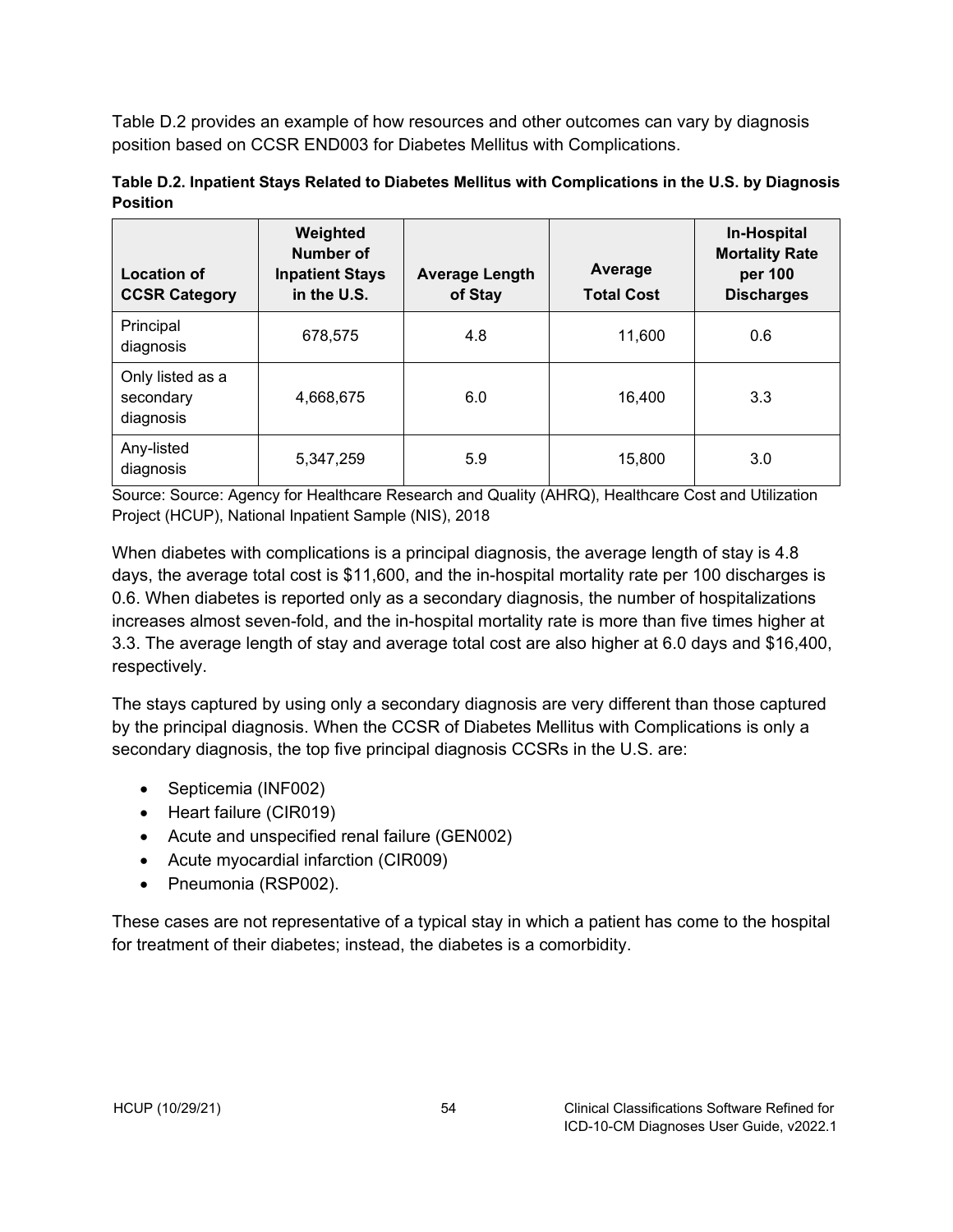### <span id="page-59-0"></span>**APPENDIX E: CROSS-REFERENCING THE CDC INJURY AND EXTERNAL CAUSE MATRICES TO THE CCSR FOR ICD-10-CM DIAGNOSES**

The Centers for Disease Control and Prevention (CDC) publishes frameworks designed to organize International Classification of Diseases (ICD) coded injury data into meaningful groupings. The matrices are developed specifically to facilitate national and international comparability in the presentation of injury statistics. Injuries are described in two ways:

- The Injury Mortality Diagnosis Matrix classifies ICD injury codes by the nature of injury (e.g., fracture, laceration) and the body region (e.g., head, torso).
- External Cause of Morbidity Matrix classifies ICD injury codes by mechanism (e.g., motor vehicle, fall, firearm, or poisoning) and intent (e.g., unintentional, homicide/assault, suicide/self–harm, or undetermined).

This section discusses the alignment of the CCSR injury (INJ) categories and external cause (EXT) categories with the CDC frameworks.

## <span id="page-59-1"></span>**CDC Injury Mortality Diagnosis Matrix and the Corresponding CCSR Injury Categories**

The CDC released a preliminary framework for classifying injuries with ICD-10-CM in 2016 and finalized the framework in 2020:

- Hedegaard H, Johnson RL, Warner M, et al. Proposed framework for presenting injury data using the International Classification of Diseases, Tenth Revision, Clinical Modification diagnosis codes. National health statistics reports; no 89. Hyattsville, MD: National Center for Health Statistics. 2016. [\(https://www.cdc.gov/nchs/data/nhsr/nhsr089.pdf\)](https://www.cdc.gov/nchs/data/nhsr/nhsr089.pdf)
- Hedegaard H, Johnson RL, Garnett MF, Thomas KE. The 2020 International Classification of Diseases, 10th Revision, Clinical Modification injury diagnosis framework for categorizing injuries by body region and nature of injury. National Health Statistics Reports; no 150. Hyattsville, MD: National Center for Health Statistics. 2020. [\(https://www.cdc.gov/nchs/data/nhsr/nhsr150-508.pdf\)](https://www.cdc.gov/nchs/data/nhsr/nhsr150-508.pdf)

The injury (INJ) categories in the CCSR for ICD-10-CM were aligned with the CDC proposed framework starting with v2020.2 of the software tool. Initial and subsequent injuries are classified into CCSR categories by the nature of the injury (Table E.1). All codes indicating a sequela injury are classified into the CCSR category of INJ073 (Injury, sequela) regardless of the nature of injury.

The injury coding in the finalized CDC framework was incorporated starting with v2021.2 of the CCSR for ICD-10-CM. For the FY2022 codes added in v2022.1 of the CCSR, the expected changes to the framework were implemented. The FY2022 code additions should be documented on the CDC website under [Tools for Categorizing Injuries using ICD Codes](https://www.cdc.gov/nchs/injury/injury_tools.htm) in the near future.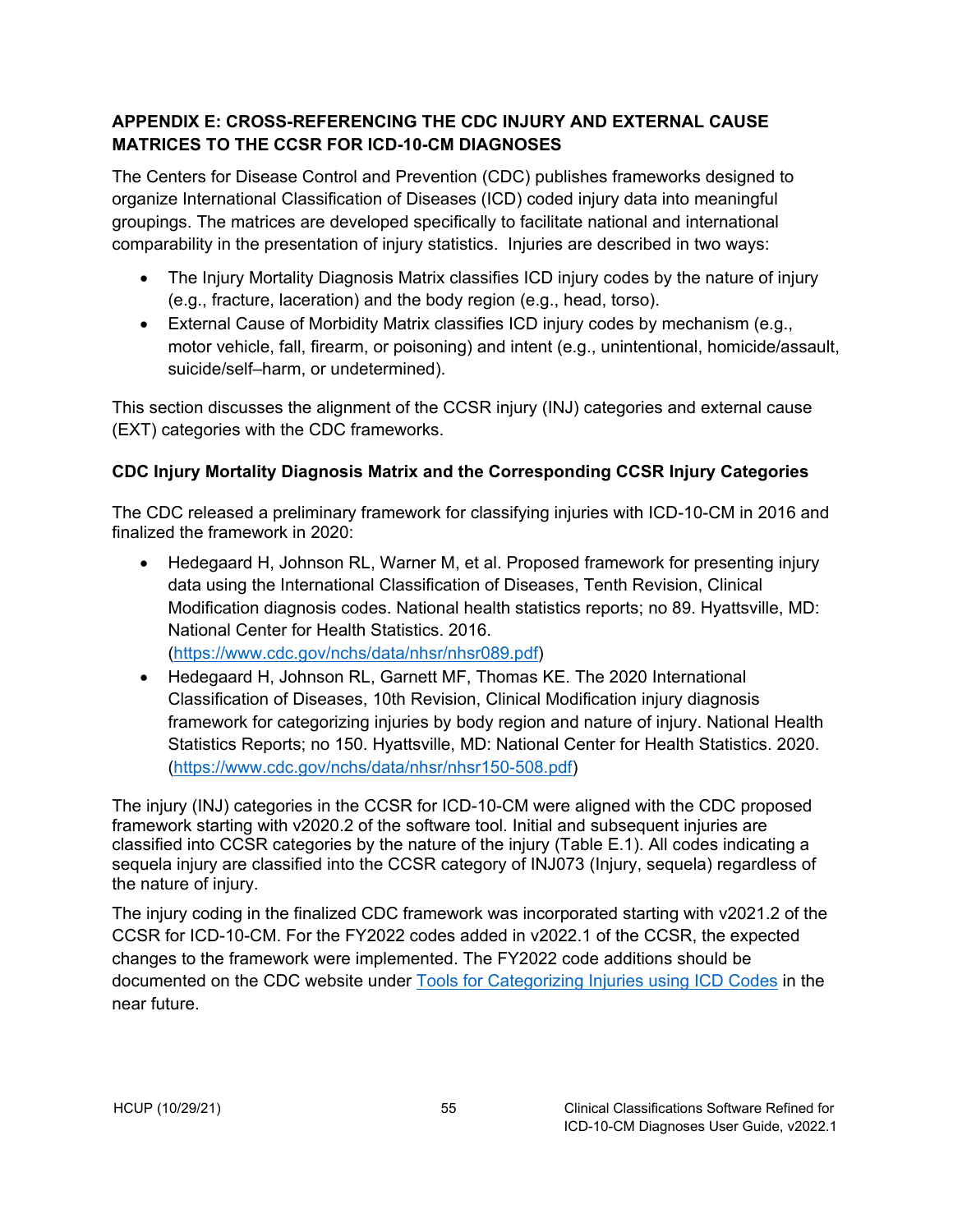| <b>CDC Nature of Injury</b>                | <b>CCSR Category</b> | <b>CCSR Category Description</b>                                 |
|--------------------------------------------|----------------------|------------------------------------------------------------------|
| Amputation                                 | <b>INJ014</b>        | Amputation of a limb, initial encounter                          |
|                                            | <b>INJ015</b>        | Amputation of other body parts, initial encounter                |
|                                            | <b>INJ051</b>        | Amputation of a limb, subsequent encounter                       |
|                                            | <b>INJ052</b>        | Amputation of other body parts, subsequent encounter             |
|                                            | <b>INJ073</b>        | Injury, sequela                                                  |
| <b>Blood vessel</b>                        | <b>INJ016</b>        | Injury to blood vessels, initial encounter                       |
|                                            | <b>INJ053</b>        | Injury to blood vessels, subsequent encounter                    |
|                                            | <b>INJ073</b>        | Injury, sequela                                                  |
| <b>Burns</b>                               | <b>INJ019</b>        | Burn and corrosion, initial encounter                            |
|                                            | <b>INJ056</b>        | Burns and corrosion, subsequent encounter                        |
|                                            | <b>INJ073</b>        | Injury, sequela                                                  |
| Corrosions                                 | <b>INJ019</b>        | Burn and corrosion, initial encounter                            |
|                                            | <b>INJ056</b>        | Burns and corrosion, subsequent encounter                        |
|                                            | <b>INJ073</b>        | Injury, sequela                                                  |
| Crushing                                   | <b>INJ018</b>        | Crushing injury, initial encounter                               |
|                                            | <b>INJ055</b>        | Crushing injury, subsequent encounter                            |
|                                            | <b>INJ073</b>        | Injury, sequela                                                  |
| <b>Dislocation</b>                         | <b>INJ007</b>        | Dislocations, initial encounter                                  |
|                                            | <b>INJ044</b>        | Dislocations, subsequent encounter                               |
|                                            | <b>INJ073</b>        | Injury, sequela                                                  |
| Effect of foreign body<br>entering orifice | <b>INJ020</b>        | Effect of foreign body entering opening, initial<br>encounter    |
|                                            | <b>INJ057</b>        | Effect of foreign body entering opening, subsequent<br>encounter |
|                                            | <b>INJ073</b>        | Injury, sequela                                                  |

<span id="page-60-0"></span>**Table E.1. CDC Nature of Injury by CCSR Category**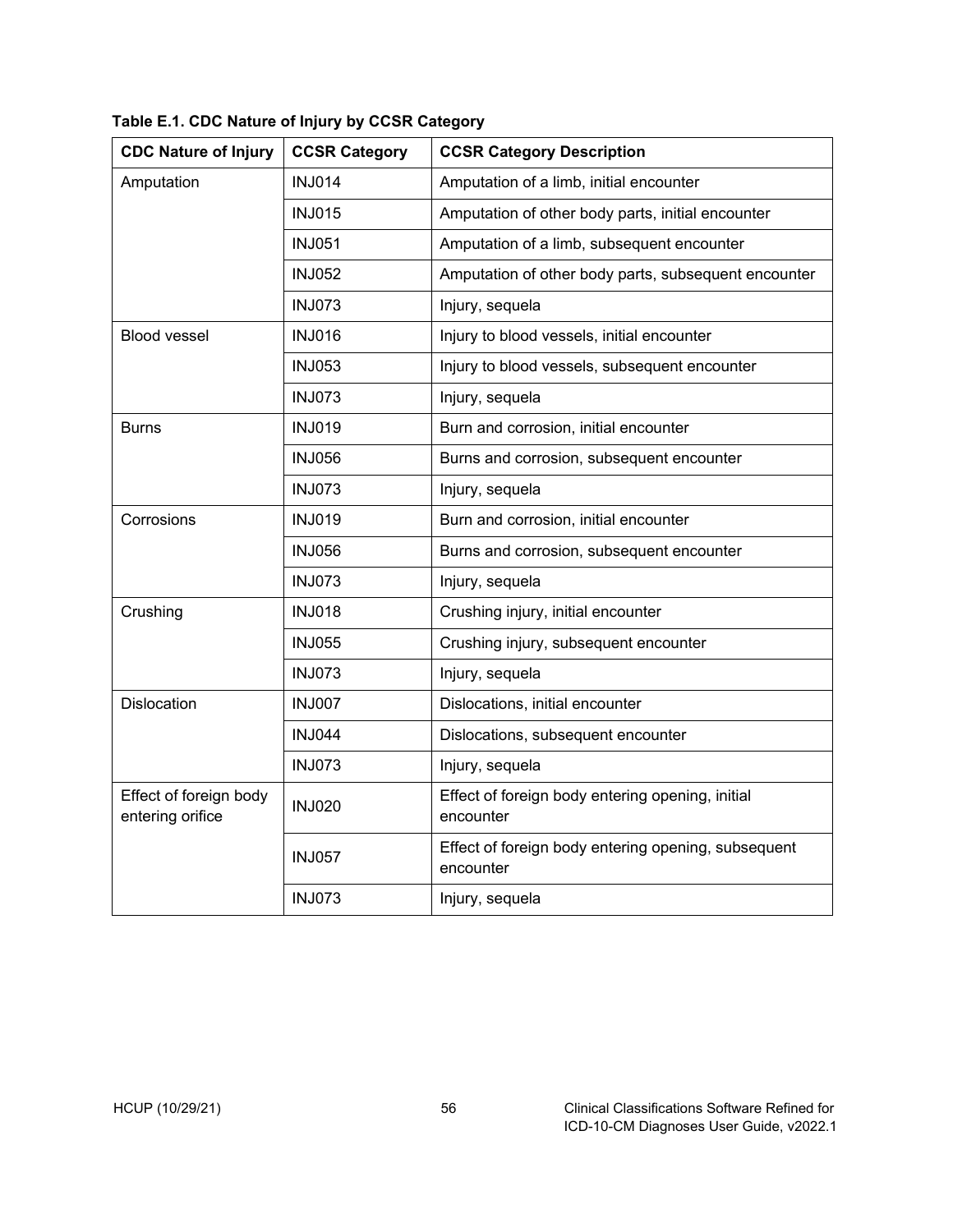| <b>CDC Nature of Injury</b> | <b>CCSR Category</b> | <b>CCSR Category Description</b>                                  |
|-----------------------------|----------------------|-------------------------------------------------------------------|
| Fracture                    | <b>INJ001</b>        | Fracture of head and neck, initial encounter                      |
|                             | <b>INJ002</b>        | Fracture of the spine and back, initial encounter                 |
|                             | <b>INJ003</b>        | Fracture of torso, initial encounter                              |
|                             | <b>INJ004</b>        | Fracture of the upper limb, initial encounter                     |
|                             | <b>INJ005</b>        | Fracture of the lower limb (except hip), initial encounter        |
|                             | <b>INJ006</b>        | Fracture of the neck of the femur (hip), initial encounter        |
|                             | <b>INJ038</b>        | Fracture of head and neck, subsequent encounter                   |
|                             | <b>INJ039</b>        | Fracture of the spine and back, subsequent encounter              |
|                             | <b>INJ040</b>        | Fracture of torso, subsequent encounter                           |
|                             | <b>INJ041</b>        | Fracture of the upper limb, subsequent encounter                  |
|                             | <b>INJ042</b>        | Fracture of lower limb (except hip), subsequent<br>encounter      |
|                             | <b>INJ043</b>        | Fracture of the neck of the femur (hip), subsequent<br>encounter  |
|                             | <b>INJ073</b>        | Injury, sequela                                                   |
| Internal organ injury       | <b>INJ008</b>        | Traumatic brain injury (TBI); concussion, initial<br>encounter    |
|                             | <b>INJ009</b>        | Spinal cord injury (SCI), initial encounter                       |
|                             | <b>INJ010</b>        | Internal organ injury, initial encounter                          |
|                             | <b>INJ045</b>        | Traumatic brain injury (TBI); concussion, subsequent<br>encounter |
|                             | <b>INJ046</b>        | Spinal cord injury (SCI), subsequent encounter                    |
|                             | <b>INJ047</b>        | Internal organ injury, subsequent encounter                       |
|                             | <b>INJ073</b>        | Injury, sequela                                                   |
| Muscles and tendons         | <b>INJ025</b>        | Injury to nerves, muscles and tendons, initial encounter          |
|                             | <b>INJ062</b>        | Injury to nerves, muscles and tendons, subsequent<br>encounter    |
|                             | <b>INJ073</b>        | Injury, sequela                                                   |
| Nerves                      | <b>INJ025</b>        | Injury to nerves, muscles and tendons, initial encounter          |
|                             | <b>INJ062</b>        | Injury to nerves, muscles and tendons, subsequent<br>encounter    |
|                             | <b>INJ073</b>        | Injury, sequela                                                   |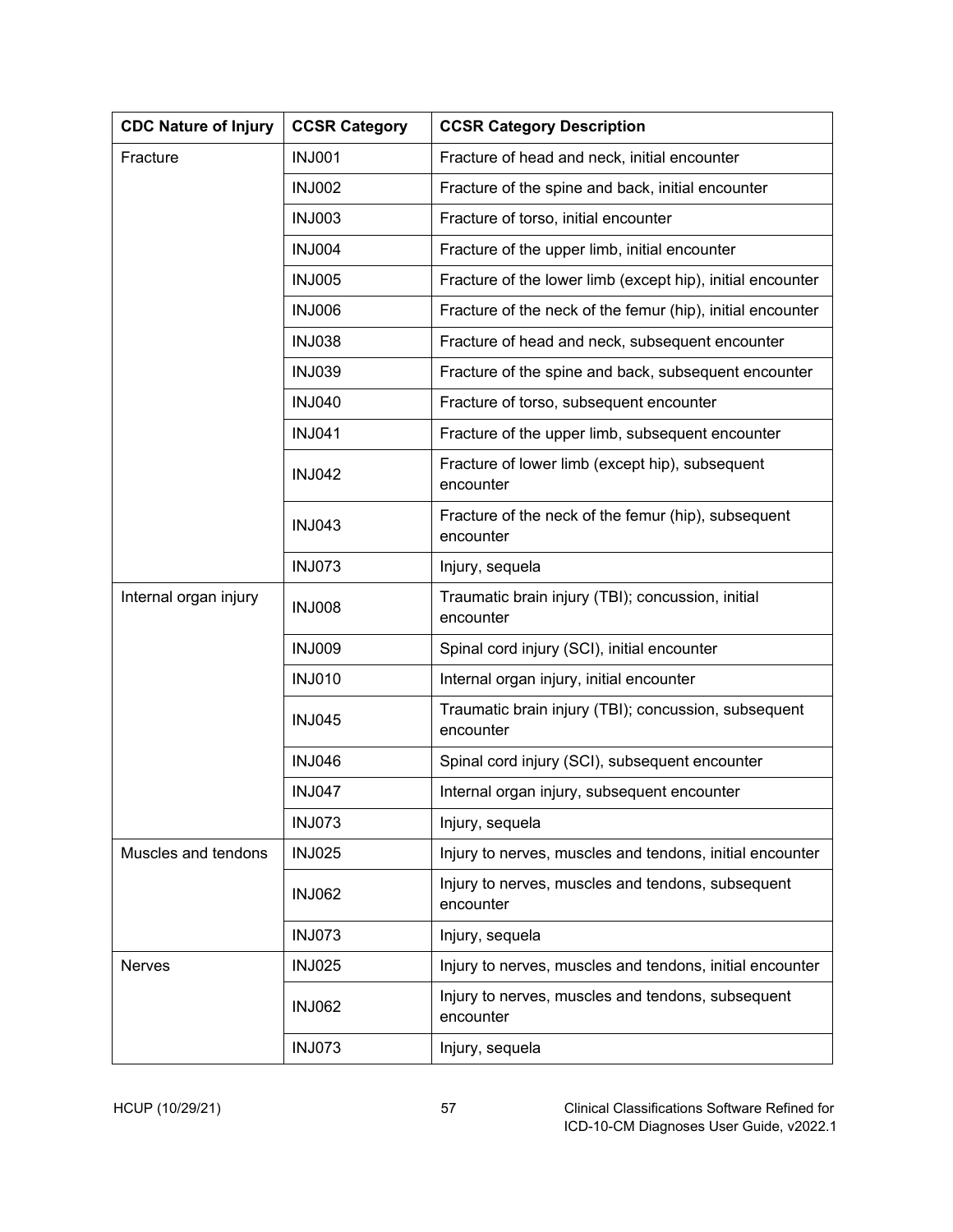| <b>CDC Nature of Injury</b>  | <b>CCSR Category</b> | <b>CCSR Category Description</b>                                                                                                                                             |
|------------------------------|----------------------|------------------------------------------------------------------------------------------------------------------------------------------------------------------------------|
| Open wound                   | <b>INJ011</b>        | Open wounds of head and neck, initial encounter                                                                                                                              |
|                              | <b>INJ012</b>        | Open wounds to limbs, initial encounter                                                                                                                                      |
|                              | <b>INJ013</b>        | Open wounds of trunk, initial encounter                                                                                                                                      |
|                              | <b>INJ048</b>        | Open wounds of head and neck, subsequent encounter                                                                                                                           |
|                              | <b>INJ049</b>        | Open wounds to limbs, subsequent encounter                                                                                                                                   |
|                              | <b>INJ050</b>        | Open wounds of trunk, subsequent encounter                                                                                                                                   |
|                              | <b>INJ073</b>        | Injury, sequela                                                                                                                                                              |
| Other effects of             | <b>INJ021</b>        | Effect of other external causes, initial encounter                                                                                                                           |
| external causes              | <b>INJ058</b>        | Effect of other external causes, subsequent encounter                                                                                                                        |
|                              | <b>INJ074</b>        | Effect of other external causes, sequela                                                                                                                                     |
|                              | <b>INJ032</b>        | Maltreatment/abuse, initial encounter<br>(The categorization of maltreatment/abuse (initial and<br>subsequent) is created for the CCSR to facilitate public<br>reporting)    |
|                              | <b>INJ068</b>        | Maltreatment/abuse, subsequent encounter<br>(The categorization of maltreatment/abuse (initial and<br>subsequent) is created for the CCSR to facilitate public<br>reporting) |
| Other injury                 | <b>INJ026</b>        | Other specified injury, initial encounter                                                                                                                                    |
|                              | <b>INJ063</b>        | Other specified injury, subsequent encounter                                                                                                                                 |
|                              | <b>INJ073</b>        | Injury, sequela                                                                                                                                                              |
| Poisoning                    | <b>INJ022</b>        | Poisoning by drugs, initial encounter                                                                                                                                        |
|                              | <b>INJ059</b>        | Poisoning by drugs, subsequent encounter                                                                                                                                     |
|                              | <b>INJ075</b>        | Poisoning/toxic effect/adverse effects/underdosing,                                                                                                                          |
| Sprains and strains          | <b>INJ024</b>        | Sprains and strains, initial encounter                                                                                                                                       |
|                              | <b>INJ061</b>        | Sprains and strains, subsequent encounter                                                                                                                                    |
|                              | <b>INJ073</b>        | Injury, sequela                                                                                                                                                              |
| Superficial and<br>contusion | <b>INJ017</b>        | Superficial injury; contusion, initial encounter                                                                                                                             |
|                              | <b>INJ054</b>        | Superficial injury; contusion, subsequent encounter                                                                                                                          |
|                              | <b>INJ073</b>        | Injury, sequela                                                                                                                                                              |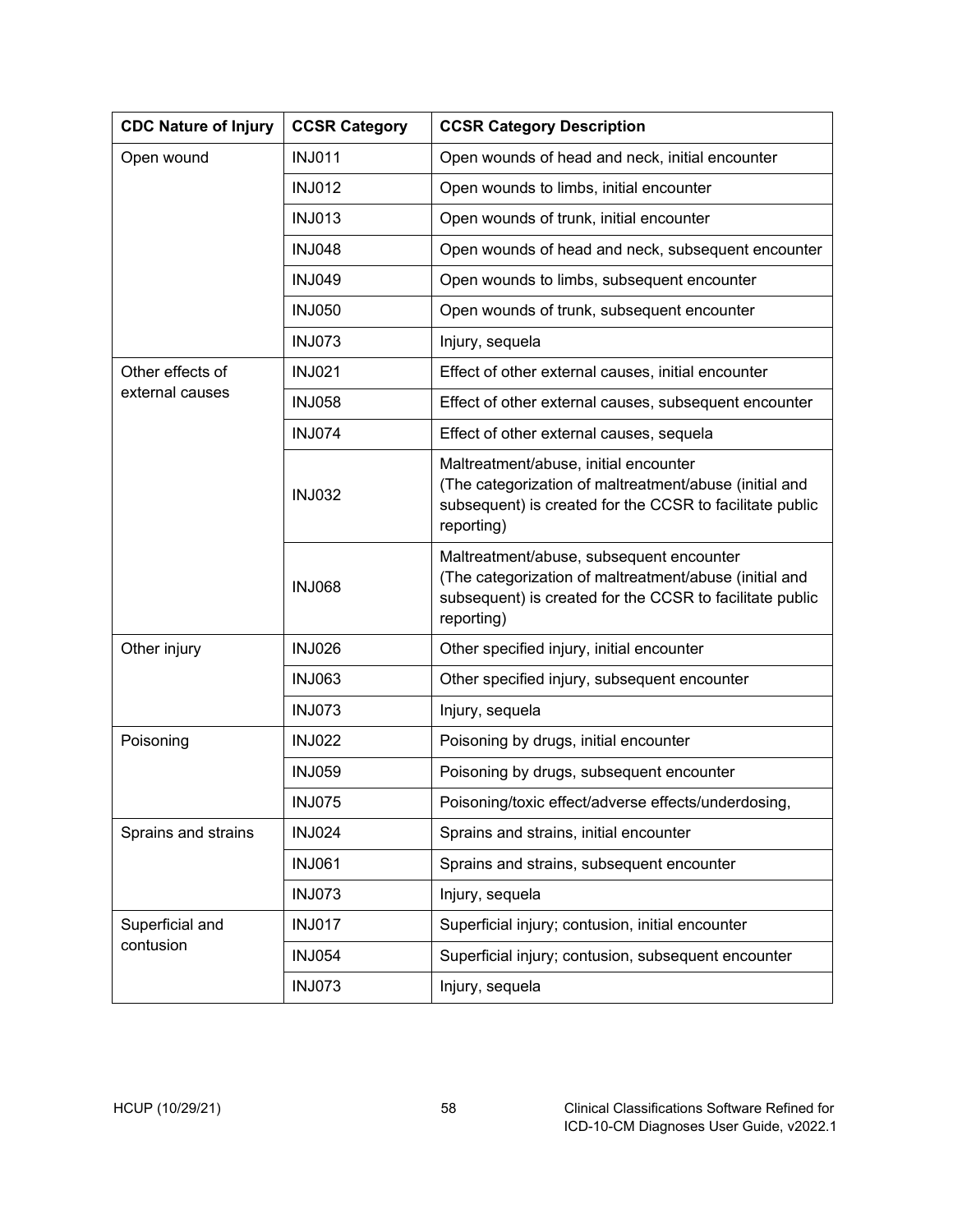| <b>CDC Nature of Injury</b> | <b>CCSR Category</b> | <b>CCSR Category Description</b>                               |
|-----------------------------|----------------------|----------------------------------------------------------------|
| Toxic effects               | <b>INJ023</b>        | Toxic effects, initial encounter                               |
|                             | <b>INJ060</b>        | Toxic effects, subsequent encounter                            |
|                             | <b>INJ075</b>        | Poisoning/toxic effect/adverse effects/underdosing,<br>sequela |
| Unspecified injury          | <b>INJ027</b>        | Other unspecified injury, initial encounters                   |
|                             | <b>INJ064</b>        | Other unspecified injuries, subsequent encounter               |
|                             | <b>INJ073</b>        | Injury, sequela                                                |

Abbreviations: CDC, Centers for Disease Control and Prevention; CCSR, Clinical Classifications Software Refined.

#### <span id="page-63-0"></span>**CDC External Cause of Morbidity Mortality Diagnosis Matrix and the Corresponding CCSR External Cause Categories**

The CDC released the framework for classifying external cause of morbidity codes in 2019 and updated the framework in October 2020:

- Hedegaard H, Johnson RL, Garnett MF, Thomas KE. The International Classification of Diseases, 10th Revision, Clinical Modification (ICD–10–CM) external cause-of-injury framework for categorizing mechanism and intent of injury. National Health Statistics Reports; no 136. Hyattsville, MD: National Center for Health Statistics. 2019. [\(https://www.cdc.gov/nchs/data/injury/nhsr136-508.pdf\)](https://www.cdc.gov/nchs/data/injury/nhsr136-508.pdf)
- For October 2020 update is documented on the CDC website under Tools for [Categorizing Injuries using ICD Codes.](https://www.cdc.gov/nchs/injury/injury_tools.htm) The page with the downloadable materials is [https://ftp.cdc.gov/pub/Health\\_Statistics/NCHS/injury/tools/](https://ftp.cdc.gov/pub/Health_Statistics/NCHS/injury/tools/)

The external cause (EXT) categories in the CCSR for ICD-10-CM were aligned with the CDC 2019 framework starting with v2020.2 of the software tool. Table E.2 lists the CCSR categories for intent and Table E.3 lists the CCSR categories for the mechanism of the injury. External cause of injury codes for the initial encounter are classified into separate CCSR categories. Regardless of the mechanism and intent, external cause codes for subsequent injuries are grouped into EXT029 (External cause codes: subsequent encounter) and external cause codes for sequela injuries are grouped into EXT030 (External cause codes: sequela).

The coding in the October 2020 update to the CDC framework was incorporated starting with v2021.2 of the CCSR for ICD-10-CM. For the FY2022 codes added in v2022.1 of the CCSR, the expected changes to the framework were implemented. The FY2022 code additions should be documented on the CDC website under [Tools for Categorizing Injuries using ICD Codes](https://www.cdc.gov/nchs/injury/injury_tools.htm) in the near future.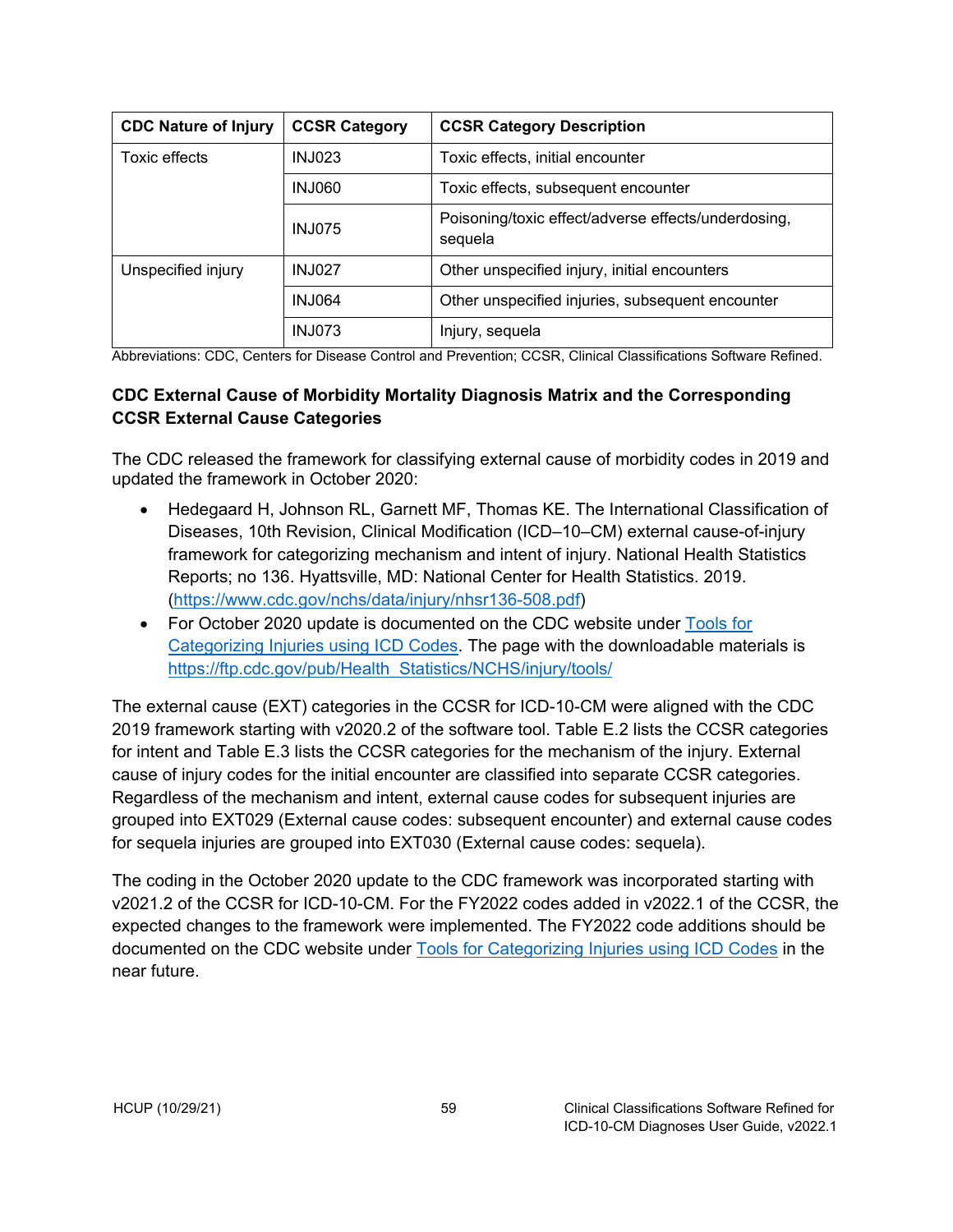| <b>CDC Intent of Injury</b>           | <b>CCSR Category</b> | <b>CCSR Category Description</b>                                    |
|---------------------------------------|----------------------|---------------------------------------------------------------------|
| Unintentional                         | EXT020               | External cause codes: intent of injury,<br>accidental/unintentional |
| Intentional self-harm                 | EXT021               | External cause codes: intent of injury, self-harm                   |
| Assault                               | EXT022               | External cause codes: intent of injury, assault                     |
| Undetermined                          | EXT023               | External cause codes: intent of injury, undetermined                |
| Legal intervention/<br>war operations | <b>EXT024</b>        | External cause codes: intent of injury, legal<br>intervention/war   |

<span id="page-64-0"></span>**Table E.2. CDC Injury Intent by CCSR Category**

Abbreviations: CDC, Centers for Disease Control and Prevention; CCSR, Clinical Classifications Software Refined.

<span id="page-64-1"></span>**Table E.3. CDC Injury Mechanism by CCSR Category**

| <b>CDC Mechanism of</b><br><b>Injury</b>                                                                           | <b>CCSR Category</b> | <b>CCSR Category Description</b>                                        |
|--------------------------------------------------------------------------------------------------------------------|----------------------|-------------------------------------------------------------------------|
| Cut/pierce                                                                                                         | <b>EXT001</b>        | External cause codes: cut/pierce; initial encounter                     |
| Drowning/submersion                                                                                                | <b>EXT002</b>        | External cause codes: drowning/submersion; initial<br>encounter         |
| Fall                                                                                                               | <b>EXT003</b>        | External cause codes: fall; initial encounter                           |
| Fire/burn, including<br>fire/flame and hot<br>object/substance                                                     | <b>EXT004</b>        | External cause codes: fire/burn; initial encounter                      |
| Firearm                                                                                                            | <b>EXT005</b>        | External cause codes: firearm; initial encounter                        |
| Machinery                                                                                                          | <b>EXT006</b>        | External cause codes: machinery; initial encounter                      |
| Motor vehicle traffic,<br>including occupant,<br>motorcyclist, pedal<br>cyclist, pedestrian,<br>other, unspecified | <b>EXT007</b>        | External cause codes: motor vehicle traffic (MVT); initial<br>encounter |
| Nontraffic motor<br>vehicle, pedal cyclist                                                                         | <b>EXT008</b>        | External cause codes: pedal cyclist; not MVT; initial<br>encounter      |
| Nontraffic motor<br>vehicle, pedestrian                                                                            | <b>EXT009</b>        | External cause codes: pedestrian; not MVT; initial<br>encounter         |
| Nontraffic motor<br>vehicle, including<br>other land transport,<br>and other transport                             | <b>EXT010</b>        | External cause codes: transport; not MVT; initial<br>encounter          |
| Natural/environment,<br>excluding bites                                                                            | <b>EXT011</b>        | External cause codes: natural/environment; initial<br>encounter         |

HCUP (10/29/21) 60 Clinical Classifications Software Refined for ICD-10-CM Diagnoses User Guide, v2022.1